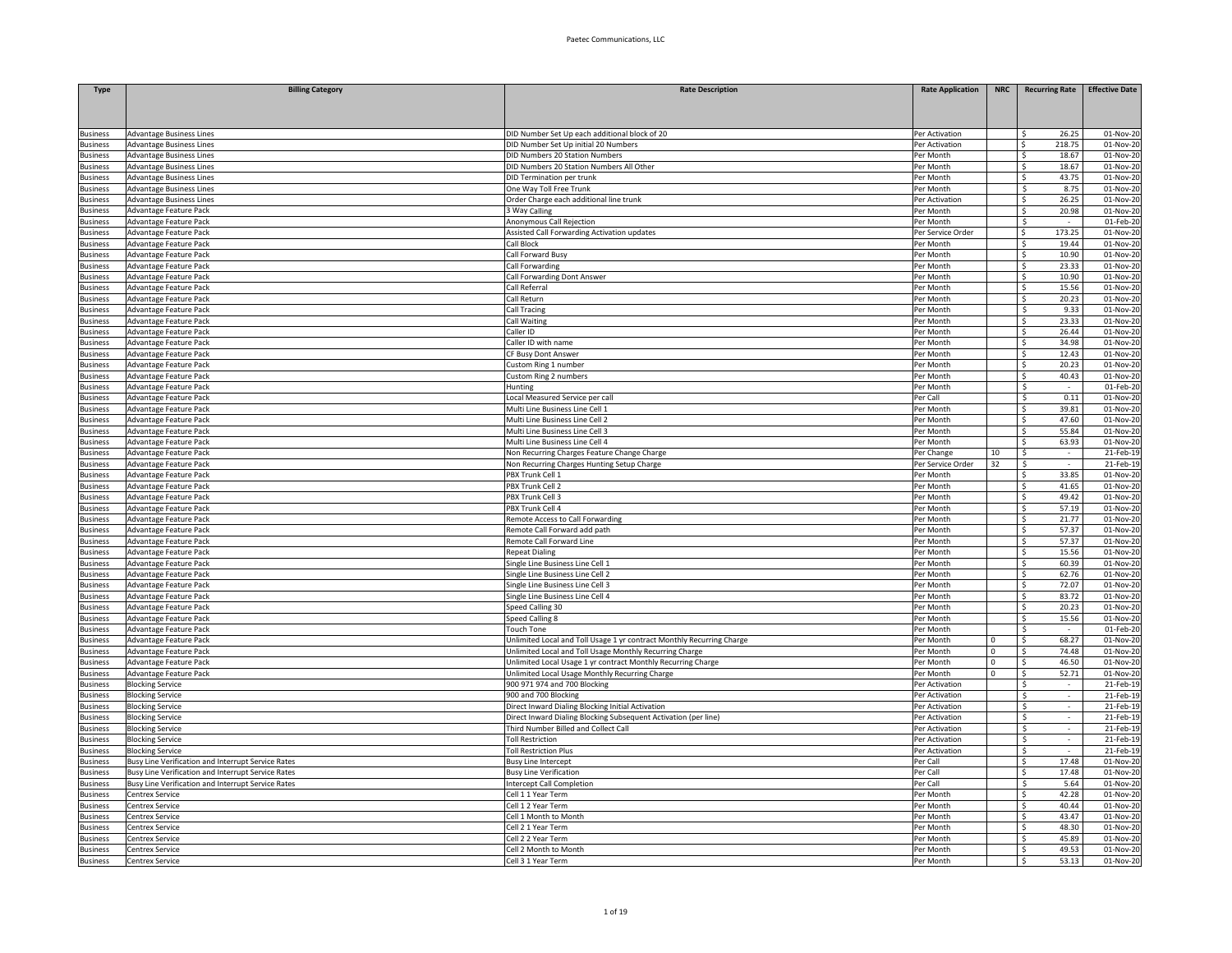| <b>Type</b>                        | <b>Billing Category</b>                                                                                                                                 | <b>Rate Description</b>                                                            | <b>Rate Application</b>                | <b>NRC</b> | <b>Recurring Rate</b>             | <b>Effective Date</b>   |
|------------------------------------|---------------------------------------------------------------------------------------------------------------------------------------------------------|------------------------------------------------------------------------------------|----------------------------------------|------------|-----------------------------------|-------------------------|
|                                    |                                                                                                                                                         |                                                                                    |                                        |            |                                   |                         |
|                                    |                                                                                                                                                         |                                                                                    |                                        |            |                                   |                         |
| <b>Business</b>                    | Centrex Service                                                                                                                                         | Cell 3 2 Year Term                                                                 | Per Month                              |            | 50.72<br>-Ś                       | 01-Nov-20               |
| <b>Business</b>                    | Centrex Service                                                                                                                                         | Cell 3 Month to Month                                                              | Per Month                              |            | <b>S</b><br>55.55                 | 01-Nov-20               |
| <b>Business</b>                    | Centrex Service                                                                                                                                         | Cell 4 1 Year Term                                                                 | Per Month                              |            | 57.96<br>$\mathsf{S}$             | 01-Nov-20               |
| <b>Business</b>                    | Centrex Service                                                                                                                                         | ell 42 Year Term                                                                   | Per Month                              |            | 55.55<br><b>S</b>                 | 01-Nov-20               |
| <b>Business</b>                    | Centrex Service                                                                                                                                         | ell 4 Month to Month                                                               | Per Month                              |            | -Ś<br>61.60                       | $\overline{01}$ -Nov-20 |
| <b>Business</b>                    | Centrex Service Chargeable Optional Features, monthly recurring, per line                                                                               | all Block 1 Year Term                                                              | Per Month                              |            | \$<br>2.80                        | 01-Nov-20               |
| <b>Business</b>                    | Centrex Service Chargeable Optional Features, monthly recurring, per line'                                                                              | Call Block 2 Year Term                                                             | Per Month                              |            | 2.35<br>\$                        | 01-Nov-20               |
| <b>Business</b>                    | Centrex Service Chargeable Optional Features, monthly recurring, per line'                                                                              | Call Block Month to Month                                                          | Per Month                              |            | 3.71<br>\$                        | 01-Nov-20               |
| <b>Business</b>                    | Centrex Service Chargeable Optional Features, monthly recurring, per line"                                                                              | Call park 1 Year Term                                                              | Per Month                              |            | 0.49<br>-S                        | 01-Nov-20               |
| <b>Business</b>                    | Centrex Service Chargeable Optional Features, monthly recurring, per line'                                                                              | Call park 2 Year Term                                                              | Per Month                              |            | \$<br>0.42                        | 01-Nov-20               |
| <b>Business</b>                    | Centrex Service Chargeable Optional Features, monthly recurring, per line'                                                                              | Call park Month to Month                                                           | Per Month                              |            | $\overline{\mathsf{S}}$<br>0.61   | 01-Nov-20               |
| <b>Business</b>                    | Centrex Service Chargeable Optional Features, monthly recurring, per line'                                                                              | Caller ID (number only) 1 Year Term                                                | Per Month                              |            | $\overline{\mathsf{S}}$<br>11.17  | 01-Nov-20               |
| <b>Business</b>                    | Centrex Service Chargeable Optional Features, monthly recurring, per line                                                                               | Caller ID (number only) 2 Year Term                                                | Per Month                              |            | -\$<br>10.73                      | 01-Nov-20               |
| <b>Business</b><br><b>Business</b> | Centrex Service Chargeable Optional Features, monthly recurring, per line                                                                               | Caller ID (number only) Month to Month<br>Caller ID 1 Year Term                    | Per Month<br>Per Month                 |            | -S<br>14.95<br>Ŝ.<br>13.06        | 01-Nov-20<br>01-Nov-20  |
|                                    | Centrex Service Chargeable Optional Features, monthly recurring, per line<br>Centrex Service Chargeable Optional Features, monthly recurring, per line' | Caller ID 2 Year Term                                                              | Per Month                              |            | 10.90                             | 01-Nov-20               |
| <b>Business</b><br><b>Business</b> | Centrex Service Chargeable Optional Features, monthly recurring, per line'                                                                              | Caller ID Month to Month                                                           | Per Month                              |            | -\$<br>17.41<br>-S                | 01-Nov-20               |
| <b>Business</b>                    | Centrex Service Chargeable Optional Features, monthly recurring, per line                                                                               | Directed Call Park 1 Year Term                                                     | Per Month                              |            | 0.49<br>-S                        | 01-Nov-20               |
| <b>Business</b>                    | Centrex Service Chargeable Optional Features, monthly recurring, per line                                                                               | Directed Call Park 2 Year Term                                                     | Per Month                              |            | \$<br>0.42                        | 01-Nov-2                |
| <b>Business</b>                    | Centrex Service Chargeable Optional Features, monthly recurring, per line                                                                               | Directed Call Park Month to Month                                                  | Per Month                              |            | \$<br>0.61                        | 01-Nov-20               |
| <b>Business</b>                    | Centrex Service Chargeable Optional Features, monthly recurring, per line                                                                               | xecutive Busy Override 1 Year Term                                                 | Per Month                              |            | <sub>S</sub><br>0.49              | 01-Nov-20               |
| <b>Business</b>                    | Centrex Service Chargeable Optional Features, monthly recurring, per line                                                                               | Executive Busy Override 2 Year Term                                                | Per Month                              |            | \$<br>0.42                        | 01-Nov-20               |
| <b>Business</b>                    | Centrex Service Chargeable Optional Features, monthly recurring, per line                                                                               | xecutive Busy Override Month to Month                                              | Per Month                              |            | -\$<br>0.61                       | 01-Nov-20               |
| <b>Business</b>                    | Centrex Service Chargeable Optional Features, monthly recurring, per line                                                                               | ast Number Redial 1 Year Term                                                      | Per Month                              |            | 0.49<br>\$                        | 01-Nov-20               |
| <b>Business</b>                    | Centrex Service Chargeable Optional Features, monthly recurring, per line                                                                               | ast Number Redial 2 Year Term                                                      | Per Month                              |            | \$<br>0.42                        | 01-Nov-20               |
| <b>Business</b>                    | Centrex Service Chargeable Optional Features, monthly recurring, per line'                                                                              | Last Number Redial Month to Month                                                  | Per Month                              |            | 0.61<br>\$                        | 01-Nov-20               |
| <b>Business</b>                    | Centrex Service Chargeable Optional Features, monthly recurring, per line'                                                                              | Multi Path Call Forwarding 1 Year Term                                             | Per Month                              |            | 9.33<br>\$.                       | 01-Nov-20               |
| <b>Business</b>                    | Centrex Service Chargeable Optional Features, monthly recurring, per line'                                                                              | Multi Path Call Forwarding 2 Year Term                                             | Per Month                              |            | 7.77<br>Š.                        | 01-Nov-20               |
| <b>Business</b>                    | Centrex Service Chargeable Optional Features, monthly recurring, per line'                                                                              | Multi Path Call Forwarding Month to Month                                          | Per Month                              |            | $\hat{\varsigma}$<br>14.00        | 01-Nov-20               |
| <b>Business</b>                    | Centrex Service Chargeable Optional Features, monthly recurring, per line'                                                                              | riority Call 1 Year Term                                                           | Per Month                              |            | \$<br>2.80                        | 01-Nov-20               |
| <b>Business</b>                    | Centrex Service Chargeable Optional Features, monthly recurring, per line'                                                                              | Priority Call 2 Year Term                                                          | Per Month                              |            | \$<br>2.35                        | 01-Nov-20               |
| <b>Business</b>                    | Centrex Service Chargeable Optional Features, monthly recurring, per line                                                                               | Priority Call Month to Month                                                       | Per Month                              |            | <sub>S</sub><br>3.71              | 01-Nov-20               |
| <b>Business</b>                    | Centrex Service Chargeable Optional Features, monthly recurring, per line'                                                                              | Repeat Dialing 1 Year Term                                                         | Per Month                              |            | 2.80<br>-\$                       | 01-Nov-20               |
| <b>Business</b>                    | Centrex Service Chargeable Optional Features, monthly recurring, per line                                                                               | Repeat Dialing 2 Year Term                                                         | Per Month                              |            | -Ś<br>2.35                        | 01-Nov-20               |
| <b>Business</b>                    | Centrex Service Chargeable Optional Features, monthly recurring, per line'                                                                              | Repeat Dialing Month to Month                                                      | Per Month                              |            | 3.71<br>\$                        | 01-Nov-20               |
| <b>Business</b>                    | Centrex Service Chargeable Optional Features, monthly recurring, per line                                                                               | Return Call 1 Year Term                                                            | Per Month                              |            | 2.80<br>\$                        | 01-Nov-20               |
| <b>Business</b><br><b>Business</b> | Centrex Service Chargeable Optional Features, monthly recurring, per line'<br>Centrex Service Chargeable Optional Features, monthly recurring, per line | Return Call 2 Year Term<br>Return Call Month to Month                              | Per Month<br>Per Month                 |            | 2.35<br>-S<br>3.71<br>Ŝ.          | 01-Nov-20<br>01-Nov-20  |
| <b>Business</b>                    | Centrex Service Chargeable Optional Features, monthly recurring, per line                                                                               | Select Call Forwarding 1 Year Term                                                 | Per Month                              |            | \$<br>2.80                        | 01-Nov-20               |
| <b>Business</b>                    | Centrex Service Chargeable Optional Features, monthly recurring, per line                                                                               | Select Call Forwarding 2 Year Term                                                 | Per Month                              |            | $\overline{\mathsf{S}}$<br>2.35   | 01-Nov-20               |
| <b>Business</b>                    | Centrex Service Chargeable Optional Features, monthly recurring, per line'                                                                              | Select Call Forwarding Month to Month                                              | Per Month                              |            | $\overline{\mathcal{S}}$<br>3.71  | 01-Nov-20               |
| <b>Business</b>                    | <b>Connection Charge</b>                                                                                                                                | Advantage Business Lines Only                                                      | Per Activation                         | 10         | \$                                | 21-Feb-19               |
| <b>Business</b>                    | <b>Connection Charge</b>                                                                                                                                | Central Office Line Charge 100 + lines                                             | Per Activation                         | 30         | -Ś                                | 21-Feb-19               |
| Business                           | Connection Charge                                                                                                                                       | Central Office Line Charge Centrex line                                            | Per Activation                         | 60         | \$<br>$\sim$                      | 21-Feb-19               |
| <b>Business</b>                    | <b>Connection Charge</b>                                                                                                                                | Central Office Line Charge Up to 99 lines                                          | Per Activation                         | 43         | \$<br>$\sim$                      | 21-Feb-19               |
| <b>Business</b>                    | <b>Connection Charge</b>                                                                                                                                | New Line Installation Charge                                                       | Per Activation                         | 50         | \$<br>$\sim$                      | 21-Feb-19               |
| <b>Business</b>                    | <b>Connection Charge</b>                                                                                                                                | Primary Interexchange Carrier Change Charge                                        | Per Activation                         | 5          | -\$<br>$\sim$                     | 21-Feb-19               |
| <b>Business</b>                    | <b>Connection Charge</b>                                                                                                                                | Public Pay Telephone Surcharge                                                     | Per Cal                                |            | 0.56<br>\$                        | 21-Feb-1                |
| <b>Business</b>                    | Connection Charge                                                                                                                                       | Remote Call Forward Line Installation                                              | Per Activation                         | 21         | S.                                | 21-Feb-1                |
| <b>Business</b>                    | <b>Connection Charge</b>                                                                                                                                | Restoral Charge Advantage Business Line                                            | Per Activation                         | 100        | $\overline{\mathsf{S}}$<br>$\sim$ | 01-Nov-19               |
| <b>Business</b>                    | <b>Connection Charge</b>                                                                                                                                | Service Change Charg                                                               | Per Activation                         |            | -Ś                                | 21-Feb-19               |
| <b>Business</b>                    | <b>Connection Charge</b>                                                                                                                                | Service Order Charge                                                               | Per Activation                         | 39.95      | <sub>S</sub>                      | 21-Feb-19               |
| <b>Business</b>                    | <b>Connection Charge</b>                                                                                                                                | Technician Dispatch Charge Each Addl Hour                                          | Per Activation                         | 75         | - Ś                               | 21-Feb-19               |
| <b>Business</b>                    | <b>Connection Charge</b>                                                                                                                                | Fechnician Dispatch Charge Each Addl Hour (Wknds and After 5)                      | Per Activation                         | 95         | -\$                               | 21-Feb-19               |
| <b>Business</b>                    | <b>Connection Charge</b>                                                                                                                                | Fechnician Dispatch Charge First 30 min (M F 8 5)                                  | Per Activation                         | 50         | -S<br>$\sim$                      | 21-Feb-19               |
| <b>Business</b>                    | <b>Connection Charge</b>                                                                                                                                | Technician Dispatch Charge First 30 min (Wknds and After 5)                        | Per Activation                         | 75         | -S<br>$\sim$                      | 21-Feb-19               |
| <b>Business</b>                    | <b>Connection Charge</b>                                                                                                                                | Telephone Number Change Charge                                                     | Per Activation                         | 43.5       | \$                                | 21-Feb-19               |
| <b>Business</b>                    | <b>Connection Charge</b>                                                                                                                                | <b>Transfer of Billing Name Charge</b>                                             | Per Activation                         | 27.75      | S.                                | 21-Feb-1                |
| <b>Business</b>                    | Connection Charge                                                                                                                                       | Jnpaid Balance \$0 - \$50                                                          | Per Service Order                      |            | 10.00<br>Ś                        | 01-Nov-19               |
| <b>Business</b>                    | <b>Connection Charge</b>                                                                                                                                | Unpaid Balance \$1000.01 - \$3000                                                  | Per Service Order                      |            | 30.00<br>-Ś                       | 01-Nov-1                |
| <b>Business</b>                    | Connection Charge                                                                                                                                       | Jnpaid Balance \$150.01 - \$350                                                    | Per Service Order                      |            | 15.00<br><sup>\$</sup>            | 01-Nov-19               |
| <b>Business</b><br><b>Business</b> | <b>Connection Charge</b><br><b>Connection Charge</b>                                                                                                    | <b>Inpaid Balance \$3000.01 - \$5000</b><br><b>Inpaid Balance \$350.01 - \$500</b> | Per Service Order<br>Per Service Order |            | 40.00<br>-Ś<br>20.00<br>\$        | 01-Nov-19<br>01-Nov-19  |
| <b>Business</b>                    | <b>Connection Charge</b>                                                                                                                                | Jnpaid Balance \$50.01 - \$150                                                     | Per Service Order                      |            | 12.50<br>\$.                      | 01-Nov-19               |
| <b>Business</b>                    | <b>Connection Charge</b>                                                                                                                                | Jnpaid Balance \$500.01 - \$1000                                                   | Per Service Order                      |            | 25.00<br>\$                       | 01-Nov-19               |
| <b>Business</b>                    | <b>Connection Charge</b>                                                                                                                                | Unpaid Balance Over \$5000                                                         | Per Service Order                      |            | 55.00<br>-S                       | 01-Nov-19               |
| <b>Business</b>                    | <b>Directory Assistance Service</b>                                                                                                                     | Call Completion per call                                                           | Per Call                               |            | \$<br>1.99                        | 21-Feb-19               |
|                                    |                                                                                                                                                         |                                                                                    |                                        |            |                                   |                         |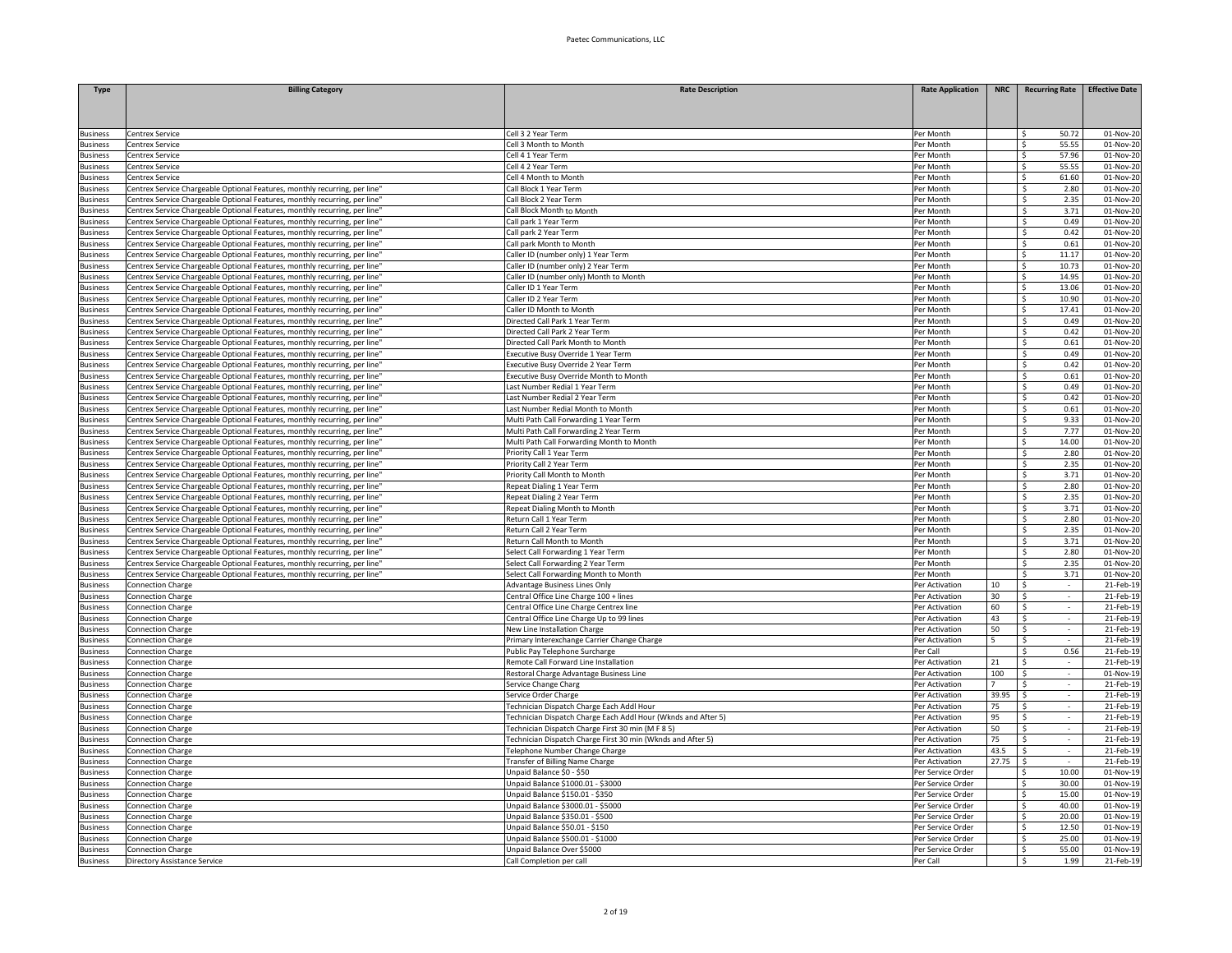| <b>Type</b>                        | <b>Billing Category</b>                                                                                | <b>Rate Description</b>                                                     | <b>Rate Application</b> | NRC |                         | <b>Recurring Rate</b>    | <b>Effective Date</b>   |
|------------------------------------|--------------------------------------------------------------------------------------------------------|-----------------------------------------------------------------------------|-------------------------|-----|-------------------------|--------------------------|-------------------------|
|                                    |                                                                                                        |                                                                             |                         |     |                         |                          |                         |
|                                    |                                                                                                        |                                                                             |                         |     |                         |                          |                         |
|                                    |                                                                                                        |                                                                             |                         |     |                         |                          |                         |
| <b>Business</b>                    | Directory Assistance Service                                                                           | Directory Assistance per call                                               | Per Call<br>Per Call    |     | -S                      | 1.99<br>1.99             | 21-Feb-19               |
| <b>Business</b><br><b>Business</b> | Directory Assistance Service<br>Directory Listings                                                     | Enhanced Directory Assistance per call<br><b>Additional Listing</b>         | Per Month               |     | -S<br>\$                | 8.95                     | 21-Feb-19<br>01-Feb-20  |
| usiness                            | Directory Listings                                                                                     | Duplicate Foreign Reference OR Temporary Listing                            | Per Month               |     | Ŝ.                      | 8.46                     | 01-Feb-2                |
| usiness                            | Directory Listings                                                                                     | <b>Listing Change Charge</b>                                                | Per Change              | 15  | \$                      |                          | 21-Feb-19               |
| usiness                            | Directory Listings                                                                                     | Non Directory Listed Number (per line)                                      | Per Month               |     | \$                      | 14.81                    | 01-Nov-2                |
| usiness                            | Directory Listings                                                                                     | Non Published Number (per line)                                             | Per Month               |     | $\overline{\mathsf{s}}$ | 13.95                    | 01-Nov-20               |
| usiness                            | Directory Listings                                                                                     | Primary Listing                                                             | Per Month               |     | $\hat{\zeta}$           |                          | 01-Feb-20               |
| usiness                            | Directory Listings                                                                                     | Fechnician Dispatch Charge \$75 for first 30 min                            | Per Time Period         | 75  | \$                      |                          | 21-Feb-19               |
| usiness                            | Directory Listings                                                                                     | Fechnician Dispatch Charge first 30 min (Mon Fri 8-5)                       | Per Time Period         | 50  | \$                      | $\omega$                 | 21-Feb-19               |
| susiness                           | Directory Listings                                                                                     | Technician Dispatch Charge then \$75 each hour (Mon Fri 8-5)                | Per Time Period         | 75  | \$                      | $\sim$                   | 21-Feb-19               |
| <b>Business</b>                    | Directory Listings                                                                                     | Technician Dispatch Charge then \$95 each hour (Weekends and after 5:00)    | Per Time Period         | 95  | \$                      | $\sim$                   | 21-Feb-19               |
| Business                           | Invoice Options                                                                                        | 24 pages                                                                    | Per Month               |     | -S                      | 7.73                     | 01-Feb-20               |
| usiness                            | <b>Invoice Options</b>                                                                                 | 20 plus pages                                                               | Per Month               |     | -Ś.                     | 23.18                    | 01-Feb-20               |
| usiness                            | <b>Invoice Options</b>                                                                                 | 5 19 pages                                                                  | Per Month               |     | S.                      | 15.46                    | 01-Feb-20               |
| <b>Business</b>                    | Late Payment Charges                                                                                   | Collection Fee                                                              | Per Activation          |     | $\overline{\mathsf{s}}$ | 12.00                    | 21-Feb-19               |
| <b>Business</b>                    | Late Payment Charges                                                                                   | Late Payment Charge                                                         | Per Month               |     | S.                      | 1.50                     | 21-Feb-19               |
| <b>Business</b>                    | Late Payment Charges                                                                                   | ate Payment Charge                                                          | Per Activation          |     | -Ś.                     | 20.00                    | 21-Feb-19               |
| <b>Business</b>                    | Late Payment Charges                                                                                   | Jnpaid Balance \$0 - \$50                                                   | Per Service Order       |     | \$                      | 10.00                    | 01-Nov-19               |
| <b>Business</b>                    | Late Payment Charges                                                                                   | Unpaid Balance \$1000.01 - \$3000                                           | Per Service Order       |     | \$                      | 30.00                    | $\overline{01}$ -Nov-19 |
| usiness                            | Late Payment Charges                                                                                   | Unpaid Balance \$150.01 - \$350                                             | Per Service Order       |     | -Ś.                     | 15.00                    | 01-Nov-19               |
| dusiness                           | Late Payment Charges                                                                                   | Unpaid Balance \$3000.01 - \$5000                                           | Per Service Order       |     | -S                      | 40.00                    | 01-Nov-19               |
| usiness                            | Late Payment Charges                                                                                   | Unpaid Balance \$350.01 - \$500                                             | Per Service Order       |     | \$                      | 20.00                    | 01-Nov-1                |
| usiness                            | Late Payment Charges                                                                                   | Unpaid Balance \$50.01 - \$150                                              | Per Service Order       |     | Ŝ.                      | 12.50                    | 01-Nov-1                |
| <b>Business</b>                    | Late Payment Charges                                                                                   | Unpaid Balance \$500.01 - \$1000                                            | Per Service Order       |     | $\overline{\mathsf{s}}$ | 25.00                    | $\overline{01}$ -Nov-19 |
| usiness                            | Late Payment Charges                                                                                   | Unpaid Balance Over \$5000                                                  | Per Service Order       |     | $\leq$                  | 55.00                    | 01-Nov-19               |
| usiness                            | ocal Exchange Service Optional Features Business                                                       | Anonymous Call Reject (to non Caller ID Caller ID Deluxe customers) 1 Year  | Per Month               |     | Ŝ.                      |                          | 01-Feb-20               |
| usiness                            | Local Exchange Service Optional Features Business                                                      | Anonymous Call Reject (to non Caller ID Caller ID Deluxe customers) 2 Year  | Per Month               |     | -\$                     | $\overline{\phantom{a}}$ | 01-Feb-20               |
| usiness                            | Local Exchange Service Optional Features Business                                                      | Anonymous Call Reject (to non Caller ID Caller ID Deluxe customers) Monthly | Per Month               |     | \$                      | $\sim$                   | 01-Feb-20               |
| usiness                            | Local Exchange Service Optional Features Business                                                      | Call Block 1 Year                                                           | Per Month               |     | S.                      | 9.33                     | 01-Nov-20               |
| <b>Business</b>                    | Local Exchange Service Optional Features Business                                                      | Call Block 2 Year                                                           | Per Month               |     | -S                      | 7.77                     | 01-Nov-20               |
| usiness                            | Local Exchange Service Optional Features Business                                                      | Call Block Monthly                                                          | Per Month               |     | S.                      | 12.43                    | 01-Nov-20               |
| usiness                            | Local Exchange Service Optional Features Business                                                      | Call Forward Busy Line Simultaneous Call Option 1 Year                      | Per Month               |     | S.                      | 4.66                     | 01-Nov-20               |
| <b>Business</b>                    | Local Exchange Service Optional Features Business                                                      | Call Forward Busy Line Simultaneous Call Option 2 Year                      | Per Month               |     | S.                      | 3.89                     | 01-Nov-20               |
| <b>Business</b>                    | ocal Exchange Service Optional Features Business                                                       | Call Forward Busy Line Simultaneous Call Option Monthly                     | Per Month               |     | -Ś                      | 6.23                     | 01-Nov-20               |
| <b>Business</b>                    | ocal Exchange Service Optional Features Business                                                       | Call Forward Dont Answer w Simultaneous Call Option 1 Year                  | Per Month               |     | Ŝ.                      | 4.66                     | 01-Nov-20               |
| <b>Business</b>                    | Local Exchange Service Optional Features Business                                                      | Call Forward Dont Answer w Simultaneous Call Option 2 Year                  | Per Month               |     | -\$                     | 3.89                     | 01-Nov-20               |
| <b>Business</b>                    | Local Exchange Service Optional Features Business                                                      | Call Forward Dont Answer w Simultaneous Call Option Monthly                 | Per Month               |     | -\$                     | 6.23                     | $01-Nov-20$             |
| dusiness                           | Local Exchange Service Optional Features Business                                                      | Call Forwarding 1 Year                                                      | Per Month               |     | -S                      | 11.17                    | 01-Nov-20               |
| dusiness                           | Local Exchange Service Optional Features Business                                                      | Call Forwarding 2 Year                                                      | Per Month               |     | -S                      | 9.33                     | 01-Nov-20               |
| usiness                            | Local Exchange Service Optional Features Business                                                      | Call Forwarding Busy Line 1 Year                                            | Per Month               |     | S.                      | 4.66                     | 01-Nov-2                |
| usiness                            | Local Exchange Service Optional Features Business                                                      | Call Forwarding Busy Line 2 Year                                            | Per Month               |     | S.                      | 3.89                     | $01-Nov-20$             |
| dusiness                           | Local Exchange Service Optional Features Business                                                      | Call Forwarding Busy Line Dont Answer 1 Year                                | Per Month               |     | S.                      | 4.66                     | 01-Nov-20               |
| usiness                            | ocal Exchange Service Optional Features Business                                                       | Call Forwarding Busy Line Dont Answer 2 Year                                | Per Month               |     | -Ś                      | 3.89                     | 01-Nov-20               |
| usiness                            | ocal Exchange Service Optional Features Business                                                       | all Forwarding Busy Line Dont Answer Monthly                                | Per Month               |     | Ŝ.                      | 6.23                     | 01-Nov-20               |
| usiness                            | ocal Exchange Service Optional Features Business                                                       | Call Forwarding Busy Line Monthly                                           | Per Month<br>Per Month  |     | Ŝ.                      | 6.23<br>4.66             | 01-Nov-20               |
| usiness                            | Local Exchange Service Optional Features Business                                                      | Call Forwarding Dont Answer 1 Year                                          |                         |     | \$                      | 3.89                     | 01-Nov-20<br>01-Nov-20  |
| dusiness                           | Local Exchange Service Optional Features Business<br>Local Exchange Service Optional Features Business | Call Forwarding Dont Answer 2 Year<br>Call Forwarding Dont Answer Monthly   | Per Month<br>Per Month  |     | \$<br>-S                | 6.23                     | 01-Nov-20               |
| dusiness<br>usiness                | Local Exchange Service Optional Features Business                                                      | Call Forwarding Monthly                                                     | Per Month               |     | S.                      | 14.95                    | 01-Nov-20               |
| usiness                            | Local Exchange Service Optional Features Business                                                      | Call Waiting 1 Year                                                         | Per Month               |     | S.                      | 11.17                    | 01-Nov-20               |
| <b>Business</b>                    | Local Exchange Service Optional Features Business                                                      | Call Waiting 2 Year                                                         | Per Month               |     | Ŝ.                      | 9.33                     | 01-Nov-20               |
| <b>Business</b>                    | ocal Exchange Service Optional Features Business                                                       | Call Waiting Monthly                                                        | Per Month               |     | Ŝ.                      | 14.95                    | 01-Nov-20               |
| <b>Business</b>                    | ocal Exchange Service Optional Features Business                                                       | Caller ID 1 Year                                                            | Per Month               |     | -Ś                      | 6.53                     | 01-Nov-20               |
| <b>Business</b>                    | ocal Exchange Service Optional Features Business                                                       | Caller ID 2 Year                                                            | Per Month               |     | S.                      | 13.21                    | 01-Nov-20               |
| Business                           | Local Exchange Service Optional Features Business                                                      | Caller ID Deluxe 1 Year                                                     | Per Month               |     | -\$                     | 5.60                     | 01-Nov-20               |
| <b>Business</b>                    | Local Exchange Service Optional Features Business                                                      | Caller ID Deluxe 2 Year                                                     | Per Month               |     | -S                      | 14.79                    | 01-Nov-20               |
| usiness                            | Local Exchange Service Optional Features Business                                                      | Caller ID Deluxe Monthly                                                    | Per Month               |     | -S                      | 23.64                    | 01-Nov-20               |
| usiness                            | Local Exchange Service Optional Features Business                                                      | Caller ID Monthly                                                           | Per Month               |     | S.                      | 21.14                    | 01-Nov-2                |
| usiness                            | Local Exchange Service Optional Features Business                                                      | Distinctive Ringing per dependent number 1 Year                             | Per Month               |     | $\overline{\mathsf{s}}$ | 12.15                    | 01-Nov-20               |
| dusiness                           | Local Exchange Service Optional Features Business                                                      | Distinctive Ringing per dependent number 2 Year                             | Per Month               |     | -Ś.                     | 10.12                    | 01-Nov-20               |
| usiness                            | ocal Exchange Service Optional Features Business                                                       | Distinctive Ringing per dependent number Monthly                            | Per Month               |     | $\ddot{\phantom{1}}$    | 16.15                    | 01-Nov-20               |
| usiness                            | ocal Exchange Service Optional Features Business                                                       | Preferred Telephone Number Service Nonrecurring per number Monthly          | Per Number              | 25  | - Ś                     |                          | 21-Feb-19               |
| <b>Business</b>                    | ocal Exchange Service Optional Features Business                                                       | Priority Call 1 Year                                                        | Per Month               |     | -S                      | 6.53                     | 01-Nov-20               |
| dusiness                           | Local Exchange Service Optional Features Business                                                      | Priority Call 2 Year                                                        | Per Month               |     | S.                      | 5.44                     | 01-Nov-20               |
| <b>Business</b>                    | Local Exchange Service Optional Features Business                                                      | Priority Call Monthly                                                       | Per Month               |     | -\$                     | 8.72                     | 01-Nov-20               |
| <b>Business</b>                    | Local Exchange Service Optional Features Business                                                      | Remote Call Forwarding 1 Year                                               | Per Month               |     | -S                      | 20.79                    | 01-Nov-20               |
|                                    |                                                                                                        |                                                                             |                         |     |                         |                          |                         |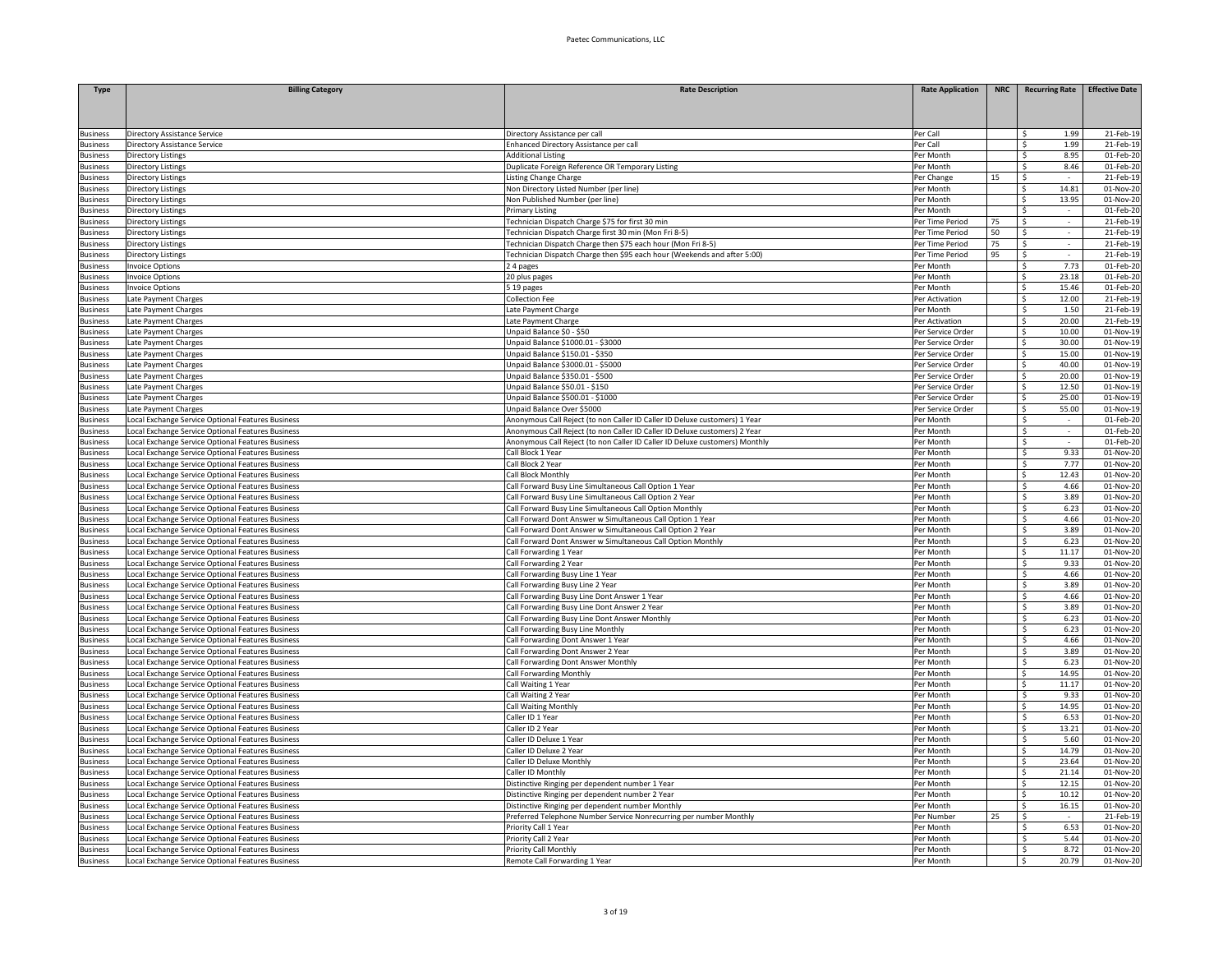| <b>Type</b>                        | <b>Billing Category</b>                                                                                | <b>Rate Description</b>                                                                         | <b>Rate Application</b>        | <b>NRC</b>                 | <b>Recurring Rate</b>            | <b>Effective Date</b>  |
|------------------------------------|--------------------------------------------------------------------------------------------------------|-------------------------------------------------------------------------------------------------|--------------------------------|----------------------------|----------------------------------|------------------------|
|                                    |                                                                                                        |                                                                                                 |                                |                            |                                  |                        |
|                                    |                                                                                                        |                                                                                                 |                                |                            |                                  |                        |
| <b>Business</b>                    | Local Exchange Service Optional Features Business                                                      | Remote Call Forwarding 2 Year                                                                   | Per Month                      |                            | 17.33<br>Ŝ                       | 01-Nov-20              |
| usiness                            | Local Exchange Service Optional Features Business                                                      | Remote Call Forwarding Additional Path 1 Year                                                   | Per Month                      |                            | Š.<br>30.78                      | 01-Nov-20              |
| usiness                            | Local Exchange Service Optional Features Business                                                      | Remote Call Forwarding Additional Path 2 Year                                                   | Per Month                      |                            | S.<br>25.66                      | 01-Nov-20              |
| usiness                            | Local Exchange Service Optional Features Business                                                      | Remote Call Forwarding Additional Path Monthly                                                  | Per Month                      |                            | S.<br>41.06                      | 01-Nov-20              |
| dusiness                           | Local Exchange Service Optional Features Business                                                      | Remote Call Forwarding Feature Change                                                           | Per Activation                 | 45                         | S.                               | 01-Feb-20              |
| usiness                            | Local Exchange Service Optional Features Business                                                      | Remote Call Forwarding Feature Change 1 Year                                                    | Per Activation                 | 45<br>45                   | -\$<br>Ŝ.                        | 01-Feb-20<br>01-Feb-20 |
| usiness<br>usiness                 | ocal Exchange Service Optional Features Business<br>Local Exchange Service Optional Features Business  | Remote Call Forwarding Feature Change 2 Year<br>Remote Call Forwarding Monthly                  | Per Activation<br>Per Month    |                            | 27.72<br>Ŝ                       | 01-Nov-20              |
| <b>Business</b>                    | Local Exchange Service Optional Features Business                                                      | Remote Call Forwarding Set Up 1 Year                                                            | Per Month                      |                            | 65.33<br>Ŝ                       | 01-Nov-20              |
| usiness                            | Local Exchange Service Optional Features Business                                                      | Remote Call Forwarding Set Up 2 Year                                                            | Per Month                      |                            | S.<br>65.33                      | 01-Nov-20              |
| usiness                            | Local Exchange Service Optional Features Business                                                      | Remote Call Forwarding Set Up Monthly                                                           | Per Month                      |                            | 65.33<br>Š.                      | 01-Nov-20              |
| usiness                            | Local Exchange Service Optional Features Business                                                      | Repeat Call 1 Year                                                                              | Per Month                      |                            | Ŝ.<br>5.60                       | 01-Nov-20              |
| usiness                            | Local Exchange Service Optional Features Business                                                      | Repeat Call 2 Year                                                                              | Per Month                      |                            | \$<br>4.66                       | 01-Nov-20              |
| <b>Business</b>                    | Local Exchange Service Optional Features Business                                                      | <b>Repeat Call Monthly</b>                                                                      | Per Month                      |                            | S.<br>7.46                       | 01-Nov-20              |
| <b>Business</b>                    | Local Exchange Service Optional Features Business                                                      | Return Call 1 Year                                                                              | Per Month                      |                            | 9.33<br>Ŝ.                       | 01-Nov-20              |
| usiness                            | ocal Exchange Service Optional Features Business                                                       | Return Call 2 Year                                                                              | Per Month                      |                            | 7.77<br><b>S</b>                 | 01-Nov-20              |
| <b>Business</b>                    | Local Exchange Service Optional Features Business                                                      | Return Call Monthly                                                                             | Per Month                      |                            | 12.43<br>Š.                      | 01-Nov-20              |
| <b>Business</b>                    | Local Exchange Service Optional Features Business                                                      | Select Forward 1 Year                                                                           | Per Month                      |                            | 8.38<br>\$<br>\$                 | 01-Nov-20              |
| <b>Business</b><br>usiness         | Local Exchange Service Optional Features Business<br>Local Exchange Service Optional Features Business | Select Forward 2 Year<br>Select Forward Monthly                                                 | Per Month<br>Per Month         |                            | 7.02<br>11.17<br>Ŝ               | 01-Nov-20<br>01-Nov-20 |
| usiness                            | Local Exchange Service Optional Features Business                                                      | Speed Calling 30 code 1 Year                                                                    | Per Month                      |                            | Ś<br>12.15                       | 01-Nov-20              |
| usiness                            | Local Exchange Service Optional Features Business                                                      | Speed Calling 30 code 2 Year                                                                    | Per Month                      |                            | S.<br>10.12                      | 01-Nov-20              |
| susiness                           | Local Exchange Service Optional Features Business                                                      | Speed Calling 30 code Monthly                                                                   | Per Month                      |                            | $\overline{\mathsf{S}}$<br>16.15 | 01-Nov-20              |
| <b>Business</b>                    | Local Exchange Service Optional Features Business                                                      | Speed Calling 8 code 1 Year                                                                     | Per Month                      |                            | \$<br>9.33                       | 01-Nov-20              |
| usiness                            | ocal Exchange Service Optional Features Business                                                       | Speed Calling 8 code 2 Year                                                                     | Per Month                      |                            | \$<br>7.77                       | 01-Nov-20              |
| <b>Business</b>                    | Local Exchange Service Optional Features Business                                                      | Speed Calling 8 code Monthly                                                                    | Per Month                      |                            | 12.43<br>Ŝ                       | 01-Nov-20              |
| dusiness                           | Local Exchange Service Optional Features Business                                                      | Three Way Calling 1 Year                                                                        | Per Month                      |                            | 9.33<br>\$                       | 01-Nov-20              |
| Business                           | Local Exchange Service Optional Features Business                                                      | Three Way Calling 2 Year                                                                        | Per Month                      |                            | 7.77<br>-\$                      | 01-Nov-20              |
| usiness                            | Local Exchange Service Optional Features Business                                                      | Three Way Calling Monthly                                                                       | Per Month                      |                            | Ś.<br>14.95                      | 01-Nov-20              |
| usiness                            | Local Exchange Service Optional Features Business                                                      | Toll Restriction Nonrecurring per line 1 Year                                                   | Per Month                      |                            | s.<br>$\sim$                     | 01-Feb-20              |
| usiness<br>usiness                 | Local Exchange Service Optional Features Business<br>Local Exchange Service Optional Features Business | Toll Restriction Nonrecurring per line 2 Year<br>Toll Restriction Nonrecurring per line Monthly | Per Month<br>Per Activation    | 40                         | \$<br>$\overline{\mathsf{S}}$    | 01-Feb-20<br>21-Feb-19 |
| <b>Business</b>                    | Local Exchange Service Optional Features Business                                                      | Ultra Forward Feature 1 Year                                                                    | Per Month                      |                            | 13.06<br>S.                      | 01-Nov-20              |
| dusiness                           | ocal Exchange Service Optional Features Business                                                       | Ultra Forward Feature 2 Year                                                                    | Per Month                      |                            | Ŝ<br>10.90                       | 01-Nov-20              |
| <b>Business</b>                    | Local Exchange Service Optional Features Business                                                      | Ultra Forward Feature Monthly                                                                   | Per Month                      |                            | 17.41<br>Ŝ                       | 01-Nov-20              |
| Business                           | Local Exchange Service Optional Features Business Per Use/Day                                          | Call Block per day Residential                                                                  | Per Time Period                |                            | 0.88<br>\$                       | 01-Nov-20              |
| <b>Business</b>                    | Local Exchange Service Optional Features Business Per Use/Day                                          | Call Tracing per use Residential                                                                | Per Call                       |                            | 2.63<br>\$                       | 01-Nov-20              |
| dusiness                           | Local Exchange Service Optional Features Business Per Use/Day                                          | Priority Call per day Residential                                                               | Per Time Period                |                            | 0.88<br>-\$                      | 01-Nov-20              |
| <b>Business</b>                    | Local Exchange Service Optional Features Business Per Use/Day                                          | Repeat Call per use Residential                                                                 | Per Call                       |                            | 1.31<br>s.                       | 01-Nov-20              |
| usiness                            | Local Exchange Service Optional Features Business Per Use/Day                                          | Return Call per use Residential                                                                 | Per Call                       |                            | \$<br>1.31                       | 01-Nov-20              |
| usiness                            | Local Exchange Service Optional Features Business Per Use/Day                                          | Select Forward per day Residential                                                              | Per Time Period                |                            | \$<br>0.88                       | 01-Nov-20              |
| dusiness                           | Local Exchange Service Optional Features Business Per Use/Day                                          | Three Way Calling per use Residential                                                           | Per Cal                        |                            | \$<br>0.13                       | 01-Nov-20              |
| dusiness<br>usiness                | Local Flat Usage Rates<br>ocal Flat Usage Rates                                                        | Local Flat Usage Rates Non Recurring Service Charge<br>Zone One Call (1 Year Term)              | Per Service Order<br>Per Month | 45                         | -\$<br>31.40<br>Ś                | 21-Feb-19<br>01-Nov-20 |
| <b>Susiness</b>                    | Local Flat Usage Rates                                                                                 | Zone One Call (2 Year Term)                                                                     | Per Month                      |                            | 30.03<br>\$                      | 01-Nov-20              |
| usiness                            | Local Flat Usage Rates                                                                                 | Zone One Call (3 Year Term)                                                                     | Per Month                      |                            | 28.77<br>Ŝ                       | $01-Nov-20$            |
| <b>Business</b>                    | Local Operator Service                                                                                 | <b>Busy Line Verification</b>                                                                   | Per Call                       |                            | 17.48<br>\$.                     | 01-Nov-20              |
| dusiness                           | Local Operator Service                                                                                 | <b>Busy Line Verification Interrupt</b>                                                         | Per Call                       |                            | \$.<br>17.48                     | 01-Nov-20              |
| usiness                            | Local Operator Service                                                                                 | Calling Card Customer Dialed                                                                    | Per Cal                        |                            | \$<br>8.73                       | 01-Nov-20              |
| usiness                            | Local Operator Service                                                                                 | Calling Card Operator Dialed                                                                    | Per Call                       |                            | \$<br>9.63                       | 01-Nov-20              |
| <b>Business</b>                    | Local Operator Service                                                                                 | Calling Card Operator Must Dial                                                                 | Per Call                       |                            | $\overline{\mathsf{s}}$<br>8.73  | 01-Nov-20              |
| <b>Business</b>                    | Local Operator Service                                                                                 | Collect                                                                                         | Per Call                       |                            | S.<br>11.38                      | 01-Nov-20              |
| usiness                            | Local Operator Service                                                                                 | General Assistance                                                                              | Per Call                       |                            | Ŝ.<br>3.48                       | 01-Nov-20              |
| <b>Business</b><br><b>Business</b> | Local Operator Service<br>Local Operator Service                                                       | <b>Operator Dialed Surcharge</b><br>Payphone Surcharge                                          | Per Call<br>Per Call           |                            | Ś<br>3.76<br>5.25<br>Ŝ.          | 01-Nov-20<br>01-Nov-20 |
| <b>Business</b>                    | Local Operator Service                                                                                 | Person to Person                                                                                | Per Call                       |                            | 17.48<br>Ŝ                       | 01-Nov-20              |
| <b>Business</b>                    | Local Operator Service                                                                                 | Sent Paid Non Coin Station to Station                                                           | Per Call                       |                            | 17.48<br>\$                      | 01-Nov-20              |
| usiness                            | Local Operator Service                                                                                 | <b>Third Party</b>                                                                              | Per Call                       |                            | 17.48<br>Š.                      | 01-Nov-20              |
| usiness                            | Local Resale Services (Contd) Optional Features - Direct Inward Dialing (DID) Service                  | DID Trunk Termination Per Inward Only Trunk Inst Charge                                         | Per Month                      | 25                         | S.<br>70.00                      | 01-Nov-20              |
| usiness                            | Local Resale Services (Contd) Optional Features - Direct Inward Dialing (DID) Service                  | Each Block of 20 DID Numbers Inst Charge                                                        | Per Month                      | 15                         | $\overline{\mathsf{S}}$<br>18.67 | 01-Nov-20              |
| <b>Business</b>                    | Local Resale Services (Contd) Optional Features - Direct Inward Dialing (DID) Service                  | Establish Trunk Group and Provide 1st Block of 20 DID Numbers Inst Charge                       | Per Month                      | 125                        | \$<br>139.97                     | 01-Nov-20              |
| usiness                            | ocal Resale Services (Contd) Optional Features - Identified Outward Dialing (IOD) Service              | Common Equipment Inst Charge                                                                    | Per Month                      | 50                         | 77.77<br>Š.                      | 01-Nov-20              |
| usiness                            | ocal Resale Services (Contd) Optional Features - Identified Outward Dialing (IOD) Service              | Hunting Rotary Service Nonrecurring                                                             | Per Service Order              | 32                         | $\mathsf{s}$                     | 21-Feb-19              |
| <b>Business</b>                    | Local Resale Services (Contd) Optional Features - Identified Outward Dialing (IOD) Service             | IOD Trunk Termination Per Trunk Inst Charge                                                     | Per Month                      | 5                          | 15.56<br>\$                      | 01-Nov-20              |
| <b>Business</b>                    | Local Resale Services (Contd) Philadelphia Metro Exchanges Direct-Dialed Usage                         | Metro Call Band 1 Day Addl Min                                                                  | Per Minute                     | $\Omega$                   | \$<br>$\sim$                     | 01-Nov-20              |
| <b>Business</b>                    | Local Resale Services (Contd) Philadelphia Metro Exchanges Direct-Dialed Usage                         | Metro Call Band 1 Day Initial Min                                                               | Per Minute                     | $\mathbf 0$<br>$\mathbf 0$ | \$<br>$\sim$<br>S.<br>$\sim$     | 01-Nov-20              |
| <b>Business</b>                    | Local Resale Services (Contd) Philadelphia Metro Exchanges Direct-Dialed Usage                         | Metro Call Band 1 Evening Addl Min                                                              | Per Minute                     |                            |                                  | 01-Nov-20              |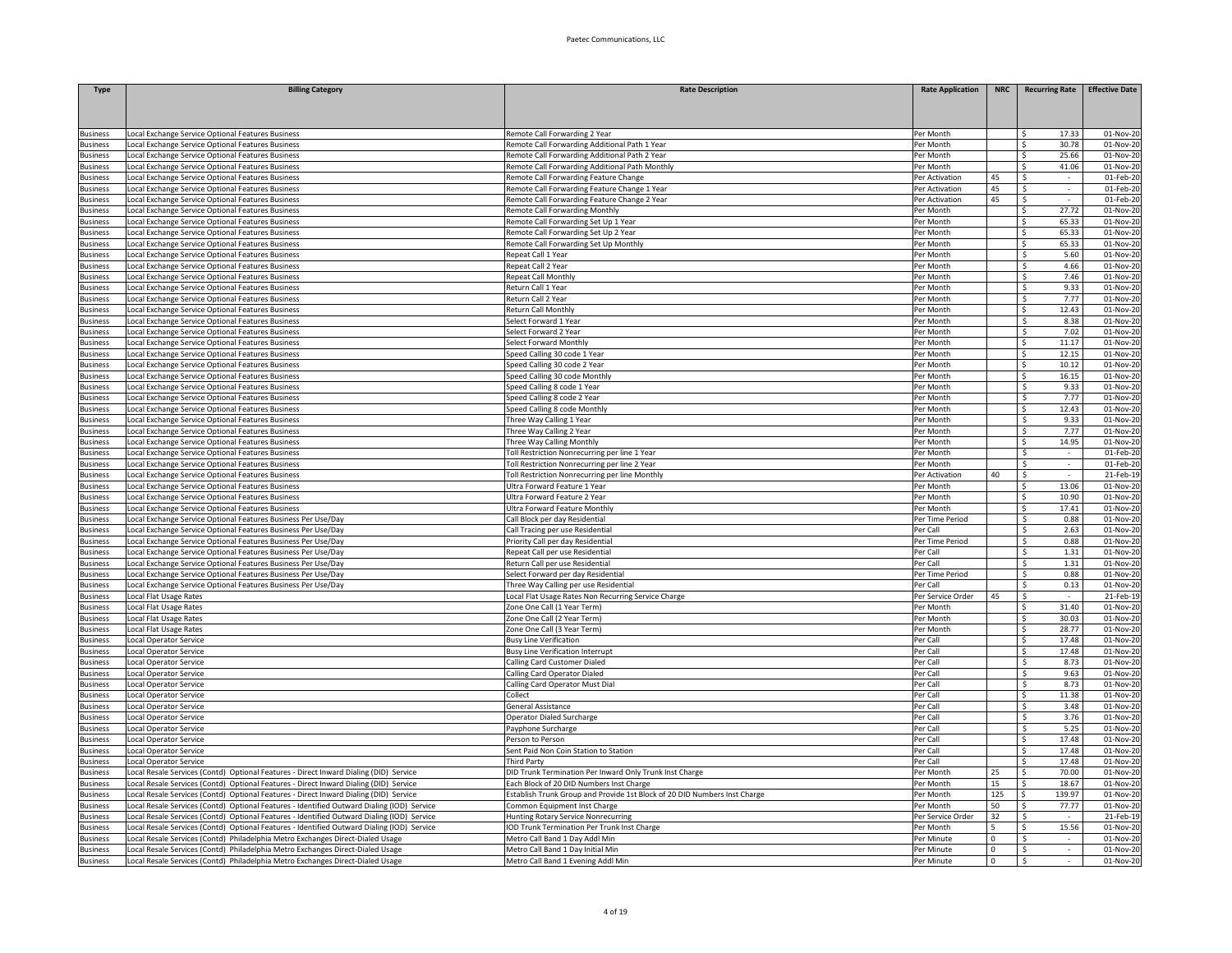| <b>Type</b>                | <b>Billing Category</b>                                                                                                                                         | <b>Rate Description</b>                                                       | <b>Rate Application</b>  | <b>NRC</b>                   | <b>Recurring Rate</b>           | <b>Effective Date</b>  |
|----------------------------|-----------------------------------------------------------------------------------------------------------------------------------------------------------------|-------------------------------------------------------------------------------|--------------------------|------------------------------|---------------------------------|------------------------|
|                            |                                                                                                                                                                 |                                                                               |                          |                              |                                 |                        |
|                            |                                                                                                                                                                 |                                                                               |                          |                              |                                 |                        |
|                            |                                                                                                                                                                 |                                                                               |                          |                              |                                 |                        |
| usiness<br><b>Business</b> | ocal Resale Services (Contd) Philadelphia Metro Exchanges Direct-Dialed Usage<br>Local Resale Services (Contd) Philadelphia Metro Exchanges Direct-Dialed Usage | Metro Call Band 1 Evening Initial Min<br>Metro Call Band 1 Night WKD Addl Min | Per Minute<br>Per Minute | $\mathbf{0}$<br>$\mathbf{0}$ | $\mathsf{s}$<br>\$              | 01-Nov-20<br>01-Nov-20 |
| usiness                    | ocal Resale Services (Contd) Philadelphia Metro Exchanges Direct-Dialed Usage                                                                                   | Metro Call Band 1 Night WKD Initial Min                                       | Per Minute               | $\circ$                      | $\mathsf{S}$                    | 01-Nov-20              |
| dusiness                   | Local Resale Services (Contd) Philadelphia Metro Exchanges Direct-Dialed Usage                                                                                  | Metro Call Band 2 Day Addl Min                                                | Per Minute               |                              | 0.09<br><sup>\$</sup>           | 01-Nov-20              |
| usiness                    | ocal Resale Services (Contd) Philadelphia Metro Exchanges Direct-Dialed Usage                                                                                   | Metro Call Band 2 Day Initial Min                                             | Per Minute               |                              | Ŝ.<br>0.09                      | 01-Nov-20              |
| <b>Business</b>            | Local Resale Services (Contd) Philadelphia Metro Exchanges Direct-Dialed Usage                                                                                  | Metro Call Band 2 Evening Addl Min                                            | Per Minute               |                              | 0.09<br>\$                      | 01-Nov-20              |
| <b>Business</b>            | Local Resale Services (Contd) Philadelphia Metro Exchanges Direct-Dialed Usage                                                                                  | Metro Call Band 2 Evening Initial Min                                         | Per Minute               |                              | 0.09<br>\$                      | 01-Nov-20              |
| <b>Business</b>            | Local Resale Services (Contd) Philadelphia Metro Exchanges Direct-Dialed Usage                                                                                  | Metro Call Band 2 Night WKD Addl Min                                          | Per Minute               |                              | 0.09<br>S.                      | 01-Nov-20              |
| usiness                    | Local Resale Services (Contd) Philadelphia Metro Exchanges Direct-Dialed Usage                                                                                  | Metro Call Band 2 Night WKD Initial Min                                       | Per Minute               |                              | \$<br>0.09                      | 01-Nov-20              |
| dusiness                   | Local Resale Services (Contd) Philadelphia Metro Exchanges Direct-Dialed Usage                                                                                  | Metro Call Band 3 Day Addl Min                                                | Per Minute               |                              | \$<br>0.09                      | 01-Nov-20              |
| <b>Business</b>            | Local Resale Services (Contd) Philadelphia Metro Exchanges Direct-Dialed Usage                                                                                  | Metro Call Band 3 Day Initial Min                                             | Per Minute               |                              | \$<br>0.09                      | 01-Nov-20              |
| <b>Business</b>            | Local Resale Services (Contd) Philadelphia Metro Exchanges Direct-Dialed Usage                                                                                  | Metro Call Band 3 Evening Addl Min                                            | Per Minute               |                              | \$<br>0.09                      | 01-Nov-20              |
| <b>Business</b>            | ocal Resale Services (Contd) Philadelphia Metro Exchanges Direct-Dialed Usage                                                                                   | Metro Call Band 3 Evening Initial Min                                         | Per Minute               |                              | 0.09<br>-S                      | 01-Nov-20              |
| <b>Business</b>            | ocal Resale Services (Contd) Philadelphia Metro Exchanges Direct-Dialed Usage                                                                                   | Metro Call Band 3 Night WKD Addl Min                                          | Per Minute               |                              | Ŝ.<br>0.09                      | 01-Nov-20              |
| Business                   | Local Resale Services (Contd) Philadelphia Metro Exchanges Direct-Dialed Usage                                                                                  | Metro Call Band 3 Night WKD Initial Min                                       | Per Minute               |                              | 0.09<br>\$                      | 01-Nov-20              |
| <b>Business</b>            | Local Resale Services (Contd) Philadelphia Metro Exchanges Direct-Dialed Usage                                                                                  | Metro Call Band 4 Day Addl Min                                                | Per Minute               |                              | 0.12<br>S.                      | $01-Nov-20$            |
| <b>Business</b>            | Local Resale Services (Contd) Philadelphia Metro Exchanges Direct-Dialed Usage                                                                                  | Metro Call Band 4 Day Initial Min                                             | Per Minute               |                              | 0.12<br>S.                      | 01-Nov-20              |
| usiness                    | Local Resale Services (Contd) Philadelphia Metro Exchanges Direct-Dialed Usage                                                                                  | Metro Call Band 4 Evening Addl Min                                            | Per Minute               |                              | <sup>\$</sup><br>0.12           | 01-Nov-2               |
| usiness                    | Local Resale Services (Contd) Philadelphia Metro Exchanges Direct-Dialed Usage                                                                                  | Metro Call Band 4 Evening Initial Min                                         | Per Minute               |                              | \$<br>0.12                      | 01-Nov-20              |
| <b>Business</b>            | Local Resale Services (Contd) Philadelphia Metro Exchanges Direct-Dialed Usage                                                                                  | Metro Call Band 4 Night WKD Addl Min                                          | Per Minute               |                              | s.<br>0.12                      | 01-Nov-20              |
| <b>Business</b>            | Local Resale Services (Contd) Philadelphia Metro Exchanges Direct-Dialed Usage                                                                                  | Metro Call Band 4 Night WKD Initial Min                                       | Per Minute               |                              | <sub>\$</sub><br>0.12           | 01-Nov-20              |
| usiness                    | ocal Resale Services (Contd) Philadelphia Metro Exchanges Direct-Dialed Usage                                                                                   | Metro Call Band 5 Day Addl Min                                                | Per Minute               |                              | -\$<br>0.12                     | 01-Nov-20              |
| usiness                    | ocal Resale Services (Contd) Philadelphia Metro Exchanges Direct-Dialed Usage                                                                                   | Metro Call Band 5 Day Initial Min                                             | Per Minute               |                              | Ŝ.<br>0.12                      | 01-Nov-20              |
| usiness                    | Local Resale Services (Contd) Philadelphia Metro Exchanges Direct-Dialed Usage                                                                                  | Metro Call Band 5 Evening Addl Min                                            | Per Minute               |                              | 0.12<br>\$                      | 01-Nov-20              |
| <b>Business</b>            | Local Resale Services (Contd) Philadelphia Metro Exchanges Direct-Dialed Usage                                                                                  | Metro Call Band 5 Evening Initial Min                                         | Per Minute               |                              | 0.12<br>\$                      | 01-Nov-20              |
| <b>Business</b>            | Local Resale Services (Contd) Philadelphia Metro Exchanges Direct-Dialed Usage                                                                                  | Metro Call Band 5 Night WKD Addl Min                                          | Per Minute               |                              | 0.12<br>s.                      | 01-Nov-20              |
| usiness                    | Local Resale Services (Contd) Philadelphia Metro Exchanges Direct-Dialed Usage                                                                                  | Metro Call Band 5 Night WKD Initial Min                                       | Per Minute               |                              | -\$<br>0.12                     | 01-Nov-2               |
| <b>Business</b>            | Local Resale Services (Contd) Philadelphia Metro Exchanges Direct-Dialed Usage One-Year Term                                                                    | Metro Call Band 1 Day Addl Min                                                | Per Minute               | $\Omega$                     | $\mathsf{S}$                    | 01-Nov-20              |
| usiness                    | ocal Resale Services (Contd) Philadelphia Metro Exchanges Direct-Dialed Usage One-Year Term                                                                     | Metro Call Band 1 Day Initial Min                                             | Per Minute               | $\mathbf 0$                  | $\mathsf{\$}$                   | 01-Nov-20              |
| <b>Business</b>            | Local Resale Services (Contd) Philadelphia Metro Exchanges Direct-Dialed Usage One-Year Term                                                                    | Metro Call Band 1 Evening Addl Min                                            | Per Minute               | $\circ$                      | $\mathsf{S}$<br>$\sim$          | 01-Nov-20              |
| <b>Business</b>            | Local Resale Services (Contd) Philadelphia Metro Exchanges Direct-Dialed Usage One-Year Term                                                                    | Metro Call Band 1 Evening Initial Min                                         | Per Minute               | $\circ$                      | -\$                             | 01-Nov-20              |
| <b>Business</b>            | ocal Resale Services (Contd) Philadelphia Metro Exchanges Direct-Dialed Usage One-Year Term                                                                     | Metro Call Band 1 Night WKD Addl Min                                          | Per Minute               | $\Omega$                     | Ŝ.                              | 01-Nov-20              |
| <b>Business</b>            | Local Resale Services (Contd) Philadelphia Metro Exchanges Direct-Dialed Usage One-Year Term                                                                    | Metro Call Band 1 Night WKD Initial Min                                       | Per Minute               | $\Omega$                     | -\$                             | 01-Nov-20              |
| <b>Business</b>            | Local Resale Services (Contd) Philadelphia Metro Exchanges Direct-Dialed Usage One-Year Term                                                                    | Metro Call Band 2 Day Addl Min                                                | Per Minute               |                              | 0.08<br>\$                      | 01-Nov-20              |
| usiness                    | Local Resale Services (Contd) Philadelphia Metro Exchanges Direct-Dialed Usage One-Year Term                                                                    | Metro Call Band 2 Day Initial Min                                             | Per Minute               |                              | 0.08<br>S.                      | 01-Nov-20              |
| usiness                    | Local Resale Services (Contd) Philadelphia Metro Exchanges Direct-Dialed Usage One-Year Term                                                                    | Metro Call Band 2 Evening Addl Min                                            | Per Minute               |                              | \$<br>0.08                      | 01-Nov-2               |
| usiness                    | Local Resale Services (Contd) Philadelphia Metro Exchanges Direct-Dialed Usage One-Year Term                                                                    | Metro Call Band 2 Evening Initial Min                                         | Per Minute               |                              | S.<br>0.08                      | 01-Nov-2               |
| usiness                    | Local Resale Services (Contd) Philadelphia Metro Exchanges Direct-Dialed Usage One-Year Term                                                                    | Metro Call Band 2 Night WKD Addl Min                                          | Per Minute               |                              | \$<br>0.08                      | 01-Nov-20              |
| <b>Business</b>            | Local Resale Services (Contd) Philadelphia Metro Exchanges Direct-Dialed Usage One-Year Term                                                                    | Metro Call Band 2 Night WKD Initial Min                                       | Per Minute               |                              | \$<br>0.08                      | 01-Nov-20              |
| <b>Business</b>            | Local Resale Services (Contd) Philadelphia Metro Exchanges Direct-Dialed Usage One-Year Term                                                                    | Metro Call Band 3 Day Addl Min                                                | Per Minute               |                              | -\$<br>0.08                     | 01-Nov-20              |
| usiness                    | ocal Resale Services (Contd) Philadelphia Metro Exchanges Direct-Dialed Usage One-Year Term                                                                     | Metro Call Band 3 Day Initial Min                                             | Per Minute               |                              | Ŝ.<br>0.08                      | 01-Nov-20              |
| <b>Business</b>            | Local Resale Services (Contd) Philadelphia Metro Exchanges Direct-Dialed Usage One-Year Term                                                                    | Metro Call Band 3 Evening Addl Min                                            | Per Minute               |                              | 0.08<br>\$                      | 01-Nov-20              |
| Business                   | Local Resale Services (Contd) Philadelphia Metro Exchanges Direct-Dialed Usage One-Year Term                                                                    | Metro Call Band 3 Evening Initial Min                                         | Per Minute               |                              | 0.08<br>\$                      | 01-Nov-20              |
| <b>Business</b>            | Local Resale Services (Contd) Philadelphia Metro Exchanges Direct-Dialed Usage One-Year Term                                                                    | Metro Call Band 3 Night WKD Addl Min                                          | Per Minute               |                              | \$<br>0.08                      | 01-Nov-20              |
| usiness                    | Local Resale Services (Contd) Philadelphia Metro Exchanges Direct-Dialed Usage One-Year Term                                                                    | Metro Call Band 3 Night WKD Initial Min                                       | Per Minute               |                              | <sup>\$</sup><br>0.08           | 01-Nov-2               |
| usiness                    | Local Resale Services (Contd) Philadelphia Metro Exchanges Direct-Dialed Usage One-Year Term                                                                    | Metro Call Band 4 Day Addl Min                                                | Per Minute               |                              | <sup>\$</sup><br>0.12           | 01-Nov-2               |
| usiness                    | ocal Resale Services (Contd) Philadelphia Metro Exchanges Direct-Dialed Usage One-Year Term                                                                     | Metro Call Band 4 Day Initial Min                                             | Per Minute               |                              | \$<br>0.12                      | 01-Nov-20              |
| <b>Business</b>            | Local Resale Services (Contd) Philadelphia Metro Exchanges Direct-Dialed Usage One-Year Term                                                                    | Metro Call Band 4 Evening Addl Min                                            | Per Minute               |                              | $\overline{\mathsf{S}}$<br>0.12 | $01-Nov-20$            |
| <b>Business</b>            | ocal Resale Services (Contd) Philadelphia Metro Exchanges Direct-Dialed Usage One-Year Term                                                                     | Metro Call Band 4 Evening Initial Min                                         | Per Minute               |                              | \$<br>0.12                      | 01-Nov-20              |
| <b>Business</b>            | Local Resale Services (Contd) Philadelphia Metro Exchanges Direct-Dialed Usage One-Year Term                                                                    | Metro Call Band 4 Night WKD Addl Min                                          | Per Minute               |                              | Ŝ.<br>0.12                      | 01-Nov-20              |
| <b>Business</b>            | Local Resale Services (Contd) Philadelphia Metro Exchanges Direct-Dialed Usage One-Year Term                                                                    | Metro Call Band 4 Night WKD Initial Min                                       | Per Minute               |                              | 0.12<br>\$                      | 01-Nov-20              |
| Business                   | Local Resale Services (Contd) Philadelphia Metro Exchanges Direct-Dialed Usage One-Year Term                                                                    | Metro Call Band 5 Day Addl Min                                                | Per Minute               |                              | 0.12<br>S.                      | 01-Nov-20              |
| <b>Business</b>            | Local Resale Services (Contd) Philadelphia Metro Exchanges Direct-Dialed Usage One-Year Term                                                                    | Metro Call Band 5 Day Initial Min                                             | Per Minute               |                              | 0.12<br>S.                      | 01-Nov-20              |
| usiness                    | Local Resale Services (Contd) Philadelphia Metro Exchanges Direct-Dialed Usage One-Year Term                                                                    | Metro Call Band 5 Evening Addl Min                                            | Per Minute               |                              | <sup>\$</sup><br>0.12           | 01-Nov-20              |
| usiness                    | Local Resale Services (Contd) Philadelphia Metro Exchanges Direct-Dialed Usage One-Year Term                                                                    | Metro Call Band 5 Evening Initial Min                                         | Per Minute               |                              | \$<br>0.12                      | 01-Nov-2               |
| usiness                    | Local Resale Services (Contd) Philadelphia Metro Exchanges Direct-Dialed Usage One-Year Term                                                                    | Metro Call Band 5 Night WKD Addl Min                                          | Per Minute               |                              | \$<br>0.12                      | 01-Nov-20              |
| <b>Business</b>            | Local Resale Services (Contd) Philadelphia Metro Exchanges Direct-Dialed Usage One-Year Term                                                                    | Metro Call Band 5 Night WKD Initial Min                                       | Per Minute               |                              | $\overline{\mathsf{S}}$<br>0.12 | 01-Nov-20              |
| usiness                    | ocal Resale Services (Contd) Philadelphia Metro Exchanges Direct-Dialed Usage Two-Year Term                                                                     | Metro Call Band 1 Day Addl Min                                                | Per Minute               | $\Omega$                     | -\$                             | 01-Nov-20              |
| <b>Business</b>            | ocal Resale Services (Contd) Philadelphia Metro Exchanges Direct-Dialed Usage Two-Year Term                                                                     | Metro Call Band 1 Day Initial Min                                             | Per Minute               | $\Omega$                     | Ŝ.                              | 01-Nov-20              |
| Jusiness                   | ocal Resale Services (Contd) Philadelphia Metro Exchanges Direct-Dialed Usage Two-Year Term                                                                     | Metro Call Band 1 Evening Addl Min                                            | Per Minute               | $\Omega$                     | \$<br>$\sim$                    | 01-Nov-20              |
| <b>Business</b>            | Local Resale Services (Contd) Philadelphia Metro Exchanges Direct-Dialed Usage Two-Year Term                                                                    | Metro Call Band 1 Evening Initial Min                                         | Per Minute               | $\Omega$                     | \$<br>$\sim$                    | 01-Nov-20              |
| <b>Business</b>            | Local Resale Services (Contd) Philadelphia Metro Exchanges Direct-Dialed Usage Two-Year Term                                                                    | Metro Call Band 1 Night WKD Addl Min                                          | Per Minute               | $\circ$                      | -\$<br>$\sim$                   | 01-Nov-20              |
| <b>Business</b>            | Local Resale Services (Contd) Philadelphia Metro Exchanges Direct-Dialed Usage Two-Year Term                                                                    | Metro Call Band 1 Night WKD Initial Min                                       | Per Minute               | $\mathbf 0$                  | S.<br>$\sim$                    | 01-Nov-20              |
| usiness                    | Local Resale Services (Contd) Philadelphia Metro Exchanges Direct-Dialed Usage Two-Year Term                                                                    | Metro Call Band 2 Day Addl Min                                                | Per Minute               |                              | \$<br>0.08                      | 01-Nov-20              |
| dusiness                   | Local Resale Services (Contd) Philadelphia Metro Exchanges Direct-Dialed Usage Two-Year Term                                                                    | Metro Call Band 2 Day Initial Min                                             | Per Minute               |                              | \$<br>0.08                      | $01-Nov-20$            |
| <b>Business</b>            | Local Resale Services (Contd) Philadelphia Metro Exchanges Direct-Dialed Usage Two-Year Term                                                                    | Metro Call Band 2 Evening Addl Min                                            | Per Minute               |                              | <sub>\$</sub><br>0.08           | $01-Nov-20$            |
| <b>Business</b>            | Local Resale Services (Contd) Philadelphia Metro Exchanges Direct-Dialed Usage Two-Year Term                                                                    | Metro Call Band 2 Evening Initial Min                                         | Per Minute               |                              | 0.08<br>-\$                     | 01-Nov-20              |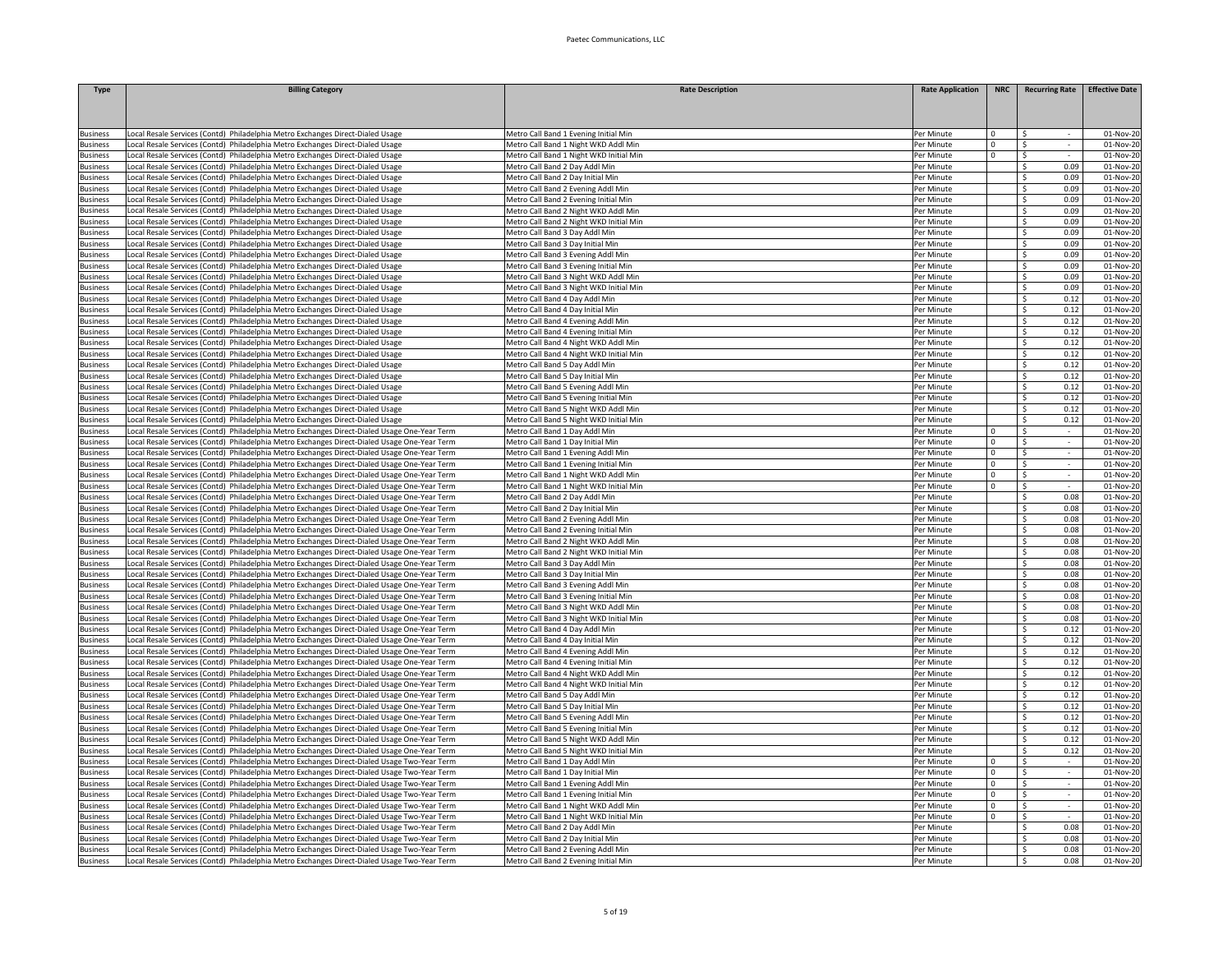| <b>Type</b>                        | <b>Billing Category</b>                                                                                                                                                                    | <b>Rate Description</b>                                                         | <b>Rate Application</b>  | <b>NRC</b>   | <b>Recurring Rate</b>            | <b>Effective Date</b>  |
|------------------------------------|--------------------------------------------------------------------------------------------------------------------------------------------------------------------------------------------|---------------------------------------------------------------------------------|--------------------------|--------------|----------------------------------|------------------------|
|                                    |                                                                                                                                                                                            |                                                                                 |                          |              |                                  |                        |
|                                    |                                                                                                                                                                                            |                                                                                 |                          |              |                                  |                        |
| <b>Business</b>                    | Local Resale Services (Contd) Philadelphia Metro Exchanges Direct-Dialed Usage Two-Year Term                                                                                               | Metro Call Band 2 Night WKD Addl Min                                            | Per Minute               |              | Ŝ.<br>0.08                       | 01-Nov-20              |
| <b>Business</b>                    | ocal Resale Services (Contd) Philadelphia Metro Exchanges Direct-Dialed Usage Two-Year Term                                                                                                | Metro Call Band 2 Night WKD Initial Min                                         | Per Minute               |              | 0.08<br>\$                       | 01-Nov-20              |
| <b>Business</b>                    | Local Resale Services (Contd) Philadelphia Metro Exchanges Direct-Dialed Usage Two-Year Term                                                                                               | Metro Call Band 3 Day Addl Min                                                  | Per Minute               |              | \$<br>0.08                       | 01-Nov-20              |
| <b>Business</b>                    | Local Resale Services (Contd) Philadelphia Metro Exchanges Direct-Dialed Usage Two-Year Term                                                                                               | Metro Call Band 3 Day Initial Min                                               | Per Minute               |              | Ŝ.<br>0.08                       | 01-Nov-20              |
| <b>Business</b>                    | ocal Resale Services (Contd) Philadelphia Metro Exchanges Direct-Dialed Usage Two-Year Term                                                                                                | Metro Call Band 3 Evening Addl Min                                              | Per Minute               |              | \$<br>0.08                       | 01-Nov-20              |
| lusiness                           | ocal Resale Services (Contd) Philadelphia Metro Exchanges Direct-Dialed Usage Two-Year Term                                                                                                | Metro Call Band 3 Evening Initial Min                                           | Per Minute               |              | Ŝ<br>0.08                        | 01-Nov-20              |
| <b>Business</b>                    | ocal Resale Services (Contd) Philadelphia Metro Exchanges Direct-Dialed Usage Two-Year Term                                                                                                | Metro Call Band 3 Night WKD Addl Min                                            | Per Minute               |              | 0.08<br>\$                       | 01-Nov-20              |
| <b>Business</b>                    | Local Resale Services (Contd) Philadelphia Metro Exchanges Direct-Dialed Usage Two-Year Term                                                                                               | Metro Call Band 3 Night WKD Initial Min                                         | Per Minute               |              | 0.08<br>\$                       | 01-Nov-20              |
| <b>Business</b>                    | ocal Resale Services (Contd) Philadelphia Metro Exchanges Direct-Dialed Usage Two-Year Term                                                                                                | Metro Call Band 4 Day Addl Min                                                  | Per Minute               |              | \$<br>0.11                       | 01-Nov-20              |
| <b>Business</b>                    | ocal Resale Services (Contd) Philadelphia Metro Exchanges Direct-Dialed Usage Two-Year Term                                                                                                | Metro Call Band 4 Day Initial Min                                               | Per Minute               |              | \$<br>0.11                       | 01-Nov-20              |
| lusiness                           | ocal Resale Services (Contd) Philadelphia Metro Exchanges Direct-Dialed Usage Two-Year Term                                                                                                | Metro Call Band 4 Evening Addl Min                                              | Per Minute               |              | \$<br>0.11                       | 01-Nov-20              |
| <b>Business</b>                    | ocal Resale Services (Contd) Philadelphia Metro Exchanges Direct-Dialed Usage Two-Year Term.                                                                                               | Metro Call Band 4 Evening Initial Min                                           | Per Minute               |              | <sub>S</sub><br>0.11             | 01-Nov-20              |
| <b>Business</b>                    | Local Resale Services (Contd) Philadelphia Metro Exchanges Direct-Dialed Usage Two-Year Term                                                                                               | Metro Call Band 4 Night WKD Addl Min                                            | Per Minute               |              | \$<br>0.11                       | 01-Nov-20              |
| <b>Business</b>                    | Local Resale Services (Contd) Philadelphia Metro Exchanges Direct-Dialed Usage Two-Year Term                                                                                               | Metro Call Band 4 Night WKD Initial Min                                         | Per Minute               |              | \$<br>0.11                       | 01-Nov-20              |
| <b>Business</b>                    | ocal Resale Services (Contd) Philadelphia Metro Exchanges Direct-Dialed Usage Two-Year Term                                                                                                | Metro Call Band 5 Day Addl Min                                                  | Per Minute               |              | <b>S</b><br>0.11                 | 01-Nov-20              |
| <b>Business</b>                    | ocal Resale Services (Contd) Philadelphia Metro Exchanges Direct-Dialed Usage Two-Year Term                                                                                                | Metro Call Band 5 Day Initial Min                                               | Per Minute               |              | 0.11<br>-Ś                       | 01-Nov-20              |
| Business                           | ocal Resale Services (Contd) Philadelphia Metro Exchanges Direct-Dialed Usage Two-Year Term.                                                                                               | Metro Call Band 5 Evening Addl Min                                              | Per Minute               |              | 0.11<br>-S                       | 01-Nov-20              |
| <b>Business</b>                    | ocal Resale Services (Contd) Philadelphia Metro Exchanges Direct-Dialed Usage Two-Year Term.                                                                                               | Metro Call Band 5 Evening Initial Min                                           | Per Minute               |              | 0.11<br>Ŝ.<br>-Ś.<br>0.11        | 01-Nov-20              |
| lusiness<br>tusiness               | ocal Resale Services (Contd) Philadelphia Metro Exchanges Direct-Dialed Usage Two-Year Term<br>ocal Resale Services (Contd) Philadelphia Metro Exchanges Direct-Dialed Usage Two-Year Term | Metro Call Band 5 Night WKD Addl Mir<br>Metro Call Band 5 Night WKD Initial Min | Per Minute<br>Per Minute |              | Ŝ.<br>0.11                       | 01-Nov-20              |
|                                    |                                                                                                                                                                                            | Metro Call Band 1 Day Addl Min                                                  |                          | $\Omega$     | <sub>S</sub>                     | 01-Nov-2<br>01-Nov-20  |
| usiness<br><b>Business</b>         | ocal Resale Services (Contd) Philadelphia Metro Exchanges Operator Usage<br>Local Resale Services (Contd) Philadelphia Metro Exchanges Operator Usage                                      | Metro Call Band 1 Day Initial Min                                               | Per Minute<br>Per Minute | $\mathbf{0}$ | \$                               | 01-Nov-20              |
| <b>Business</b>                    | Local Resale Services (Contd) Philadelphia Metro Exchanges Operator Usage                                                                                                                  | Metro Call Band 1 Evening Addl Min                                              | Per Minute               | $\circ$      | -\$                              | 01-Nov-20              |
| <b>Business</b>                    | ocal Resale Services (Contd) Philadelphia Metro Exchanges Operator Usage                                                                                                                   | Metro Call Band 1 Evening Initial Min                                           | Per Minute               | $\Omega$     | Ŝ.                               | 01-Nov-20              |
| <b>Business</b>                    | ocal Resale Services (Contd) Philadelphia Metro Exchanges Operator Usage                                                                                                                   | Metro Call Band 1 Night WKD Addl Min                                            | Per Minute               | $\Omega$     | \$                               | 01-Nov-20              |
| Business                           | Local Resale Services (Contd) Philadelphia Metro Exchanges Operator Usage                                                                                                                  | Metro Call Band 1 Night WKD Initial Min                                         | Per Minute               | $\Omega$     | \$<br>$\sim$                     | 01-Nov-20              |
| <b>Business</b>                    | Local Resale Services (Contd) Philadelphia Metro Exchanges Operator Usage                                                                                                                  | Metro Call Band 2 Day Addl Min                                                  | Per Minute               |              | \$<br>0.05                       | 01-Nov-20              |
| <b>Business</b>                    | ocal Resale Services (Contd) Philadelphia Metro Exchanges Operator Usage                                                                                                                   | Metro Call Band 2 Day Initial Min                                               | Per Minute               |              | $\mathsf{S}$<br>0.16             | 01-Nov-20              |
| lusiness                           | ocal Resale Services (Contd) Philadelphia Metro Exchanges Operator Usage                                                                                                                   | Metro Call Band 2 Evening Addl Min                                              | Per Minute               |              | \$<br>0.04                       | 01-Nov-20              |
| lusiness                           | ocal Resale Services (Contd) Philadelphia Metro Exchanges Operator Usage                                                                                                                   | Metro Call Band 2 Evening Initial Min                                           | Per Minute               |              | \$<br>0.09                       | 01-Nov-20              |
| <b>Business</b>                    | Local Resale Services (Contd) Philadelphia Metro Exchanges Operator Usage                                                                                                                  | Metro Call Band 2 Night WKD Addl Min                                            | Per Minute               |              | <sub>S</sub><br>0.02             | 01-Nov-20              |
| <b>Business</b>                    | Local Resale Services (Contd) Philadelphia Metro Exchanges Operator Usage                                                                                                                  | Metro Call Band 2 Night WKD Initial Min                                         | Per Minute               |              | \$<br>0.05                       | 01-Nov-20              |
| <b>Business</b>                    | ocal Resale Services (Contd) Philadelphia Metro Exchanges Operator Usage                                                                                                                   | Metro Call Band 3 Day Addl Min                                                  | Per Minute               |              | 0.07<br>-\$                      | 01-Nov-20              |
| <b>Business</b>                    | ocal Resale Services (Contd) Philadelphia Metro Exchanges Operator Usage                                                                                                                   | Metro Call Band 3 Day Initial Min                                               | Per Minute               |              | 0.02<br>-\$                      | 01-Nov-20              |
| <b>Business</b>                    | ocal Resale Services (Contd) Philadelphia Metro Exchanges Operator Usage                                                                                                                   | Metro Call Band 3 Evening Addl Min                                              | Per Minute               |              | 0.05<br>\$                       | 01-Nov-20              |
| <b>Business</b>                    | Local Resale Services (Contd) Philadelphia Metro Exchanges Operator Usage                                                                                                                  | Metro Call Band 3 Evening Initial Min                                           | Per Minute               |              | -\$<br>0.12                      | 01-Nov-20              |
| <b>Business</b>                    | ocal Resale Services (Contd) Philadelphia Metro Exchanges Operator Usage                                                                                                                   | Metro Call Band 3 Night WKD Addl Min                                            | Per Minute               |              | -Ś.<br>0.02                      | 01-Nov-20              |
| lusiness                           | ocal Resale Services (Contd) Philadelphia Metro Exchanges Operator Usage                                                                                                                   | Metro Call Band 3 Night WKD Initial Min                                         | Per Minute               |              | -Ś.<br>0.07                      | 01-Nov-20              |
| <b>Business</b>                    | ocal Resale Services (Contd) Philadelphia Metro Exchanges Operator Usage                                                                                                                   | Metro Call Band 4 Day Addl Min                                                  | Per Minute               |              | \$<br>0.11                       | 01-Nov-2               |
| <b>Business</b>                    | Local Resale Services (Contd) Philadelphia Metro Exchanges Operator Usage                                                                                                                  | Metro Call Band 4 Day Initial Min                                               | Per Minute               |              | \$<br>0.03                       | 01-Nov-20              |
| <b>Business</b>                    | Local Resale Services (Contd) Philadelphia Metro Exchanges Operator Usage                                                                                                                  | Metro Call Band 4 Evening Addl Min                                              | Per Minute               |              | -\$<br>0.07                      | 01-Nov-20              |
| <b>Business</b>                    | ocal Resale Services (Contd) Philadelphia Metro Exchanges Operator Usage                                                                                                                   | Metro Call Band 4 Evening Initial Min                                           | Per Minute               |              | 0.16<br>\$                       | 01-Nov-20              |
| lusiness                           | ocal Resale Services (Contd) Philadelphia Metro Exchanges Operator Usage                                                                                                                   | Metro Call Band 4 Night WKD Addl Min                                            | Per Minute               |              | 0.04<br>\$<br>0.09               | 01-Nov-20              |
| <b>Business</b>                    | Local Resale Services (Contd) Philadelphia Metro Exchanges Operator Usage                                                                                                                  | Metro Call Band 4 Night WKD Initial Min                                         | Per Minute               |              | \$<br>0.12                       | 01-Nov-20              |
| <b>Business</b>                    | Local Resale Services (Contd) Philadelphia Metro Exchanges Operator Usage<br>ocal Resale Services (Contd) Philadelphia Metro Exchanges Operator Usage                                      | Metro Call Band 5 Day Addl Min<br>Metro Call Band 5 Day Initial Min             | Per Minute<br>Per Minute |              | -\$<br>0.03<br>Ŝ.                | 01-Nov-20<br>01-Nov-20 |
| <b>Business</b><br><b>Business</b> | ocal Resale Services (Contd) Philadelphia Metro Exchanges Operator Usage                                                                                                                   | Metro Call Band 5 Evening Addl Min                                              | Per Minute               |              | Ŝ.<br>0.07                       | 01-Nov-20              |
| <b>Business</b>                    | ocal Resale Services (Contd) Philadelphia Metro Exchanges Operator Usage                                                                                                                   | Metro Call Band 5 Evening Initial Mir                                           | Per Minute               |              | \$<br>0.19                       | 01-Nov-20              |
| <b>Business</b>                    | Local Resale Services (Contd) Philadelphia Metro Exchanges Operator Usage                                                                                                                  | Metro Call Band 5 Night WKD Addl Min                                            | Per Minute               |              | \$<br>0.04                       | 01-Nov-20              |
| <b>Business</b>                    | Local Resale Services (Contd) Philadelphia Metro Exchanges Operator Usage                                                                                                                  | Metro Call Band 5 Night WKD Initial Min                                         | Per Minute               |              | \$<br>0.09                       | 01-Nov-20              |
| <b>Business</b>                    | ocal Resale Services (Contd) Philadelphia Metro Exchanges Operator Usage One-Year Term                                                                                                     | Metro Call Band 1 Day Addl Min                                                  | Per Minute               | $\mathbf 0$  | -\$                              | 01-Nov-20              |
| <b>Business</b>                    | ocal Resale Services (Contd) Philadelphia Metro Exchanges Operator Usage One-Year Term                                                                                                     | Metro Call Band 1 Day Initial Min                                               | Per Minute               | $\mathbf 0$  | <sub>S</sub>                     | 01-Nov-20              |
| <b>Business</b>                    | ocal Resale Services (Contd) Philadelphia Metro Exchanges Operator Usage One-Year Term                                                                                                     | Metro Call Band 1 Evening Addl Min                                              | Per Minute               | $\Omega$     | -\$<br>$\sim$                    | 01-Nov-20              |
| <b>Business</b>                    | ocal Resale Services (Contd) Philadelphia Metro Exchanges Operator Usage One-Year Term                                                                                                     | Metro Call Band 1 Evening Initial Min                                           | Per Minute               | $^{\circ}$   | -S                               | 01-Nov-20              |
| <b>Business</b>                    | Local Resale Services (Contd) Philadelphia Metro Exchanges Operator Usage One-Year Term                                                                                                    | Metro Call Band 1 Night WKD Addl Min                                            | Per Minute               | $\mathbf{0}$ | -\$<br>$\sim$                    | 01-Nov-20              |
| <b>Business</b>                    | ocal Resale Services (Contd) Philadelphia Metro Exchanges Operator Usage One-Year Term                                                                                                     | Metro Call Band 1 Night WKD Initial Min                                         | Per Minute               | $\mathbf{0}$ | -S                               | 01-Nov-20              |
| <b>Business</b>                    | Local Resale Services (Contd) Philadelphia Metro Exchanges Operator Usage One-Year Term                                                                                                    | Metro Call Band 2 Day Addl Min                                                  | Per Minute               |              | \$<br>0.08                       | 01-Nov-20              |
| <b>Business</b>                    | Local Resale Services (Contd) Philadelphia Metro Exchanges Operator Usage One-Year Term                                                                                                    | Metro Call Band 2 Day Initial Min                                               | Per Minute               |              | 0.08<br>\$                       | 01-Nov-20              |
| <b>Business</b>                    | Local Resale Services (Contd) Philadelphia Metro Exchanges Operator Usage One-Year Term                                                                                                    | Metro Call Band 2 Evening Addl Min                                              | Per Minute               |              | $\overline{\mathcal{S}}$<br>0.08 | 01-Nov-20              |
| <b>Business</b>                    | ocal Resale Services (Contd) Philadelphia Metro Exchanges Operator Usage One-Year Term                                                                                                     | Metro Call Band 2 Evening Initial Min                                           | Per Minute               |              | 0.08<br>-S                       | 01-Nov-20              |
| <b>Business</b>                    | ocal Resale Services (Contd) Philadelphia Metro Exchanges Operator Usage One-Year Term                                                                                                     | Metro Call Band 2 Night WKD Addl Min                                            | Per Minute               |              | -Ś<br>0.08                       | 01-Nov-20              |
| <b>Business</b>                    | Local Resale Services (Contd) Philadelphia Metro Exchanges Operator Usage One-Year Term                                                                                                    | Metro Call Band 2 Night WKD Initial Min                                         | Per Minute               |              | 0.08<br>-\$                      | $01-Nov-20$            |
| Business                           | Local Resale Services (Contd) Philadelphia Metro Exchanges Operator Usage One-Year Term                                                                                                    | Metro Call Band 3 Day Addl Min                                                  | Per Minute               |              | 0.08<br>\$                       | 01-Nov-20              |
| <b>Business</b>                    | Local Resale Services (Contd) Philadelphia Metro Exchanges Operator Usage One-Year Term                                                                                                    | Metro Call Band 3 Day Initial Min                                               | Per Minute               |              | 0.08<br>\$                       | 01-Nov-20              |
| <b>Business</b>                    | ocal Resale Services (Contd) Philadelphia Metro Exchanges Operator Usage One-Year Term                                                                                                     | Metro Call Band 3 Evening Addl Min                                              | Per Minute               |              | 0.08<br>-S                       | 01-Nov-20              |
| <b>Business</b>                    | Local Resale Services (Contd) Philadelphia Metro Exchanges Operator Usage One-Year Term                                                                                                    | Metro Call Band 3 Evening Initial Min                                           | Per Minute               |              | -Ś<br>0.08                       | 01-Nov-20              |
| <b>Business</b>                    | Local Resale Services (Contd) Philadelphia Metro Exchanges Operator Usage One-Year Term                                                                                                    | Metro Call Band 3 Night WKD Addl Min                                            | Per Minute               |              | 0.08<br>-\$                      | 01-Nov-20              |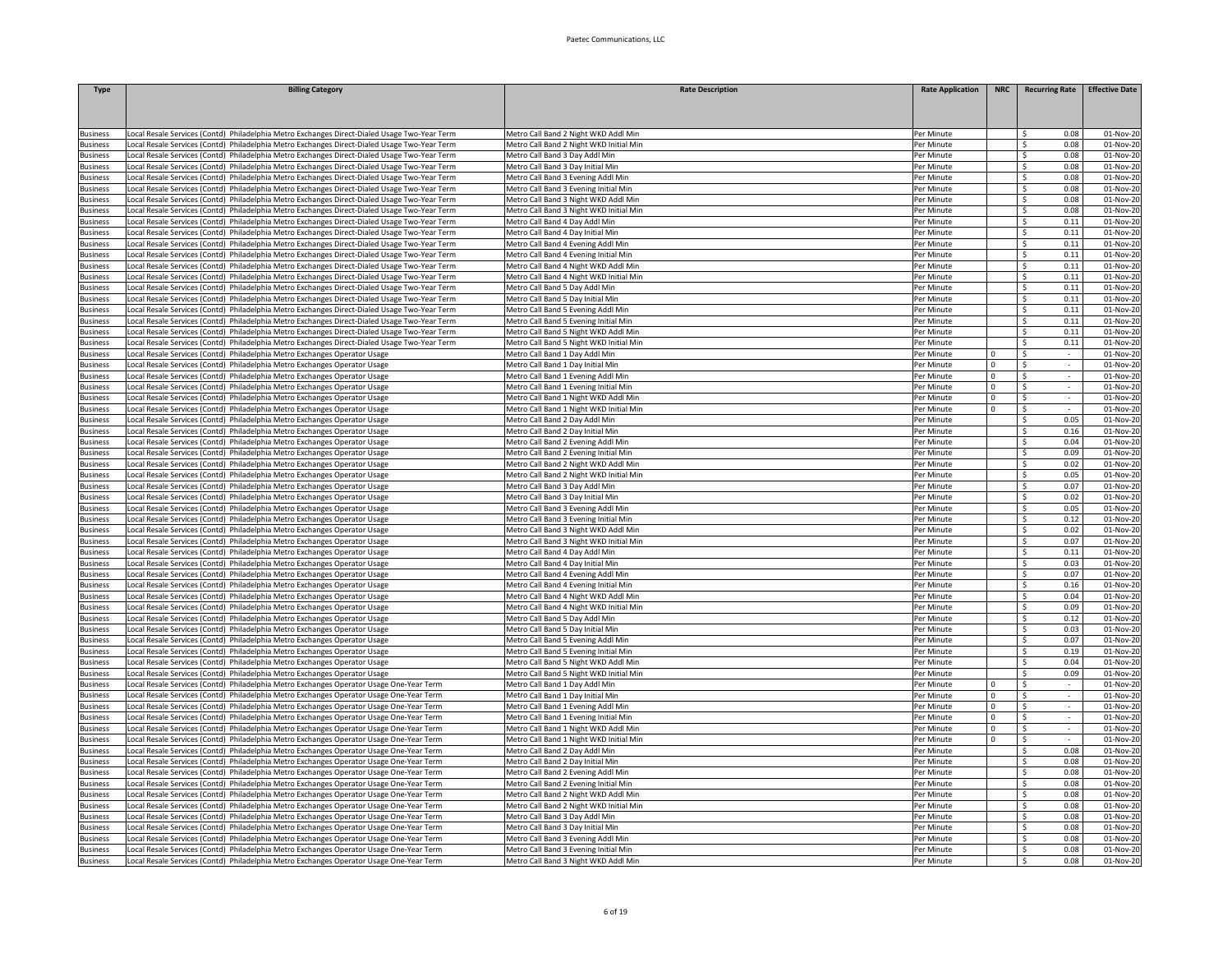| Type               | <b>Billing Category</b>                                                                                                                                                           | <b>Rate Description</b>                                                       | <b>Rate Application</b>  | <b>NRC</b>  | <b>Recurring Rate</b>               | <b>Effective Date</b>  |
|--------------------|-----------------------------------------------------------------------------------------------------------------------------------------------------------------------------------|-------------------------------------------------------------------------------|--------------------------|-------------|-------------------------------------|------------------------|
|                    |                                                                                                                                                                                   |                                                                               |                          |             |                                     |                        |
|                    |                                                                                                                                                                                   |                                                                               |                          |             |                                     |                        |
| usiness            | Local Resale Services (Contd) Philadelphia Metro Exchanges Operator Usage One-Year Term                                                                                           | Metro Call Band 3 Night WKD Initial Min                                       | Per Minute               |             | Ŝ.<br>0.08                          | 01-Nov-20              |
| usiness            | Local Resale Services (Contd) Philadelphia Metro Exchanges Operator Usage One-Year Term                                                                                           | Metro Call Band 4 Day Addl Min                                                | Per Minute               |             | Š.<br>0.12                          | 01-Nov-20              |
| usiness            | Local Resale Services (Contd) Philadelphia Metro Exchanges Operator Usage One-Year Term                                                                                           | Metro Call Band 4 Day Initial Min                                             | Per Minute               |             | $\hat{\zeta}$<br>0.12               | 01-Nov-20              |
| usiness            | Local Resale Services (Contd) Philadelphia Metro Exchanges Operator Usage One-Year Term                                                                                           | Metro Call Band 4 Evening Addl Min                                            | Per Minute               |             | $\ddot{\rm c}$<br>0.12              | 01-Nov-20              |
| usiness            | ocal Resale Services (Contd) Philadelphia Metro Exchanges Operator Usage One-Year Term                                                                                            | Metro Call Band 4 Evening Initial Min                                         | Per Minute               |             | -Ś<br>0.12                          | 01-Nov-20              |
| usiness            | ocal Resale Services (Contd) Philadelphia Metro Exchanges Operator Usage One-Year Term                                                                                            | Metro Call Band 4 Night WKD Addl Min                                          | Per Minute               |             | Ŝ.<br>0.12                          | 01-Nov-20              |
| <b>Susiness</b>    | Local Resale Services (Contd) Philadelphia Metro Exchanges Operator Usage One-Year Term                                                                                           | Metro Call Band 4 Night WKD Initial Min                                       | Per Minute               |             | 0.12<br>Ŝ.                          | 01-Nov-20              |
| <b>Business</b>    | Local Resale Services (Contd) Philadelphia Metro Exchanges Operator Usage One-Year Term                                                                                           | Metro Call Band 5 Day Addl Min                                                | Per Minute               |             | 0.12<br>\$                          | 01-Nov-20              |
| <b>Business</b>    | Local Resale Services (Contd) Philadelphia Metro Exchanges Operator Usage One-Year Term                                                                                           | Metro Call Band 5 Day Initial Min                                             | Per Minute               |             | \$<br>0.12                          | 01-Nov-20              |
| usiness            | Local Resale Services (Contd) Philadelphia Metro Exchanges Operator Usage One-Year Term                                                                                           | Metro Call Band 5 Evening Addl Min                                            | Per Minute               |             | 0.12<br>Ŝ.                          | 01-Nov-20              |
| usiness            | Local Resale Services (Contd) Philadelphia Metro Exchanges Operator Usage One-Year Term                                                                                           | Metro Call Band 5 Evening Initial Min                                         | Per Minute               |             | \$<br>0.12                          | 01-Nov-2               |
| usiness            | ocal Resale Services (Contd) Philadelphia Metro Exchanges Operator Usage One-Year Term                                                                                            | Metro Call Band 5 Night WKD Addl Min                                          | Per Minute               |             | $\mathsf{s}$<br>0.12                | 01-Nov-2               |
| usiness            | Local Resale Services (Contd) Philadelphia Metro Exchanges Operator Usage One-Year Term                                                                                           | Metro Call Band 5 Night WKD Initial Min                                       | Per Minute               |             | $\leq$<br>0.12                      | 01-Nov-20              |
| <b>Business</b>    | Local Resale Services (Contd) Philadelphia Metro Exchanges Operator Usage Two-Year Term                                                                                           | Metro Call Band 1 Day Addl Min                                                | Per Minute               | $\mathbf 0$ | $\overline{\mathsf{s}}$             | 01-Nov-20              |
| <b>Business</b>    | ocal Resale Services (Contd) Philadelphia Metro Exchanges Operator Usage Two-Year Term                                                                                            | Metro Call Band 1 Day Initial Min                                             | Per Minute               | $\mathbf 0$ | \$                                  | 01-Nov-20              |
| <b>Business</b>    | Local Resale Services (Contd) Philadelphia Metro Exchanges Operator Usage Two-Year Term                                                                                           | Metro Call Band 1 Evening Addl Min                                            | Per Minute               | $\mathsf 0$ | -\$                                 | 01-Nov-20              |
| <b>Business</b>    | Local Resale Services (Contd) Philadelphia Metro Exchanges Operator Usage Two-Year Term                                                                                           | Metro Call Band 1 Evening Initial Min                                         | Per Minute               | $\mathbf 0$ | -\$<br>$\sim$                       | $01-Nov-20$            |
| dusiness           | Local Resale Services (Contd) Philadelphia Metro Exchanges Operator Usage Two-Year Term                                                                                           | Metro Call Band 1 Night WKD Addl Min                                          | Per Minute               | $^{\circ}$  | -\$<br>$\sim$                       | 01-Nov-20              |
| usiness            | Local Resale Services (Contd) Philadelphia Metro Exchanges Operator Usage Two-Year Term                                                                                           | Metro Call Band 1 Night WKD Initial Min                                       | Per Minute               | $^{\circ}$  | - Ś                                 | 01-Nov-20              |
| usiness            | Local Resale Services (Contd) Philadelphia Metro Exchanges Operator Usage Two-Year Term                                                                                           | Metro Call Band 2 Day Addl Min                                                | Per Minute<br>Per Minute |             | <sup>\$</sup><br>0.05<br>Š.<br>0.16 | 01-Nov-2               |
| usiness<br>usiness | Local Resale Services (Contd) Philadelphia Metro Exchanges Operator Usage Two-Year Term                                                                                           | Metro Call Band 2 Day Initial Min                                             | Per Minute               |             | S.<br>0.04                          | 01-Nov-2               |
| <b>Business</b>    | ocal Resale Services (Contd) Philadelphia Metro Exchanges Operator Usage Two-Year Term                                                                                            | Metro Call Band 2 Evening Addl Min                                            |                          |             | S.<br>0.09                          | 01-Nov-20              |
| usiness            | Local Resale Services (Contd) Philadelphia Metro Exchanges Operator Usage Two-Year Term<br>ocal Resale Services (Contd) Philadelphia Metro Exchanges Operator Usage Two-Year Term | Metro Call Band 2 Evening Initial Min<br>Metro Call Band 2 Night WKD Addl Min | Per Minute<br>Per Minute |             | -Ś<br>0.02                          | 01-Nov-20<br>01-Nov-20 |
| usiness            | ocal Resale Services (Contd) Philadelphia Metro Exchanges Operator Usage Two-Year Term                                                                                            | Metro Call Band 2 Night WKD Initial Min                                       | Per Minute               |             | Ŝ.<br>0.05                          | 01-Nov-20              |
| usiness            | ocal Resale Services (Contd) Philadelphia Metro Exchanges Operator Usage Two-Year Term                                                                                            | Metro Call Band 3 Day Addl Min                                                | Per Minute               |             | 0.07<br>\$                          | 01-Nov-20              |
| Business           | Local Resale Services (Contd) Philadelphia Metro Exchanges Operator Usage Two-Year Term                                                                                           | Metro Call Band 3 Day Initial Min                                             | Per Minute               |             | 0.21<br>S.                          | 01-Nov-20              |
| <b>Business</b>    | Local Resale Services (Contd) Philadelphia Metro Exchanges Operator Usage Two-Year Term                                                                                           | Metro Call Band 3 Evening Addl Min                                            | Per Minute               |             | -\$<br>0.05                         | 01-Nov-20              |
| usiness            | Local Resale Services (Contd) Philadelphia Metro Exchanges Operator Usage Two-Year Term                                                                                           | Metro Call Band 3 Evening Initial Min                                         | Per Minute               |             | -Ś<br>0.12                          | 01-Nov-20              |
| usiness            | Local Resale Services (Contd) Philadelphia Metro Exchanges Operator Usage Two-Year Term                                                                                           | Metro Call Band 3 Night WKD Addl Min                                          | Per Minute               |             | S.<br>0.02                          | 01-Nov-20              |
| usiness            | Local Resale Services (Contd) Philadelphia Metro Exchanges Operator Usage Two-Year Term                                                                                           | Metro Call Band 3 Night WKD Initial Min                                       | Per Minute               |             | S.<br>0.07                          | 01-Nov-2               |
| Business           | Local Resale Services (Contd) Philadelphia Metro Exchanges Operator Usage Two-Year Term                                                                                           | Metro Call Band 4 Day Addl Min                                                | Per Minute               |             | S.<br>0.11                          | 01-Nov-20              |
| <b>Business</b>    | Local Resale Services (Contd) Philadelphia Metro Exchanges Operator Usage Two-Year Term                                                                                           | Metro Call Band 4 Day Initial Min                                             | Per Minute               |             | S.<br>0.26                          | 01-Nov-20              |
| usiness            | ocal Resale Services (Contd) Philadelphia Metro Exchanges Operator Usage Two-Year Term                                                                                            | Metro Call Band 4 Evening Addl Min                                            | Per Minute               |             | Ŝ.<br>0.07                          | 01-Nov-20              |
| <b>Business</b>    | Local Resale Services (Contd) Philadelphia Metro Exchanges Operator Usage Two-Year Term                                                                                           | Metro Call Band 4 Evening Initial Min                                         | Per Minute               |             | 0.16<br>Ŝ.                          | 01-Nov-20              |
| <b>Business</b>    | Local Resale Services (Contd) Philadelphia Metro Exchanges Operator Usage Two-Year Term                                                                                           | Metro Call Band 4 Night WKD Addl Min                                          | Per Minute               |             | 0.04<br>\$                          | 01-Nov-20              |
| <b>Business</b>    | Local Resale Services (Contd) Philadelphia Metro Exchanges Operator Usage Two-Year Term                                                                                           | Metro Call Band 4 Night WKD Initial Min                                       | Per Minute               |             | Ŝ.<br>0.09                          | 01-Nov-20              |
| <b>Business</b>    | Local Resale Services (Contd) Philadelphia Metro Exchanges Operator Usage Two-Year Term                                                                                           | Metro Call Band 5 Day Addl Min                                                | Per Minute               |             | \$<br>0.12                          | 01-Nov-20              |
| usiness            | Local Resale Services (Contd) Philadelphia Metro Exchanges Operator Usage Two-Year Term                                                                                           | Metro Call Band 5 Day Initial Min                                             | Per Minute               |             | Ŝ.<br>0.32                          | 01-Nov-2               |
| usiness            | Local Resale Services (Contd) Philadelphia Metro Exchanges Operator Usage Two-Year Term                                                                                           | Metro Call Band 5 Evening Addl Min                                            | Per Minute               |             | \$<br>0.07                          | 01-Nov-2               |
| usiness            | Local Resale Services (Contd) Philadelphia Metro Exchanges Operator Usage Two-Year Term                                                                                           | Metro Call Band 5 Evening Initial Min                                         | Per Minute               |             | \$<br>0.19                          | 01-Nov-20              |
| <b>Business</b>    | Local Resale Services (Contd) Philadelphia Metro Exchanges Operator Usage Two-Year Term                                                                                           | Metro Call Band 5 Night WKD Addl Min                                          | Per Minute               |             | $\mathsf{s}$<br>0.04                | 01-Nov-20              |
| usiness            | ocal Resale Services (Contd) Philadelphia Metro Exchanges Operator Usage Two-Year Term                                                                                            | Metro Call Band 5 Night WKD Initial Min                                       | Per Minute               |             | 0.09<br>- Ś                         | 01-Nov-20              |
| <b>Business</b>    | Local Resale Services (Contd) Philadelphia Suburban Exchanges Direct-Dialed Usage                                                                                                 | Metro Call Band 1 Day Addl Min                                                | Per Minute               |             | Ŝ.<br>0.05                          | 01-Nov-20              |
| <b>Business</b>    | Local Resale Services (Contd) Philadelphia Suburban Exchanges Direct-Dialed Usage                                                                                                 | Metro Call Band 1 Day Initial Min                                             | Per Minute               |             | 0.05<br>S.                          | $01-Nov-20$            |
| <b>Business</b>    | Local Resale Services (Contd) Philadelphia Suburban Exchanges Direct-Dialed Usage                                                                                                 | Metro Call Band 1 Evening Addl Min                                            | Per Minute               |             | 0.05<br>Ŝ.                          | 01-Nov-20              |
| <b>Business</b>    | Local Resale Services (Contd) Philadelphia Suburban Exchanges Direct-Dialed Usage                                                                                                 | Metro Call Band 1 Evening Initial Min                                         | Per Minute               |             | 0.05<br>-\$                         | 01-Nov-20              |
| usiness            | Local Resale Services (Contd) Philadelphia Suburban Exchanges Direct-Dialed Usage                                                                                                 | Metro Call Band 1 Night WKD Addl Min                                          | Per Minute               |             | 0.05<br>-S                          | 01-Nov-2               |
| usiness            | Local Resale Services (Contd) Philadelphia Suburban Exchanges Direct-Dialed Usage                                                                                                 | Metro Call Band 1 Night WKD Initial Min                                       | Per Minute               |             | S.<br>0.05                          | 01-Nov-20              |
| usiness            | Local Resale Services (Contd) Philadelphia Suburban Exchanges Direct-Dialed Usage                                                                                                 | Metro Call Band 2 Day Addl Min                                                | Per Minute               |             | \$<br>0.07                          | 01-Nov-20              |
| <b>Business</b>    | Local Resale Services (Contd) Philadelphia Suburban Exchanges Direct-Dialed Usage                                                                                                 | Metro Call Band 2 Day Initial Min                                             | Per Minute               |             | S.<br>0.07                          | 01-Nov-20              |
| <b>Business</b>    | Local Resale Services (Contd) Philadelphia Suburban Exchanges Direct-Dialed Usage                                                                                                 | Metro Call Band 2 Evening Addl Min                                            | Per Minute               |             | -\$<br>0.07                         | 01-Nov-20              |
| usiness            | ocal Resale Services (Contd) Philadelphia Suburban Exchanges Direct-Dialed Usage                                                                                                  | Metro Call Band 2 Evening Initial Min                                         | Per Minute               |             | $\zeta$<br>0.07                     | 01-Nov-20              |
| <b>Business</b>    | Local Resale Services (Contd) Philadelphia Suburban Exchanges Direct-Dialed Usage                                                                                                 | Metro Call Band 2 Night WKD Addl Min                                          | Per Minute               |             | 0.07<br>Ŝ.                          | 01-Nov-20              |
| <b>Business</b>    | Local Resale Services (Contd) Philadelphia Suburban Exchanges Direct-Dialed Usage                                                                                                 | Metro Call Band 2 Night WKD Initial Min                                       | Per Minute               |             | 0.07<br>Ŝ.                          | 01-Nov-20              |
| <b>Business</b>    | Local Resale Services (Contd) Philadelphia Suburban Exchanges Direct-Dialed Usage                                                                                                 | Metro Call Band 3 Day Addl Min                                                | Per Minute               |             | 0.07<br>-\$                         | 01-Nov-20              |
| usiness            | Local Resale Services (Contd) Philadelphia Suburban Exchanges Direct-Dialed Usage                                                                                                 | Metro Call Band 3 Day Initial Min                                             | Per Minute               |             | 0.07<br>-S                          | 01-Nov-20              |
| usiness<br>usiness | Local Resale Services (Contd) Philadelphia Suburban Exchanges Direct-Dialed Usage                                                                                                 | Metro Call Band 3 Evening Addl Min                                            | Per Minute               |             | S.<br>0.07<br>S.<br>0.07            | 01-Nov-2               |
|                    | ocal Resale Services (Contd) Philadelphia Suburban Exchanges Direct-Dialed Usage                                                                                                  | Metro Call Band 3 Evening Initial Min                                         | Per Minute               |             | $\leq$                              | $01-Nov-20$            |
| usiness            | Local Resale Services (Contd) Philadelphia Suburban Exchanges Direct-Dialed Usage                                                                                                 | Metro Call Band 3 Night WKD Addl Min                                          | Per Minute               |             | 0.07<br>-Ś                          | 01-Nov-20              |
| usiness            | Local Resale Services (Contd) Philadelphia Suburban Exchanges Direct-Dialed Usage                                                                                                 | Metro Call Band 3 Night WKD Initial Min<br>Metro Call Band 4 Day Addl Min     | Per Minute<br>Per Minute |             | 0.07<br>0.09<br>$\zeta$             | 01-Nov-20              |
| usiness<br>usiness | ocal Resale Services (Contd) Philadelphia Suburban Exchanges Direct-Dialed Usage<br>ocal Resale Services (Contd) Philadelphia Suburban Exchanges Direct-Dialed Usage              | Metro Call Band 4 Day Initial Min                                             | Per Minute               |             | $\zeta$<br>0.09                     | 01-Nov-20<br>01-Nov-20 |
| <b>Susiness</b>    | Local Resale Services (Contd) Philadelphia Suburban Exchanges Direct-Dialed Usage                                                                                                 | Metro Call Band 4 Evening Addl Min                                            | Per Minute               |             | 0.09<br>Ŝ.                          | 01-Nov-20              |
| <b>Business</b>    | Local Resale Services (Contd) Philadelphia Suburban Exchanges Direct-Dialed Usage                                                                                                 | Metro Call Band 4 Evening Initial Min                                         | Per Minute               |             | 0.09<br>\$                          | $01-Nov-20$            |
| <b>Business</b>    | Local Resale Services (Contd) Philadelphia Suburban Exchanges Direct-Dialed Usage                                                                                                 | Metro Call Band 4 Night WKD Addl Min                                          | Per Minute               |             | 0.09<br>\$                          | 01-Nov-20              |
| <b>Business</b>    | Local Resale Services (Contd) Philadelphia Suburban Exchanges Direct-Dialed Usage                                                                                                 | Metro Call Band 4 Night WKD Initial Min                                       | Per Minute               |             | 0.09<br>Ŝ.                          | 01-Nov-20              |
|                    |                                                                                                                                                                                   |                                                                               |                          |             |                                     |                        |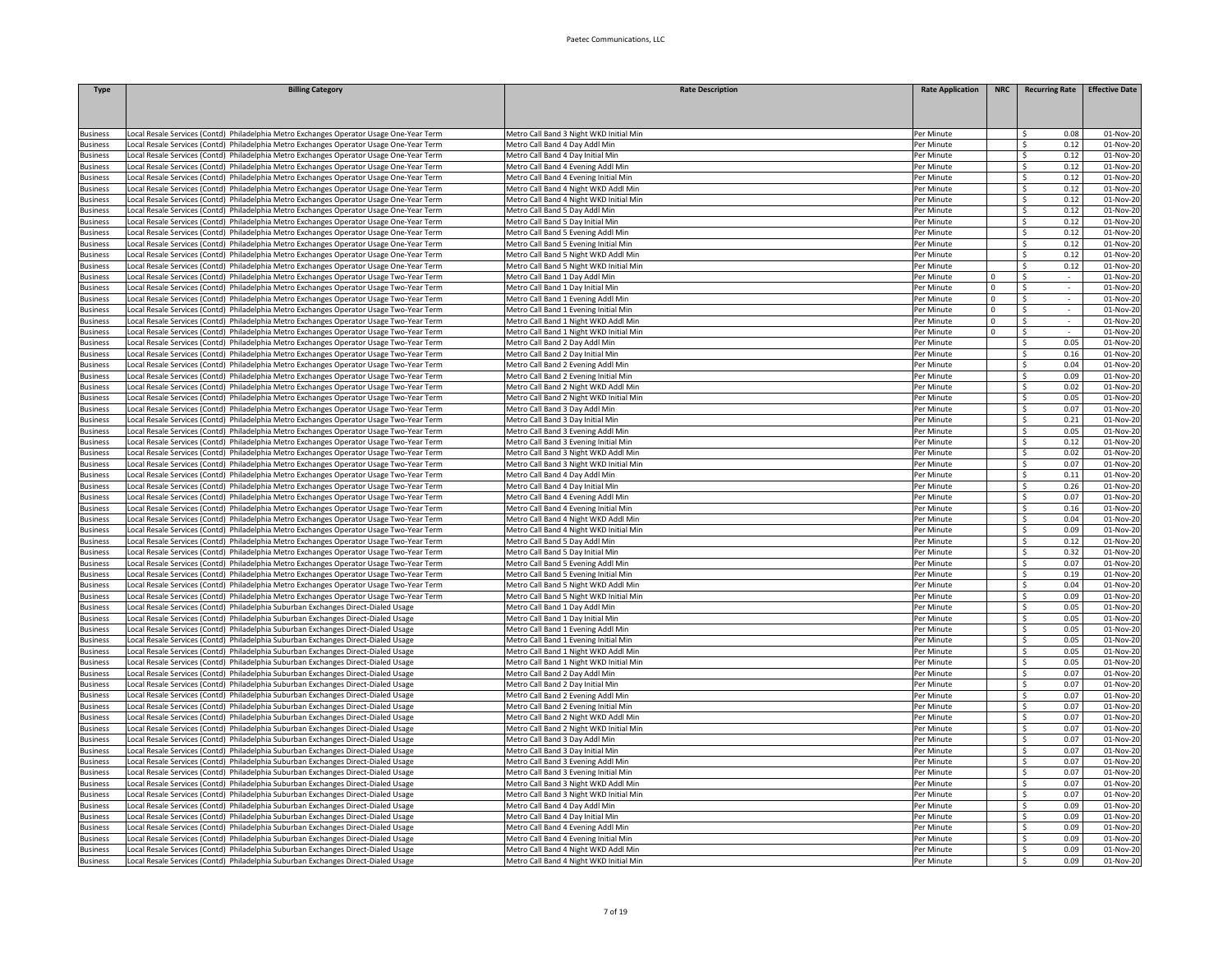| <b>Type</b>                | <b>Billing Category</b>                                                                                                                                     | <b>Rate Description</b>                                                     | <b>Rate Application</b>  | <b>NRC</b>  | <b>Recurring Rate</b>              | <b>Effective Date</b>  |
|----------------------------|-------------------------------------------------------------------------------------------------------------------------------------------------------------|-----------------------------------------------------------------------------|--------------------------|-------------|------------------------------------|------------------------|
|                            |                                                                                                                                                             |                                                                             |                          |             |                                    |                        |
|                            |                                                                                                                                                             |                                                                             |                          |             |                                    |                        |
| usiness                    | ocal Resale Services (Contd) Philadelphia Suburban Exchanges Direct-Dialed Usage                                                                            | Metro Call Band 5 Day Addl Min                                              | Per Minute               |             | Ŝ.<br>0.09                         | 01-Nov-20              |
| <b>Business</b>            | Local Resale Services (Contd) Philadelphia Suburban Exchanges Direct-Dialed Usage                                                                           | Metro Call Band 5 Day Initial Min                                           | Per Minute               |             | $\leq$<br>0.09                     | $01-Nov-20$            |
| <b>Business</b>            | ocal Resale Services (Contd) Philadelphia Suburban Exchanges Direct-Dialed Usage                                                                            | Metro Call Band 5 Evening Addl Min                                          | Per Minute               |             | S.<br>0.09                         | 01-Nov-20              |
| dusiness                   | Local Resale Services (Contd) Philadelphia Suburban Exchanges Direct-Dialed Usage                                                                           | Metro Call Band 5 Evening Initial Min                                       | Per Minute               |             | -Ś<br>0.09                         | 01-Nov-20              |
| usiness                    | ocal Resale Services (Contd) Philadelphia Suburban Exchanges Direct-Dialed Usage                                                                            | Metro Call Band 5 Night WKD Addl Min                                        | Per Minute               |             | Ŝ.<br>0.09                         | 01-Nov-20              |
| <b>Business</b>            | Local Resale Services (Contd) Philadelphia Suburban Exchanges Direct-Dialed Usage                                                                           | Metro Call Band 5 Night WKD Initial Min                                     | Per Minute               |             | 0.09<br>\$                         | 01-Nov-20              |
| Business                   | Local Resale Services (Contd) Philadelphia Suburban Exchanges Direct-Dialed Usage                                                                           | Metro Call Band 6 Day Addl Min                                              | Per Minute               |             | 0.09<br>S.                         | 01-Nov-20              |
| <b>Business</b>            | Local Resale Services (Contd) Philadelphia Suburban Exchanges Direct-Dialed Usage                                                                           | Metro Call Band 6 Day Initial Min                                           | Per Minute               |             | 0.09<br>-S                         | 01-Nov-20              |
| usiness                    | Local Resale Services (Contd) Philadelphia Suburban Exchanges Direct-Dialed Usage                                                                           | Metro Call Band 6 Evening Addl Min                                          | Per Minute               |             | S.<br>0.09                         | 01-Nov-20              |
| <b>Business</b>            | Local Resale Services (Contd) Philadelphia Suburban Exchanges Direct-Dialed Usage                                                                           | Metro Call Band 6 Evening Initial Min                                       | Per Minute               |             | S.<br>0.09                         | 01-Nov-2               |
| <b>Business</b>            | Local Resale Services (Contd) Philadelphia Suburban Exchanges Direct-Dialed Usage                                                                           | Metro Call Band 6 Night WKD Addl Min                                        | Per Minute               |             | S.<br>0.09                         | 01-Nov-20              |
| <b>Business</b>            | ocal Resale Services (Contd) Philadelphia Suburban Exchanges Direct-Dialed Usage                                                                            | Metro Call Band 6 Night WKD Initial Min                                     | Per Minute               |             | l s<br>0.09                        | 01-Nov-20              |
| <b>Business</b>            | ocal Resale Services (Contd) Philadelphia Suburban Exchanges Operator Usage                                                                                 | Metro Call Band 1 Day Addl Min                                              | Per Minute               | $\mathsf 0$ | l s                                | 01-Nov-20              |
| <b>Business</b>            | ocal Resale Services (Contd) Philadelphia Suburban Exchanges Operator Usage                                                                                 | Metro Call Band 1 Day Initial Min                                           | Per Minute               | $\Omega$    | -Ś                                 | 01-Nov-20              |
| <b>Business</b>            | Local Resale Services (Contd) Philadelphia Suburban Exchanges Operator Usage                                                                                | Metro Call Band 1 Evening Addl Min                                          | Per Minute               | $\Omega$    | - Ś                                | 01-Nov-20              |
| <b>Business</b>            | Local Resale Services (Contd) Philadelphia Suburban Exchanges Operator Usage                                                                                | Metro Call Band 1 Evening Initial Min                                       | Per Minute               | $\Omega$    | -S<br>$\sim$                       | 01-Nov-20              |
| <b>Business</b>            | Local Resale Services (Contd) Philadelphia Suburban Exchanges Operator Usage                                                                                | Metro Call Band 1 Night WKD Addl Min                                        | Per Minute               | $\mathbf 0$ | - Ś<br>$\sim$                      | 01-Nov-20              |
| usiness                    | Local Resale Services (Contd) Philadelphia Suburban Exchanges Operator Usage                                                                                | Metro Call Band 1 Night WKD Initial Min                                     | Per Minute               | $\Omega$    | $\mathsf{S}$                       | 01-Nov-2               |
| usiness                    | Local Resale Services (Contd) Philadelphia Suburban Exchanges Operator Usage                                                                                | Metro Call Band 2 Day Addl Min                                              | Per Minute               |             | S.<br>0.05                         | 01-Nov-20              |
| usiness                    | ocal Resale Services (Contd) Philadelphia Suburban Exchanges Operator Usage                                                                                 | Metro Call Band 2 Day Initial Min                                           | Per Minute               |             | 1.58<br>$\leq$                     | 01-Nov-20              |
| usiness                    | ocal Resale Services (Contd) Philadelphia Suburban Exchanges Operator Usage                                                                                 | Metro Call Band 2 Evening Addl Min                                          | Per Minute               |             | $\hat{\varsigma}$<br>0.04          | 01-Nov-20              |
| <b>Business</b>            | ocal Resale Services (Contd) Philadelphia Suburban Exchanges Operator Usage                                                                                 | Metro Call Band 2 Evening Initial Min                                       | Per Minute               |             | $\mathsf{S}$<br>0.09<br>0.02<br>Ŝ. | 01-Nov-20              |
| usiness<br><b>Susiness</b> | ocal Resale Services (Contd) Philadelphia Suburban Exchanges Operator Usage                                                                                 | Metro Call Band 2 Night WKD Addl Min                                        | Per Minute               |             |                                    | 01-Nov-20              |
|                            | Local Resale Services (Contd) Philadelphia Suburban Exchanges Operator Usage                                                                                | Metro Call Band 2 Night WKD Initial Min                                     | Per Minute               |             | 0.05<br>\$                         | 01-Nov-20              |
| <b>Business</b>            | Local Resale Services (Contd) Philadelphia Suburban Exchanges Operator Usage                                                                                | Metro Call Band 3 Day Addl Min                                              | Per Minute               |             | 0.07<br>\$                         | 01-Nov-20              |
| <b>Business</b>            | Local Resale Services (Contd) Philadelphia Suburban Exchanges Operator Usage                                                                                | Metro Call Band 3 Day Initial Min                                           | Per Minute<br>Per Minute |             | \$<br>0.21<br>0.05<br>$\mathsf{S}$ | 01-Nov-20              |
| usiness<br>usiness         | Local Resale Services (Contd) Philadelphia Suburban Exchanges Operator Usage                                                                                | Metro Call Band 3 Evening Addl Min<br>Metro Call Band 3 Evening Initial Min | Per Minute               |             | \$<br>0.12                         | 01-Nov-20              |
|                            | Local Resale Services (Contd) Philadelphia Suburban Exchanges Operator Usage                                                                                | Metro Call Band 3 Night WKD Addl Min                                        |                          |             | $\hat{\varsigma}$<br>0.02          | 01-Nov-20              |
| usiness<br><b>Business</b> | ocal Resale Services (Contd) Philadelphia Suburban Exchanges Operator Usage<br>Local Resale Services (Contd) Philadelphia Suburban Exchanges Operator Usage | Metro Call Band 3 Night WKD Initial Min                                     | Per Minute<br>Per Minute |             | \$<br>0.07                         | 01-Nov-20<br>01-Nov-20 |
| <b>Business</b>            | Local Resale Services (Contd) Philadelphia Suburban Exchanges Operator Usage                                                                                | Metro Call Band 4 Day Addl Min                                              | Per Minute               |             | S.<br>0.11                         | 01-Nov-20              |
| <b>Business</b>            | ocal Resale Services (Contd) Philadelphia Suburban Exchanges Operator Usage                                                                                 | Metro Call Band 4 Day Initial Min                                           | Per Minute               |             | Ŝ.<br>0.26                         | 01-Nov-20              |
| <b>Business</b>            | Local Resale Services (Contd) Philadelphia Suburban Exchanges Operator Usage                                                                                | Metro Call Band 4 Evening Addl Min                                          | Per Minute               |             | 0.07<br>Ŝ.                         | 01-Nov-20              |
| <b>Business</b>            | Local Resale Services (Contd) Philadelphia Suburban Exchanges Operator Usage                                                                                | Metro Call Band 4 Evening Initial Min                                       | Per Minute               |             | 0.16<br>-S                         | 01-Nov-20              |
| <b>Business</b>            | Local Resale Services (Contd) Philadelphia Suburban Exchanges Operator Usage                                                                                | Metro Call Band 4 Night WKD Addl Min                                        | Per Minute               |             | \$<br>0.04                         | 01-Nov-20              |
| usiness                    | Local Resale Services (Contd) Philadelphia Suburban Exchanges Operator Usage                                                                                | Metro Call Band 4 Night WKD Initial Min                                     | Per Minute               |             | 0.09<br>-S                         | 01-Nov-20              |
| usiness                    | Local Resale Services (Contd) Philadelphia Suburban Exchanges Operator Usage                                                                                | Metro Call Band 5 Day Addl Min                                              | Per Minute               |             | $\leq$<br>0.12                     | 01-Nov-20              |
| usiness                    | Local Resale Services (Contd) Philadelphia Suburban Exchanges Operator Usage                                                                                | Metro Call Band 5 Day Initial Min                                           | Per Minute               |             | \$<br>0.32                         | 01-Nov-20              |
| <b>Business</b>            | Local Resale Services (Contd) Philadelphia Suburban Exchanges Operator Usage                                                                                | Metro Call Band 5 Evening Addl Min                                          | Per Minute               |             | \$<br>0.07                         | 01-Nov-20              |
| <b>Business</b>            | Local Resale Services (Contd) Philadelphia Suburban Exchanges Operator Usage                                                                                | Metro Call Band 5 Evening Initial Min                                       | Per Minute               |             | $\leq$<br>0.19                     | 01-Nov-20              |
| usiness                    | ocal Resale Services (Contd) Philadelphia Suburban Exchanges Operator Usage                                                                                 | Metro Call Band 5 Night WKD Addl Min                                        | Per Minute               |             | 0.04<br>- Ś                        | 01-Nov-20              |
| Business                   | Local Resale Services (Contd) Philadelphia Suburban Exchanges Operator Usage                                                                                | Metro Call Band 5 Night WKD Initial Min                                     | Per Minute               |             | 0.09<br>- Ś                        | 01-Nov-20              |
| Business                   | Local Resale Services (Contd) Philadelphia Suburban Exchanges Operator Usage                                                                                | Metro Call Band 6 Day Addl Min                                              | Per Minute               |             | 0.14<br>\$                         | 01-Nov-20              |
| <b>Business</b>            | Local Resale Services (Contd) Philadelphia Suburban Exchanges Operator Usage                                                                                | Metro Call Band 6 Day Initial Min                                           | Per Minute               |             | 0.37<br>-\$                        | 01-Nov-20              |
| <b>Business</b>            | Local Resale Services (Contd) Philadelphia Suburban Exchanges Operator Usage                                                                                | Metro Call Band 6 Evening Addl Min                                          | Per Minute               |             | 0.09<br>-S                         | 01-Nov-20              |
| <b>Business</b>            | Local Resale Services (Contd) Philadelphia Suburban Exchanges Operator Usage                                                                                | Metro Call Band 6 Evening Initial Min                                       | Per Minute               |             | $\mathsf{S}$<br>0.21               | 01-Nov-20              |
| <b>Business</b>            | Local Resale Services (Contd) Philadelphia Suburban Exchanges Operator Usage                                                                                | Metro Call Band 6 Night WKD Addl Min                                        | Per Minute               |             | \$<br>0.04                         | 01-Nov-20              |
| dusiness                   | Local Resale Services (Contd) Philadelphia Suburban Exchanges Operator Usage                                                                                | Metro Call Band 6 Night WKD Initial Min                                     | Per Minute               |             | \$<br>0.11                         | 01-Nov-20              |
| <b>Business</b>            | Local Resale Services (Contd) Pittsburgh Metro Exchanges Direct-Dialed Usage                                                                                | Metro Call Band 1 Day Addl Min                                              | Per Minute               |             | $\overline{\mathsf{s}}$<br>0.05    | 01-Nov-20              |
| <b>Business</b>            | ocal Resale Services (Contd) Pittsburgh Metro Exchanges Direct-Dialed Usage                                                                                 | Metro Call Band 1 Day Initial Min                                           | Per Minute               |             | -\$<br>0.05                        | 01-Nov-20              |
| <b>Business</b>            | Local Resale Services (Contd) Pittsburgh Metro Exchanges Direct-Dialed Usage                                                                                | Metro Call Band 1 Evening Addl Min                                          | Per Minute               |             | -\$<br>0.05                        | 01-Nov-20              |
| <b>Business</b>            | Local Resale Services (Contd) Pittsburgh Metro Exchanges Direct-Dialed Usage                                                                                | Metro Call Band 1 Evening Initial Min                                       | Per Minute               |             | 0.05<br>-\$                        | $01-Nov-20$            |
| <b>Business</b>            | Local Resale Services (Contd) Pittsburgh Metro Exchanges Direct-Dialed Usage                                                                                | Metro Call Band 1 Night WKD Addl Min                                        | Per Minute               |             | 0.05<br>-S                         | 01-Nov-20              |
| usiness                    | Local Resale Services (Contd) Pittsburgh Metro Exchanges Direct-Dialed Usage                                                                                | Metro Call Band 1 Night WKD Initial Min                                     | Per Minute               |             | 0.05<br>- Ś                        | 01-Nov-20              |
| usiness                    | Local Resale Services (Contd) Pittsburgh Metro Exchanges Direct-Dialed Usage                                                                                | Metro Call Band 2 Day Addl Min                                              | Per Minute               |             | -S<br>0.07                         | 01-Nov-20              |
| usiness                    | Local Resale Services (Contd) Pittsburgh Metro Exchanges Direct-Dialed Usage                                                                                | Metro Call Band 2 Day Initial Min                                           | Per Minute               |             | -\$<br>0.07                        | 01-Nov-20              |
| usiness                    | Local Resale Services (Contd) Pittsburgh Metro Exchanges Direct-Dialed Usage                                                                                | Metro Call Band 2 Evening Addl Min                                          | Per Minute               |             | $\overline{\mathsf{s}}$<br>0.07    | 01-Nov-20              |
| <b>Business</b>            | Local Resale Services (Contd) Pittsburgh Metro Exchanges Direct-Dialed Usage                                                                                | Metro Call Band 2 Evening Initial Min                                       | Per Minute               |             | $\overline{\mathsf{s}}$<br>0.07    | 01-Nov-20              |
| <b>Business</b>            | ocal Resale Services (Contd) Pittsburgh Metro Exchanges Direct-Dialed Usage                                                                                 | Metro Call Band 2 Night WKD Addl Min                                        | Per Minute               |             | -\$<br>0.07                        | 01-Nov-20              |
| <b>Business</b>            | ocal Resale Services (Contd) Pittsburgh Metro Exchanges Direct-Dialed Usage                                                                                 | Metro Call Band 2 Night WKD Initial Min                                     | Per Minute               |             | Ŝ.<br>0.07                         | 01-Nov-20              |
| <b>Business</b>            | Local Resale Services (Contd) Pittsburgh Metro Exchanges Direct-Dialed Usage                                                                                | Metro Call Band 3 Day Addl Min                                              | Per Minute               |             | 0.09<br>-\$                        | 01-Nov-20              |
| Business                   | Local Resale Services (Contd) Pittsburgh Metro Exchanges Direct-Dialed Usage                                                                                | Metro Call Band 3 Day Initial Min                                           | Per Minute               |             | 0.09<br>S.                         | 01-Nov-20              |
| <b>Business</b>            | Local Resale Services (Contd) Pittsburgh Metro Exchanges Direct-Dialed Usage                                                                                | Metro Call Band 3 Evening Addl Min                                          | Per Minute               |             | 0.09<br>-\$                        | 01-Nov-20              |
| usiness                    | Local Resale Services (Contd) Pittsburgh Metro Exchanges Direct-Dialed Usage                                                                                | Metro Call Band 3 Evening Initial Min                                       | Per Minute               |             | 0.09<br>-S                         | 01-Nov-20              |
| usiness                    | Local Resale Services (Contd) Pittsburgh Metro Exchanges Direct-Dialed Usage                                                                                | Metro Call Band 3 Night WKD Addl Min                                        | Per Minute               |             | -\$<br>0.09                        | 01-Nov-20              |
| <b>Business</b>            | Local Resale Services (Contd) Pittsburgh Metro Exchanges Direct-Dialed Usage                                                                                | Metro Call Band 3 Night WKD Initial Min                                     | Per Minute               |             | Ŝ.<br>0.09                         | 01-Nov-20              |
| <b>Business</b>            | Local Resale Services (Contd) Pittsburgh Metro Exchanges Direct-Dialed Usage                                                                                | Metro Call Band 4 Day Addl Min                                              | Per Minute               |             | S.<br>0.09                         | 01-Nov-20              |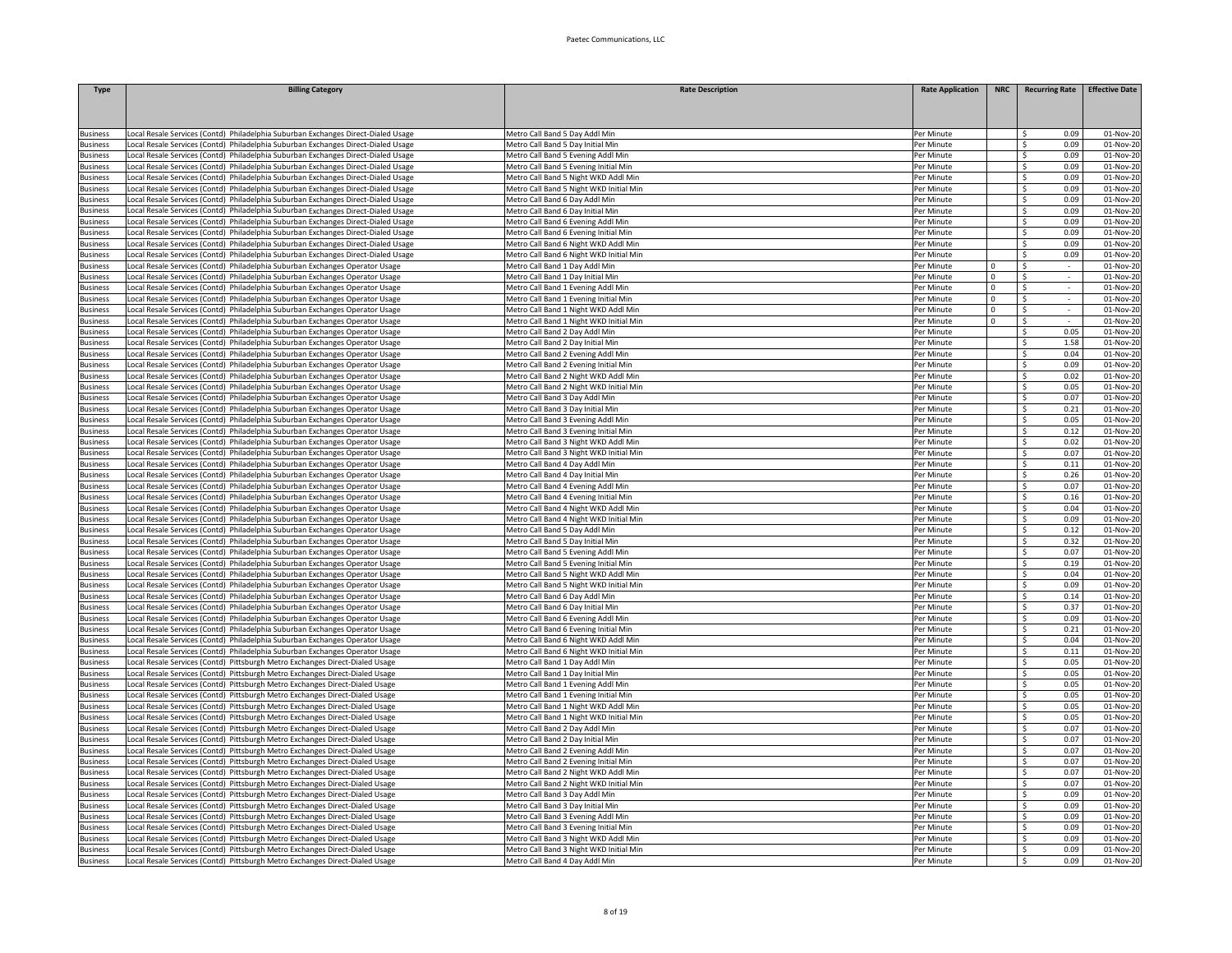| <b>Type</b>                 | <b>Billing Category</b>                                                                                                                                            | <b>Rate Description</b>                                                 | <b>Rate Application</b>  | <b>NRC</b>                 | <b>Recurring Rate</b>           | <b>Effective Date</b>  |
|-----------------------------|--------------------------------------------------------------------------------------------------------------------------------------------------------------------|-------------------------------------------------------------------------|--------------------------|----------------------------|---------------------------------|------------------------|
|                             |                                                                                                                                                                    |                                                                         |                          |                            |                                 |                        |
|                             |                                                                                                                                                                    |                                                                         |                          |                            |                                 |                        |
| usiness                     | ocal Resale Services (Contd) Pittsburgh Metro Exchanges Direct-Dialed Usage                                                                                        | Metro Call Band 4 Day Initial Min                                       | Per Minute               |                            | Ŝ.<br>0.09                      | 01-Nov-20              |
| <b>Business</b>             | Local Resale Services (Contd) Pittsburgh Metro Exchanges Direct-Dialed Usage                                                                                       | Metro Call Band 4 Evening Addl Min                                      | Per Minute               |                            | $\zeta$<br>0.09                 | 01-Nov-20              |
| <b>Business</b>             | ocal Resale Services (Contd) Pittsburgh Metro Exchanges Direct-Dialed Usage                                                                                        | Metro Call Band 4 Evening Initial Min                                   | Per Minute               |                            | 0.09<br>$\zeta$                 | 01-Nov-20              |
| <b>Business</b>             | Local Resale Services (Contd) Pittsburgh Metro Exchanges Direct-Dialed Usage                                                                                       | Metro Call Band 4 Night WKD Addl Min                                    | Per Minute               |                            | $\hat{\zeta}$<br>0.09           | 01-Nov-20              |
| usiness                     | ocal Resale Services (Contd) Pittsburgh Metro Exchanges Direct-Dialed Usage                                                                                        | Metro Call Band 4 Night WKD Initial Min                                 | Per Minute               |                            | Ŝ.<br>0.09                      | 01-Nov-20              |
| <b>Business</b>             | Local Resale Services (Contd) Pittsburgh Metro Exchanges Operator Usage                                                                                            | Metro Call Band 1 Day Addl Min                                          | Per Minute               | $\Omega$                   | - Ś                             | 01-Nov-20              |
| Business                    | Local Resale Services (Contd) Pittsburgh Metro Exchanges Operator Usage                                                                                            | Metro Call Band 1 Day Initial Min                                       | Per Minute               | $\mathbf 0$                | -S<br>$\sim$                    | 01-Nov-20              |
| <b>Business</b>             | Local Resale Services (Contd) Pittsburgh Metro Exchanges Operator Usage                                                                                            | Metro Call Band 1 Evening Addl Min                                      | Per Minute               | $\mathbf 0$                | \$<br>$\sim$                    | 01-Nov-20              |
| usiness                     | Local Resale Services (Contd) Pittsburgh Metro Exchanges Operator Usage                                                                                            | Metro Call Band 1 Evening Initial Min                                   | Per Minute               | $\Omega$                   | $\mathsf{S}$<br>$\sim$          | 01-Nov-20              |
| <b>Susiness</b>             | Local Resale Services (Contd) Pittsburgh Metro Exchanges Operator Usage                                                                                            | Metro Call Band 1 Night WKD Addl Min                                    | Per Minute               | $\mathsf 0$                | \$<br>$\sim$                    | 01-Nov-20              |
| <b>Business</b>             | Local Resale Services (Contd) Pittsburgh Metro Exchanges Operator Usage                                                                                            | Metro Call Band 1 Night WKD Initial Min                                 | Per Minute               | $\Omega$                   | $\zeta$<br>$\overline{a}$       | 01-Nov-20              |
| <b>Business</b>             | Local Resale Services (Contd) Pittsburgh Metro Exchanges Operator Usage                                                                                            | Metro Call Band 2 Day Addl Min                                          | Per Minute               |                            | $\leq$<br>0.05                  | 01-Nov-20              |
| <b>Business</b>             | Local Resale Services (Contd) Pittsburgh Metro Exchanges Operator Usage                                                                                            | Metro Call Band 2 Day Initial Min                                       | Per Minute               |                            | \$<br>0.16                      | 01-Nov-20              |
| <b>Business</b>             | ocal Resale Services (Contd) Pittsburgh Metro Exchanges Operator Usage                                                                                             | Metro Call Band 2 Evening Addl Min                                      | Per Minute               |                            | 0.04<br>Ŝ.                      | 01-Nov-20              |
| <b>Business</b>             | Local Resale Services (Contd) Pittsburgh Metro Exchanges Operator Usage                                                                                            | Metro Call Band 2 Evening Initial Min                                   | Per Minute               |                            | 0.09<br>Ŝ.                      | 01-Nov-20              |
| <b>Business</b>             | Local Resale Services (Contd) Pittsburgh Metro Exchanges Operator Usage                                                                                            | Metro Call Band 2 Night WKD Addl Min                                    | Per Minute               |                            | 0.02<br>-S                      | 01-Nov-20              |
| Business                    | Local Resale Services (Contd) Pittsburgh Metro Exchanges Operator Usage                                                                                            | Metro Call Band 2 Night WKD Initial Min                                 | Per Minute               |                            | 0.05<br>-\$                     | 01-Nov-20              |
| usiness                     | Local Resale Services (Contd) Pittsburgh Metro Exchanges Operator Usage                                                                                            | Metro Call Band 3 Day Addl Min                                          | Per Minute               |                            | 0.07<br>-S                      | 01-Nov-2               |
| usiness                     | Local Resale Services (Contd) Pittsburgh Metro Exchanges Operator Usage                                                                                            | Metro Call Band 3 Day Initial Min                                       | Per Minute               |                            | S.<br>0.21                      | 01-Nov-2               |
| usiness                     | ocal Resale Services (Contd) Pittsburgh Metro Exchanges Operator Usage                                                                                             | Metro Call Band 3 Evening Addl Min                                      | Per Minute               |                            | $\mathsf{S}$<br>0.05            | 01-Nov-20              |
| usiness                     | Local Resale Services (Contd) Pittsburgh Metro Exchanges Operator Usage                                                                                            | Metro Call Band 3 Evening Initial Min                                   | Per Minute               |                            | $\mathsf{s}$<br>0.12            | 01-Nov-20              |
| <b>Business</b>             | Local Resale Services (Contd) Pittsburgh Metro Exchanges Operator Usage                                                                                            | Metro Call Band 3 Night WKD Addl Min                                    | Per Minute               |                            | -Ś<br>0.02                      | 01-Nov-20              |
| usiness                     | ocal Resale Services (Contd) Pittsburgh Metro Exchanges Operator Usage                                                                                             | Metro Call Band 3 Night WKD Initial Min                                 | Per Minute               |                            | -\$<br>0.07                     | 01-Nov-20              |
| <b>Business</b>             | ocal Resale Services (Contd) Pittsburgh Metro Exchanges Operator Usage                                                                                             | Metro Call Band 4 Day Addl Min                                          | Per Minute               |                            | -\$<br>0.11                     | 01-Nov-20              |
| <b>Business</b>             | Local Resale Services (Contd) Pittsburgh Metro Exchanges Operator Usage                                                                                            | Metro Call Band 4 Day Initial Min                                       | Per Minute               |                            | 0.26<br>-\$                     | 01-Nov-20              |
| <b>Business</b>             | Local Resale Services (Contd) Pittsburgh Metro Exchanges Operator Usage                                                                                            | Metro Call Band 4 Evening Addl Min                                      | Per Minute               |                            | 0.07<br>-\$                     | 01-Nov-20              |
| <b>Business</b>             | Local Resale Services (Contd) Pittsburgh Metro Exchanges Operator Usage                                                                                            | Metro Call Band 4 Evening Initial Min                                   | Per Minute               |                            | 0.16<br>-S                      | 01-Nov-20              |
| usiness                     | Local Resale Services (Contd) Pittsburgh Metro Exchanges Operator Usage                                                                                            | Metro Call Band 4 Night WKD Addl Min                                    | Per Minute               |                            | $\mathsf{S}$<br>0.04            | 01-Nov-2               |
| usiness                     | Local Resale Services (Contd) Pittsburgh Metro Exchanges Operator Usage                                                                                            | Metro Call Band 4 Night WKD Initial Min                                 | Per Minute               | $\Omega$                   | Ŝ.<br>0.05<br>S.                | 01-Nov-2               |
| usiness                     | Local Resale Services (Contd) Pittsburgh Suburban Exchanges Direct-Dialed Usage                                                                                    | Metro Call Band 1 Day Addl Min                                          | Per Minute               |                            | s.<br>÷.                        | $01-Nov-20$            |
| <b>Business</b>             | Local Resale Services (Contd) Pittsburgh Suburban Exchanges Direct-Dialed Usage                                                                                    | Metro Call Band 1 Day Initial Min<br>Metro Call Band 1 Evening Addl Min | Per Minute<br>Per Minute | $\mathsf 0$<br>$\mathsf 0$ | $\mathsf{S}$                    | 01-Nov-20<br>01-Nov-20 |
| dusiness<br><b>Business</b> | ocal Resale Services (Contd) Pittsburgh Suburban Exchanges Direct-Dialed Usage                                                                                     | Metro Call Band 1 Evening Initial Min                                   | Per Minute               | $\mathsf 0$                | -\$                             | 01-Nov-20              |
|                             | ocal Resale Services (Contd) Pittsburgh Suburban Exchanges Direct-Dialed Usage                                                                                     | Metro Call Band 1 Night WKD Addl Min                                    | Per Minute               |                            |                                 |                        |
| dusiness                    | ocal Resale Services (Contd) Pittsburgh Suburban Exchanges Direct-Dialed Usage                                                                                     |                                                                         |                          | $\mathbf 0$                | - Ś<br>$\sim$                   | 01-Nov-20              |
| <b>Business</b>             | Local Resale Services (Contd) Pittsburgh Suburban Exchanges Direct-Dialed Usage                                                                                    | Metro Call Band 1 Night WKD Initial Min                                 | Per Minute               | $^{\circ}$                 | -S<br>$\sim$                    | 01-Nov-20              |
| <b>Business</b><br>usiness  | Local Resale Services (Contd) Pittsburgh Suburban Exchanges Direct-Dialed Usage<br>Local Resale Services (Contd) Pittsburgh Suburban Exchanges Direct-Dialed Usage | Metro Call Band 2 Day Addl Min<br>Metro Call Band 2 Day Initial Min     | Per Minute<br>Per Minute |                            | 0.05<br>- Ś<br>Ŝ.<br>0.16       | 01-Nov-20<br>01-Nov-2  |
| usiness                     | Local Resale Services (Contd) Pittsburgh Suburban Exchanges Direct-Dialed Usage                                                                                    | Metro Call Band 2 Evening Addl Min                                      | Per Minute               |                            | S.<br>0.04                      | 01-Nov-2               |
| usiness                     | Local Resale Services (Contd) Pittsburgh Suburban Exchanges Direct-Dialed Usage                                                                                    | Metro Call Band 2 Evening Initial Min                                   | Per Minute               |                            | S.<br>0.09                      | 01-Nov-2               |
| Business                    | Local Resale Services (Contd) Pittsburgh Suburban Exchanges Direct-Dialed Usage                                                                                    | Metro Call Band 2 Night WKD Addl Min                                    | Per Minute               |                            | S.<br>0.02                      | 01-Nov-20              |
| dusiness                    | ocal Resale Services (Contd) Pittsburgh Suburban Exchanges Direct-Dialed Usage                                                                                     | Metro Call Band 2 Night WKD Initial Min                                 | Per Minute               |                            | -Ś<br>0.05                      | 01-Nov-20              |
| usiness                     | ocal Resale Services (Contd) Pittsburgh Suburban Exchanges Direct-Dialed Usage                                                                                     | Metro Call Band 3 Day Addl Min                                          | Per Minute               |                            | Ŝ.<br>0.07                      | 01-Nov-20              |
| <b>Susiness</b>             | ocal Resale Services (Contd) Pittsburgh Suburban Exchanges Direct-Dialed Usage                                                                                     | Metro Call Band 3 Day Initial Min                                       | Per Minute               |                            | 0.21<br>-\$                     | 01-Nov-20              |
| <b>Business</b>             | Local Resale Services (Contd) Pittsburgh Suburban Exchanges Direct-Dialed Usage                                                                                    | Metro Call Band 3 Evening Addl Min                                      | Per Minute               |                            | 0.05<br>S.                      | 01-Nov-20              |
| <b>Business</b>             | Local Resale Services (Contd) Pittsburgh Suburban Exchanges Direct-Dialed Usage                                                                                    | Metro Call Band 3 Evening Initial Min                                   | Per Minute               |                            | 0.12<br>\$                      | 01-Nov-20              |
| usiness                     | Local Resale Services (Contd) Pittsburgh Suburban Exchanges Direct-Dialed Usage                                                                                    | Metro Call Band 3 Night WKD Addl Min                                    | Per Minute               |                            | -Ś<br>0.02                      | 01-Nov-20              |
| usiness                     | Local Resale Services (Contd) Pittsburgh Suburban Exchanges Direct-Dialed Usage                                                                                    | Metro Call Band 3 Night WKD Initial Min                                 | Per Minute               |                            | $\mathsf{S}$<br>0.07            | 01-Nov-2               |
| <b>Business</b>             | Local Resale Services (Contd) Pittsburgh Suburban Exchanges Direct-Dialed Usage                                                                                    | Metro Call Band 4 Day Addl Min                                          | Per Minute               |                            | S.<br>0.11                      | 01-Nov-2               |
| Business                    | Local Resale Services (Contd) Pittsburgh Suburban Exchanges Direct-Dialed Usage                                                                                    | Metro Call Band 4 Day Initial Min                                       | Per Minute               |                            | Ś.<br>0.26                      | 01-Nov-20              |
| <b>Business</b>             | Local Resale Services (Contd) Pittsburgh Suburban Exchanges Direct-Dialed Usage                                                                                    | Metro Call Band 4 Evening Addl Min                                      | Per Minute               |                            | Ŝ.<br>0.07                      | 01-Nov-20              |
| <b>Business</b>             | ocal Resale Services (Contd) Pittsburgh Suburban Exchanges Direct-Dialed Usage                                                                                     | Metro Call Band 4 Evening Initial Min                                   | Per Minute               |                            | Ŝ.<br>0.16                      | 01-Nov-20              |
| <b>Business</b>             | Local Resale Services (Contd) Pittsburgh Suburban Exchanges Direct-Dialed Usage                                                                                    | Metro Call Band 4 Night WKD Addl Min                                    | Per Minute               |                            | 0.04<br>-Ś                      | 01-Nov-20              |
| <b>Business</b>             | Local Resale Services (Contd) Pittsburgh Suburban Exchanges Direct-Dialed Usage                                                                                    | Metro Call Band 4 Night WKD Initial Min                                 | Per Minute               |                            | 0.09<br>\$                      | 01-Nov-20              |
| <b>Business</b>             | Local Resale Services (Contd) Pittsburgh Suburban Exchanges Direct-Dialed Usage                                                                                    | Metro Call Band 5 Day Addl Min                                          | Per Minute               |                            | 0.12<br>Ŝ.                      | 01-Nov-20              |
| <b>Business</b>             | Local Resale Services (Contd) Pittsburgh Suburban Exchanges Direct-Dialed Usage                                                                                    | Metro Call Band 5 Day Initial Min                                       | Per Minute               |                            | \$<br>0.32                      | 01-Nov-20              |
| usiness                     | Local Resale Services (Contd) Pittsburgh Suburban Exchanges Direct-Dialed Usage                                                                                    | Metro Call Band 5 Evening Addl Min                                      | Per Minute               |                            | $\mathsf{S}$<br>0.07            | 01-Nov-2               |
| usiness                     | Local Resale Services (Contd) Pittsburgh Suburban Exchanges Direct-Dialed Usage                                                                                    | Metro Call Band 5 Evening Initial Min                                   | Per Minute               |                            | \$<br>0.19                      | 01-Nov-20              |
| <b>Business</b>             | Local Resale Services (Contd) Pittsburgh Suburban Exchanges Direct-Dialed Usage                                                                                    | Metro Call Band 5 Night WKD Addl Min                                    | Per Minute               |                            | \$<br>0.35                      | 01-Nov-20              |
| <b>Business</b>             | Local Resale Services (Contd) Pittsburgh Suburban Exchanges Direct-Dialed Usage                                                                                    | Metro Call Band 5 Night WKD Initial Min                                 | Per Minute               |                            | $\leq$<br>0.09                  | 01-Nov-20              |
| usiness                     | ocal Resale Services (Contd) Pittsburgh Suburban Exchanges Operator Usage                                                                                          | Metro Call Band 1 Day Addl Min                                          | Per Minute               | $\mathbf 0$                | \$                              | 01-Nov-20              |
| <b>Business</b>             | Local Resale Services (Contd) Pittsburgh Suburban Exchanges Operator Usage                                                                                         | Metro Call Band 1 Day Initial Min                                       | Per Minute               | $\mathbf 0$                | \$<br>$\overline{\phantom{a}}$  | 01-Nov-20              |
| <b>Business</b>             | Local Resale Services (Contd) Pittsburgh Suburban Exchanges Operator Usage                                                                                         | Metro Call Band 1 Evening Addl Min                                      | Per Minute               | $\Omega$                   | -S<br>$\sim$                    | $01-Nov-20$            |
| Business                    | Local Resale Services (Contd) Pittsburgh Suburban Exchanges Operator Usage                                                                                         | Metro Call Band 1 Evening Initial Min                                   | Per Minute               | $\mathbf 0$                | -S<br>$\overline{\phantom{a}}$  | 01-Nov-20              |
| <b>Business</b>             | Local Resale Services (Contd) Pittsburgh Suburban Exchanges Operator Usage                                                                                         | Metro Call Band 1 Night WKD Addl Min                                    | Per Minute               | $^{\circ}$                 | -\$<br>$\sim$                   | 01-Nov-20              |
| usiness                     | Local Resale Services (Contd) Pittsburgh Suburban Exchanges Operator Usage                                                                                         | Metro Call Band 1 Night WKD Initial Min                                 | Per Minute               | $\mathbf 0$                | -S<br>$\sim$                    | 01-Nov-20              |
| <b>Business</b>             | Local Resale Services (Contd) Pittsburgh Suburban Exchanges Operator Usage                                                                                         | Metro Call Band 2 Day Addl Min                                          | Per Minute               |                            | -\$<br>0.05                     | 01-Nov-20              |
| <b>Business</b>             | Local Resale Services (Contd) Pittsburgh Suburban Exchanges Operator Usage                                                                                         | Metro Call Band 2 Day Initial Min                                       | Per Minute               |                            | $\overline{\mathsf{s}}$<br>0.16 | 01-Nov-20              |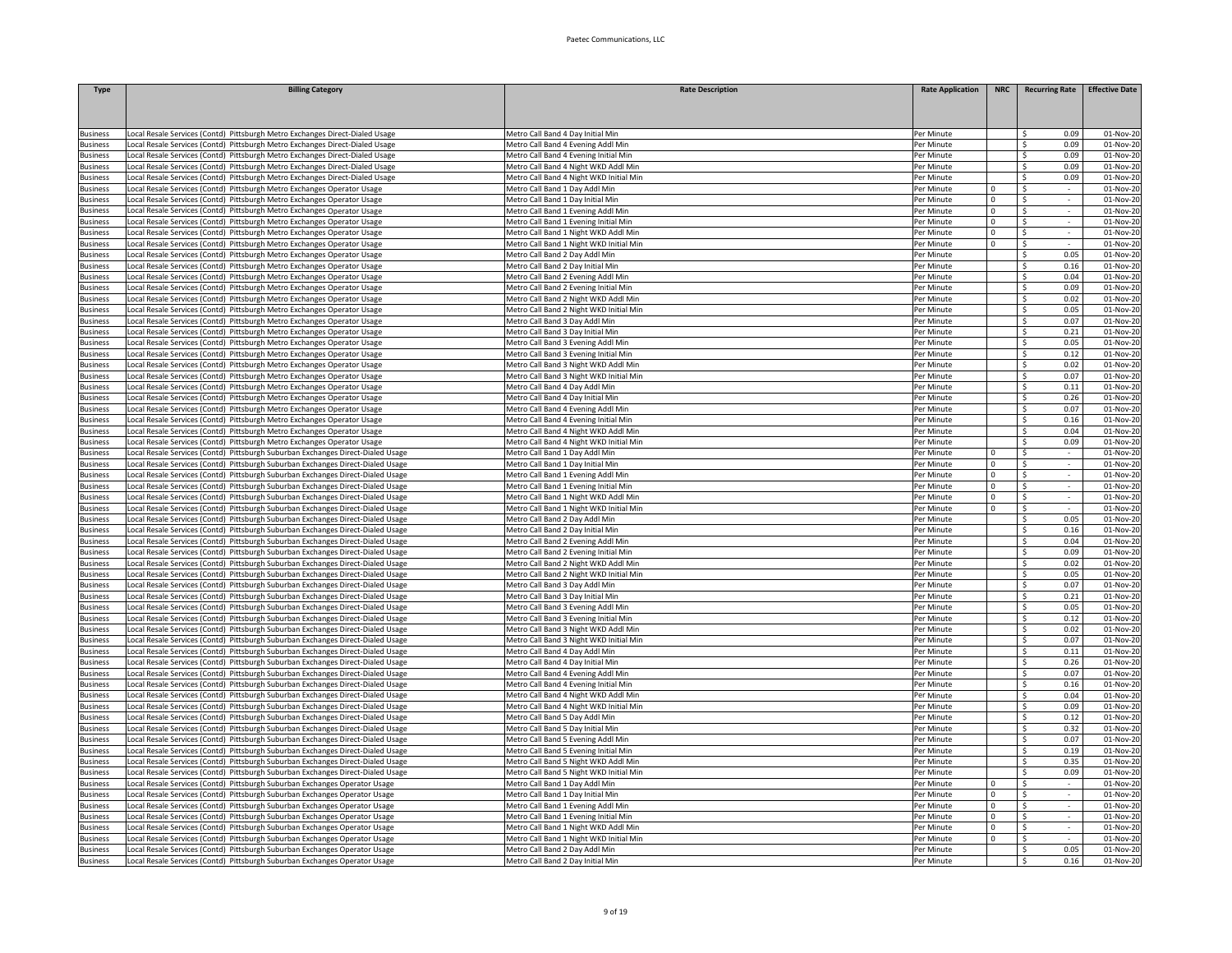| <b>Type</b>                        | <b>Billing Category</b>                                                    | <b>Rate Description</b>                                                                                                                | <b>Rate Application</b>  | <b>NRC</b> | <b>Recurring Rate</b>           | <b>Effective Date</b>   |
|------------------------------------|----------------------------------------------------------------------------|----------------------------------------------------------------------------------------------------------------------------------------|--------------------------|------------|---------------------------------|-------------------------|
|                                    |                                                                            |                                                                                                                                        |                          |            |                                 |                         |
|                                    |                                                                            |                                                                                                                                        |                          |            |                                 |                         |
| <b>Susiness</b>                    | Local Resale Services (Contd) Pittsburgh Suburban Exchanges Operator Usage | Metro Call Band 2 Evening Addl Min                                                                                                     | Per Minute               |            | Š.<br>0.04                      | $\overline{01}$ -Nov-20 |
| <b>Business</b>                    | Local Resale Services (Contd) Pittsburgh Suburban Exchanges Operator Usage | Metro Call Band 2 Evening Initial Min                                                                                                  | Per Minute               |            | $\mathsf{s}$<br>0.09            | 01-Nov-20               |
| <b>Business</b>                    | Local Resale Services (Contd) Pittsburgh Suburban Exchanges Operator Usage | Metro Call Band 2 Night WKD Addl Min                                                                                                   | Per Minute               |            | \$.<br>0.02                     | 01-Nov-20               |
| lusiness                           | Local Resale Services (Contd) Pittsburgh Suburban Exchanges Operator Usage | Metro Call Band 2 Night WKD Initial Min                                                                                                | Per Minute               |            | 0.05<br>Š.                      | 01-Nov-20               |
| <b>Business</b>                    | Local Resale Services (Contd) Pittsburgh Suburban Exchanges Operator Usage | Metro Call Band 3 Day Addl Min                                                                                                         | Per Minute               |            | 0.07<br>Š.                      | 01-Nov-20               |
| <b>Business</b>                    | Local Resale Services (Contd) Pittsburgh Suburban Exchanges Operator Usage | Metro Call Band 3 Day Initial Min                                                                                                      | Per Minute               |            | 0.21<br>\$                      | 01-Nov-20               |
| <b>Business</b>                    | Local Resale Services (Contd) Pittsburgh Suburban Exchanges Operator Usage | Metro Call Band 3 Evening Addl Min                                                                                                     | Per Minute               |            | 0.05<br>\$                      | 01-Nov-20               |
| <b>Business</b>                    | Local Resale Services (Contd) Pittsburgh Suburban Exchanges Operator Usage | Metro Call Band 3 Evening Initial Min                                                                                                  | Per Minute               |            | 0.12<br>\$                      | 01-Nov-20               |
| Business                           | Local Resale Services (Contd) Pittsburgh Suburban Exchanges Operator Usage | Metro Call Band 3 Night WKD Addl Min                                                                                                   | Per Minute               |            | 0.02<br>Ŝ.                      | 01-Nov-2                |
| <b>Business</b>                    | Local Resale Services (Contd) Pittsburgh Suburban Exchanges Operator Usage | Metro Call Band 3 Night WKD Initial Min                                                                                                | Per Minute               |            | \$.<br>0.07                     | 01-Nov-2                |
| <b>Business</b>                    | Local Resale Services (Contd) Pittsburgh Suburban Exchanges Operator Usage | Metro Call Band 4 Day Addl Min                                                                                                         | Per Minute               |            | \$<br>0.11                      | 01-Nov-20               |
| <b>Business</b>                    | Local Resale Services (Contd) Pittsburgh Suburban Exchanges Operator Usage | Metro Call Band 4 Day Initial Min                                                                                                      | Per Minute               |            | $\overline{\mathsf{s}}$<br>0.26 | 01-Nov-20               |
| <b>Business</b>                    | Local Resale Services (Contd) Pittsburgh Suburban Exchanges Operator Usage | Metro Call Band 4 Evening Addl Min                                                                                                     | Per Minute               |            | \$<br>0.07                      | 01-Nov-20               |
| Business                           | Local Resale Services (Contd) Pittsburgh Suburban Exchanges Operator Usage | Metro Call Band 4 Evening Initial Min                                                                                                  | Per Minute               |            | \$<br>0.16                      | 01-Nov-20               |
| <b>Business</b>                    | Local Resale Services (Contd) Pittsburgh Suburban Exchanges Operator Usage | Metro Call Band 4 Night WKD Addl Min                                                                                                   | Per Minute               |            | Ś.<br>0.04                      | 01-Nov-20               |
| <b>Business</b>                    | Local Resale Services (Contd) Pittsburgh Suburban Exchanges Operator Usage | Metro Call Band 4 Night WKD Initial Min                                                                                                | Per Minute               |            | 0.09<br>\$.                     | $01-Nov-20$             |
| Business                           | Local Resale Services (Contd) Pittsburgh Suburban Exchanges Operator Usage | Metro Call Band 5 Day Addl Min                                                                                                         | Per Minute               |            | 0.12<br>\$                      | 01-Nov-20               |
| <b>Business</b>                    | Local Resale Services (Contd) Pittsburgh Suburban Exchanges Operator Usage | Metro Call Band 5 Day Initial Min                                                                                                      | Per Minute               |            | 0.03<br>Ŝ.                      | 01-Nov-2                |
| <b>Business</b>                    | Local Resale Services (Contd) Pittsburgh Suburban Exchanges Operator Usage | Metro Call Band 5 Evening Addl Min                                                                                                     | Per Minute               |            | \$<br>0.07                      | 01-Nov-2                |
| <b>Susiness</b>                    | Local Resale Services (Contd) Pittsburgh Suburban Exchanges Operator Usage | Metro Call Band 5 Evening Initial Min                                                                                                  | Per Minute               |            | s.<br>0.19                      | 01-Nov-2                |
| <b>Business</b>                    | Local Resale Services (Contd) Pittsburgh Suburban Exchanges Operator Usage | Metro Call Band 5 Night WKD Addl Min                                                                                                   | Per Minute               |            | \$.<br>0.35                     | 01-Nov-20               |
| Business                           | Local Resale Services (Contd) Pittsburgh Suburban Exchanges Operator Usage | Metro Call Band 5 Night WKD Initial Min                                                                                                | Per Minute               |            | \$<br>0.09                      | 01-Nov-20               |
| Business                           | Local Resale Services Business                                             | Exchange Service Options Operator Usage Charges Additional 3 minutes                                                                   | Per Minute               |            | \$<br>0.09<br>0.09              | 01-Nov-20               |
| lusiness<br><b>Business</b>        | Local Resale Services Business<br>Local Resale Services Business           | xchange Service Options Operator Usage Charges Initial 3 minutes                                                                       | Per Minute<br>Per Minute |            | Ś.                              | 01-Nov-20<br>21-Feb-1   |
|                                    |                                                                            | PA Metro Budget Usage                                                                                                                  |                          |            | $\ddot{\mathsf{s}}$<br>33.29    |                         |
| Business                           | Local Resale Services Business                                             | PA Metro Local Area Unlimited Usage                                                                                                    | Per Month                |            | Ŝ.                              | 01-Nov-20               |
| <b>Business</b>                    | Local Resale Services Business                                             | PA Non Metro Budget Usage                                                                                                              | Per Minute<br>Per Month  |            | Ŝ.<br>$\sim$<br>59.73<br>Ś.     | 21-Feb-1                |
| <b>Business</b>                    | Local Resale Services Business<br>Local Resale Services Business           | PA Non Metro Local Area Unlimited Usage                                                                                                | Per Minute               |            | Ś                               | 01-Nov-2                |
| <b>Business</b><br>lusiness        | Local Resale Services Business                                             | PA Subrban Budget Usage<br>PA Subrban Local Area Unlimited Usage                                                                       | Per Month                |            | \$<br>46.66                     | 21-Feb-1<br>01-Nov-2    |
|                                    | Local Resale Services Business                                             |                                                                                                                                        | Per Minute               |            | Ś                               | 21-Feb-1                |
| <b>Business</b><br><b>Business</b> | Local Resale Services Business                                             | Pennsylvania Exchanges Direct Dialed Usage Day Addl Minute 1 Year<br>Pennsylvania Exchanges Direct Dialed Usage Day Addl Minute 2 Year | Per Minute               |            | Ŝ.<br>$\sim$                    | 21-Feb-19               |
| <b>Business</b>                    | Local Resale Services Business                                             | Pennsylvania Exchanges Direct Dialed Usage Day Addl Minute Month to Month                                                              | Per Minute               |            | \$                              | 21-Feb-19               |
| <b>Business</b>                    | Local Resale Services Business                                             | Pennsylvania Exchanges Direct Dialed Usage Day Initial Minute 1 Year                                                                   | Per Minute               |            | \$<br>0.11                      | 01-Nov-20               |
| <b>Business</b>                    | Local Resale Services Business                                             | Pennsylvania Exchanges Direct Dialed Usage Day Initial Minute 2 Year                                                                   | Per Minute               |            | 0.11<br>\$                      | 01-Nov-20               |
| Business                           | Local Resale Services Business                                             | Pennsylvania Exchanges Direct Dialed Usage Day Initial Minute Month to Month                                                           | Per Minute               |            | 0.11<br>\$                      | 01-Nov-20               |
| <b>Business</b>                    | <b>Local Resale Services Business</b>                                      | Pennsylvania Exchanges Direct Dialed Usage Nigh WKD Addl Minute 1 Year                                                                 | Per Minute               |            | Ŝ.                              | 21-Feb-1                |
| <b>Business</b>                    | Local Resale Services Business                                             | Pennsylvania Exchanges Direct Dialed Usage Nigh WKD Addl Minute 2 Year                                                                 | Per Minute               |            | Ś.<br>$\sim$                    | 21-Feb-1                |
| dusiness                           | <b>Local Resale Services Business</b>                                      | Pennsylvania Exchanges Direct Dialed Usage Nigh WKD Addl Minute Month to Month                                                         | Per Minute               |            | \$                              | 21-Feb-1                |
| Business                           | <b>Local Resale Services Business</b>                                      | Pennsylvania Exchanges Direct Dialed Usage Nigh WKD Initial Minute 1 Year                                                              | Per Minute               |            | \$<br>0.11                      | 01-Nov-2                |
| Business                           | Local Resale Services Business                                             | Pennsylvania Exchanges Direct Dialed Usage Nigh WKD Initial Minute 2 Year                                                              | Per Minute               |            | s.<br>0.11                      | 01-Nov-20               |
| Business                           | Local Resale Services Business                                             | Pennsylvania Exchanges Direct Dialed Usage Nigh WKD Initial Minute Month to Month                                                      | Per Minute               |            | Ś.<br>0.11                      | 01-Nov-20               |
| <b>Business</b>                    | Local Resale Services Business                                             | hiladelphia and Pittsburgh Metro Exchanges Budget Usage                                                                                | Per Minute               |            | Ś.                              | 21-Feb-1                |
| <b>Business</b>                    | Local Resale Services Business                                             | Philadelphia and Pittsburgh Metro Exchanges Local Area Unlimited Usage                                                                 | Per Minute               |            | \$.<br>$\overline{\phantom{a}}$ | 21-Feb-1                |
| <b>Business</b>                    | Local Resale Services Business                                             | Philadelphia and Pittsburgh Suburban Exchanges Budget Usage                                                                            | Per Minute               |            | \$<br>$\sim$                    | 21-Feb-1                |
| <b>Business</b>                    | <b>Local Resale Services Business</b>                                      | Philadelphia and Pittsburgh Suburban Exchanges Extended Area Unlimited Usage                                                           | Per Minute               |            | Ś.                              | 21-Feb-1                |
| Business                           | Local Resale Services Business                                             | Philadelphia and Pittsburgh Suburban Exchanges Local Area Unlimited Usage                                                              | Per Month                |            | 73.10<br>Ś.                     | 01-Nov-2                |
| <b>Business</b>                    | Local Resale Services Business                                             | Philadelphia and Pittsburgh Suburban Exchanges Local Area Unlimited Usage Option                                                       | Per Month                |            | Ś.<br>55.41                     | 01-Nov-2                |
| <b>Business</b>                    | Local Resale Services Business                                             | Philadelphia and Pittsburgh Suburban Exchanges Local Area Value Usage                                                                  | Per Month                |            | Ś<br>57.24                      | 01-Nov-2                |
| <b>Business</b>                    | Local Resale Services Business                                             | Philadelphia and Pittsburgh Suburban Exchanges Standard Usage                                                                          | Per Month                |            | \$.<br>21.46                    | 01-Nov-20               |
| <b>Business</b>                    | Miscellaneous Charges and Services - Directory Assistance Service          | Directory Assistance Call Completion                                                                                                   | Per Call                 |            | Ŝ.<br>1.99                      | 21-Feb-19               |
| <b>Business</b>                    | Miscellaneous Charges and Services - Directory Assistance Service          | <b>National Directory Assistance</b>                                                                                                   | Per Call                 |            | 1.99<br>Ŝ.                      | 21-Feb-1                |
| <b>Business</b>                    | Miscellaneous Charges and Services - Directory Assistance Service          | Per Number Requested                                                                                                                   | Per Call                 |            | 1.99<br>\$.                     | 21-Feb-1                |
| Business                           | Miscellaneous Charges and Services - IntraLATA Toll Presubscription        | The charge for a change in The charge for a change in IntraLATA Toll Presubscription                                                   | Per Change               |            | 5.00<br>Ŝ.                      | 21-Feb-1                |
| Business                           | Miscellaneous Charges and Services - IntraLATA Toll Presubscription        | The charge for an unauthorized Business or Residential service Change in intraLATA Toll Presubscription                                | Per Change               |            | 35.65<br>\$.                    | 21-Feb-1                |
| <b>Business</b>                    | Miscellaneous Charges and Services - Listing Services                      | <b>Additional Listing Business</b>                                                                                                     | Per Call                 | 15         | 8.00<br>Ŝ.                      | 01-Feb-2                |
| <b>Business</b>                    | Miscellaneous Charges and Services - Listing Services                      | Foreign Listing Business                                                                                                               | Per Call                 | 15         | 7.10<br>Ŝ.                      | 01-Feb-2                |
| <b>Susiness</b>                    | Miscellaneous Charges and Services - Listing Services                      | Non Directory Listed Service Business                                                                                                  | Per Call                 | 15         | $\mathsf{s}$<br>6.23            | 01-Feb-2                |
| <b>Business</b>                    | Miscellaneous Charges and Services - Listing Services                      | Non Published Service Business                                                                                                         | Per Call                 | 15         | $\overline{\mathsf{S}}$<br>7.10 | 01-Feb-20               |
| <b>Business</b>                    | Miscellaneous Charges and Services - Per Call Service Charges              | <b>Busy Line Verification</b>                                                                                                          | Per Call                 |            | \$<br>17.48                     | 01-Nov-20               |
| <b>Business</b>                    | Miscellaneous Charges and Services - Per Call Service Charges              | <b>Busy Line Verification Interrupt</b>                                                                                                | Per Call                 |            | 17.48<br>\$                     | 01-Nov-20               |
| <b>Business</b>                    | Miscellaneous Charges and Services - Per Call Service Charges              | Calling Card Customer Dialed                                                                                                           | Per Call                 |            | Ś<br>8.73                       | 01-Nov-20               |
| <b>Business</b>                    | Miscellaneous Charges and Services - Per Call Service Charges              | Calling Card Operator Dialed                                                                                                           | Per Call                 |            | 9.63<br>\$                      | 01-Nov-20               |
| <b>Business</b>                    | Miscellaneous Charges and Services - Per Call Service Charges              | Calling Card Operator Must Dial                                                                                                        | Per Call                 |            | 8.73<br>\$                      | 01-Nov-20               |
| Business                           | Miscellaneous Charges and Services - Per Call Service Charges              | Collect                                                                                                                                | Per Call                 |            | 11.38<br>\$                     | 01-Nov-20               |
| <b>Business</b>                    | Miscellaneous Charges and Services - Per Call Service Charges              | General Assistance                                                                                                                     | Per Call                 |            | 3.48<br>Ŝ.                      | 01-Nov-20               |
| <b>Business</b>                    | Miscellaneous Charges and Services - Per Call Service Charges              | Payphone Surcharge                                                                                                                     | Per Call                 |            | \$.<br>5.25                     | 01-Nov-20               |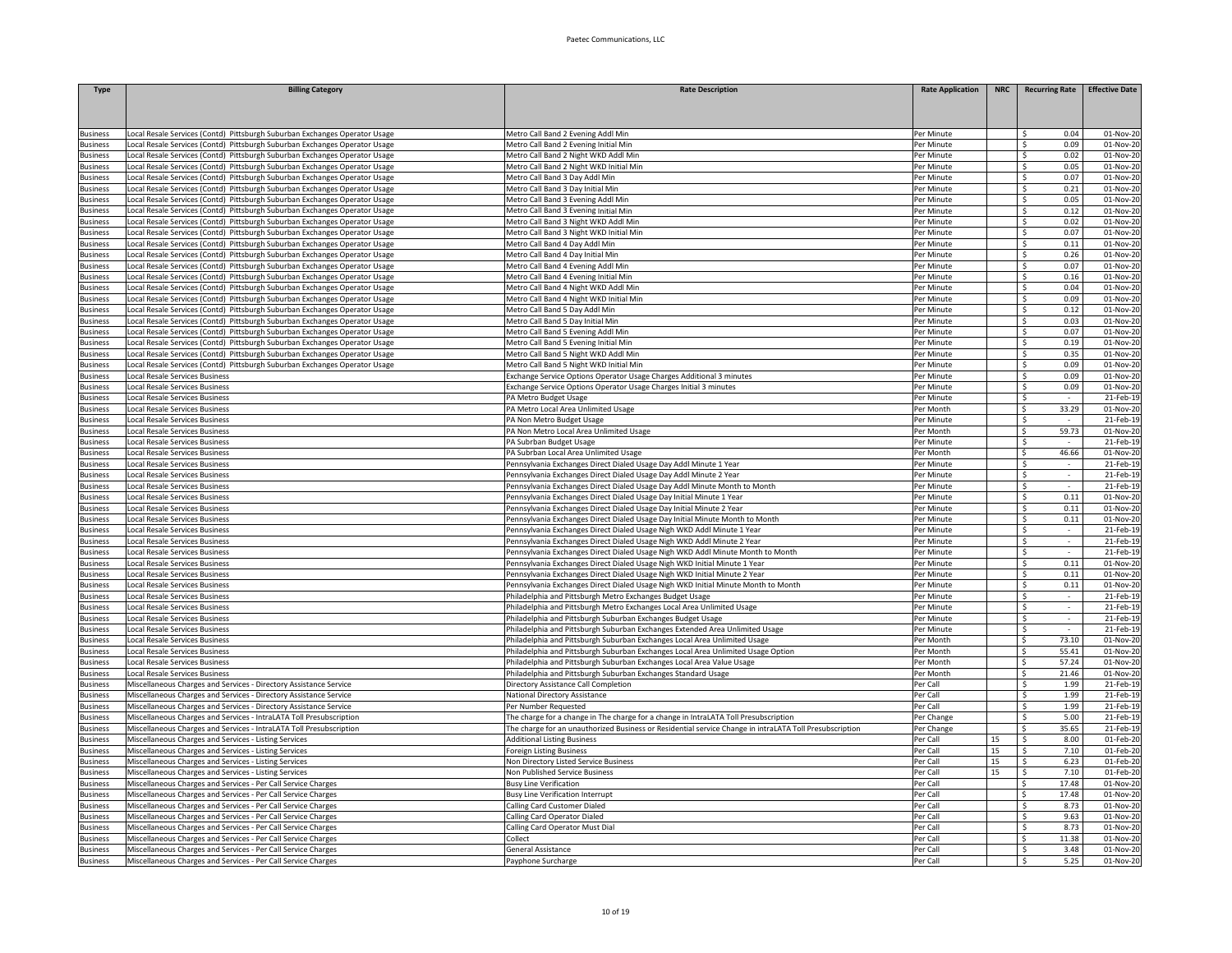| <b>Type</b>                        | <b>Billing Category</b>                                                                        | <b>Rate Description</b>                                                                                     | <b>Rate Application</b>                | <b>NRC</b> |                                         |                  | Recurring Rate Effective Date |
|------------------------------------|------------------------------------------------------------------------------------------------|-------------------------------------------------------------------------------------------------------------|----------------------------------------|------------|-----------------------------------------|------------------|-------------------------------|
|                                    |                                                                                                |                                                                                                             |                                        |            |                                         |                  |                               |
| <b>Business</b>                    | Miscellaneous Charges and Services - Per Call Service Charges                                  | Person to Person                                                                                            | Per Call                               |            | Ŝ                                       | 17.48            | 01-Nov-20                     |
| <b>Business</b>                    | Miscellaneous Charges and Services - Per Call Service Charges                                  | Sent Paid Non Coin Station to Station                                                                       | Per Call                               |            | Ŝ.                                      | 17.48            | 01-Nov-20                     |
| <b>Business</b>                    | Miscellaneous Charges and Services - Per Call Service Charges                                  | <b>Third Party</b>                                                                                          | Per Call                               |            | S.                                      | 17.48            | 01-Nov-20                     |
| <b>Business</b>                    | Monthly Recurring Access Line Rates                                                            | DTLC 1 1 Year                                                                                               | Per Month                              |            | $\overline{\mathsf{s}}$<br>s.           | 26.39            | 01-Nov-20                     |
| <b>Business</b><br><b>Business</b> | Monthly Recurring Access Line Rates<br>Monthly Recurring Access Line Rates                     | DTLC 1 2 Year<br>DTLC 1 Monthly                                                                             | Per Month<br>Per Month                 |            | S.                                      | 25.59<br>27.79   | 01-Nov-20<br>01-Nov-20        |
| <b>Business</b>                    | Monthly Recurring Access Line Rates                                                            | DTLC 2 1 Year                                                                                               | Per Month                              |            | S.                                      | 33.78            | 01-Nov-20                     |
| Business                           | Monthly Recurring Access Line Rates                                                            | DTLC 2 2 Year                                                                                               | Per Month                              |            | \$                                      | 32.73            | 01-Nov-20                     |
| <b>Business</b>                    | Monthly Recurring Access Line Rates                                                            | DTLC 2 Monthly                                                                                              | Per Month                              |            | -\$                                     | 35.56            | 01-Nov-20                     |
| <b>Business</b>                    | Monthly Recurring Access Line Rates                                                            | DTLC 3 1 Year                                                                                               | Per Month                              |            | S.                                      | 41.16            | 01-Nov-20                     |
| <b>Business</b>                    | Monthly Recurring Access Line Rates                                                            | DTLC 3 2 Year                                                                                               | Per Month                              |            | S.                                      | 39.88            | 01-Nov-2                      |
| <b>Business</b>                    | Monthly Recurring Access Line Rates                                                            | DTLC 3 Monthly                                                                                              | Per Month                              |            | $\overline{\mathsf{s}}$                 | 43.33            | $01-Nov-2$                    |
| <b>Business</b>                    | Monthly Recurring Access Line Rates                                                            | DTLC 4 1 Year                                                                                               | Per Month                              |            | $\overline{\mathsf{s}}$<br>$\mathsf{S}$ | 48.55            | 01-Nov-20                     |
| <b>Business</b><br><b>Business</b> | Monthly Recurring Access Line Rates<br>Monthly Recurring Access Line Rates                     | DTLC 4 2 Year<br>DTLC 4 Monthly                                                                             | Per Month<br>Per Month                 |            | S.                                      | 47.02<br>51.10   | 01-Nov-20<br>01-Nov-20        |
| <b>Business</b>                    | PBX Trunks (minimum of 24                                                                      | One Year Term DID Trunk per Line                                                                            | Per Month                              | 45         | \$                                      | 105.75           | 01-Nov-20                     |
| <b>Business</b>                    | PBX Trunks (minimum of 24                                                                      | One Year Term DOD Trunk per Line                                                                            | Per Month                              | 45         | -\$                                     | 40.85            | 01-Nov-20                     |
| <b>Business</b>                    | PBX Trunks (minimum of 24                                                                      | One Year Term PBX Attendant Trunk                                                                           | Per Month                              | 45         | -\$                                     | 40.43            | 01-Nov-20                     |
| <b>Business</b>                    | PBX Trunks (minimum of 24                                                                      | One Year Term Two Way Combo Trunk                                                                           | Per Month                              | 45         | \$                                      | 105.75           | 01-Nov-20                     |
| lusiness                           | PBX Trunks (minimum of 24                                                                      | Three Year Term DID Trunk per Line                                                                          | Per Month                              | 45         | $\mathsf{s}$                            | 95.66            | 01-Nov-2                      |
| susiness                           | PBX Trunks (minimum of 24                                                                      | Three Year Term DOD Trunk per Line                                                                          | Per Month                              | 45         | $\dot{\mathsf{s}}$                      | 36.54            | 01-Nov-2                      |
| <b>Business</b>                    | PBX Trunks (minimum of 24                                                                      | Three Year Term PBX Attendant Trunk                                                                         | Per Month                              | 45         | $\overline{\mathsf{s}}$                 | 36.54            | 01-Nov-20                     |
| <b>Business</b>                    | PBX Trunks (minimum of 24                                                                      | Three Year Term Two Way Combo Trunk                                                                         | Per Month                              | 45         | $\mathsf{s}$<br><b>S</b>                | 95.66            | 01-Nov-20                     |
| <b>Business</b><br><b>Business</b> | PBX Trunks (minimum of 24<br>PBX Trunks (minimum of 24                                         | Two Year Term DID Trunk per Line<br>Two Year Term DOD Trunk per Line                                        | Per Month<br>Per Month                 | 45<br>45   | \$                                      | 100.49<br>38.41  | 01-Nov-20<br>01-Nov-20        |
| Business                           | PBX Trunks (minimum of 24                                                                      | Two Year Term PBX Attendant Trunk                                                                           | Per Month                              | 45         | \$                                      | 38.41            | 01-Nov-20                     |
| <b>Business</b>                    | PBX Trunks (minimum of 24                                                                      | Two Year Term Two Way Combo Trunk                                                                           | Per Month                              | 45         | \$                                      | 100.49           | 01-Nov-20                     |
| <b>Business</b>                    | PRI T-1 Service                                                                                | Digital T1 1 Yr Term                                                                                        | Per Month                              | 300        | \$                                      | 3,554.88         | 01-Feb-20                     |
| lusiness                           | PRI T-1 Service                                                                                | Digital T1 2 Yr Term                                                                                        | Per Month                              | 300        | \$                                      | 3,199.39         | 01-Feb-2                      |
| <b>Business</b>                    | PRI T-1 Service                                                                                | Digital T1 3 Yr Term                                                                                        | Per Month                              | 300        | Ŝ.                                      | 2,843.90         | 01-Feb-20                     |
| <b>Business</b>                    | PRI T-1 Service                                                                                | PRI T1 1 Yr Term                                                                                            | Per Month                              | 300        | S.                                      | 3,554.88         | 01-Feb-20                     |
| <b>Business</b>                    | PRI T-1 Service                                                                                | PRI T1 2 Yr Term                                                                                            | Per Month                              | 300        | - S                                     | 3,199.39         | 01-Feb-20                     |
| <b>Business</b>                    | PRI T-1 Service                                                                                | PRI T1 3 Yr Term                                                                                            | Per Month                              | 300        | $\mathsf{s}$                            | 2,843.90         | 01-Feb-20                     |
| <b>Business</b><br><b>Business</b> | Residential and Business Measured Usage Rates<br>Residential and Business Measured Usage Rates | Zone One Call (1 Mo to 6 Mo Term)<br>Zone One Call (1 Year Term)                                            | Per Minute<br>Per Minute               |            | -S<br>S.                                | 0.03<br>0.03     | 21-Feb-19<br>01-Nov-20        |
| <b>Business</b>                    | Residential and Business Measured Usage Rates                                                  | Zone One Call (2 Year Term)                                                                                 | Per Minute                             |            | - Ś                                     | 0.02             | 01-Nov-20                     |
| <b>Business</b>                    | Residential and Business Measured Usage Rates                                                  | Zone One Call (3 Year Term)                                                                                 | Per Minute                             |            | $\mathsf{S}$                            | 0.02             | 01-Nov-2                      |
| lusiness                           | Residential and Business Measured Usage Rates                                                  | Zone One Call (7 Mo to 11 Mo Term)                                                                          | Per Minute                             |            | -\$                                     | 0.02             | 21-Feb-19                     |
| lusiness                           | Return Check Charge                                                                            | <b>Return Check Charge</b>                                                                                  | Per Activation                         |            | Ŝ.                                      | 20.00            | 21-Feb-1                      |
| Business                           | Service Charges and Surcharges                                                                 | Line Connection Charge                                                                                      | Per Service Order                      | 75         | $\overline{\mathsf{s}}$                 |                  | 21-Feb-19                     |
| <b>Business</b>                    | Service Charges and Surcharges                                                                 | Restoration of Service Per Occasion Business                                                                | Per Service Order                      | 100        | - S                                     | $\sim$           | 01-Nov-19                     |
| <b>Business</b>                    | Service Charges and Surcharges                                                                 | Secondary Service Order Charge (CCFs)                                                                       | Per Service Order                      | 5          | <sup>\$</sup>                           |                  | 21-Feb-19                     |
| <b>Business</b>                    | Service Charges and Surcharges                                                                 | Service Change Charge                                                                                       | Per Change                             | 7          | -S                                      | $\sim$           | 21-Feb-19                     |
| Business                           | Service Charges and Surcharges                                                                 | Technician Dispatch Charge \$75 for first 30 min (Weekends and after 5:00)                                  | Per Time Period                        | 75         | -S                                      | $\sim$           | 21-Feb-19<br>21-Feb-19        |
| <b>Business</b><br><b>Business</b> | Service Charges and Surcharges<br>Service Charges and Surcharges                               | Technician Dispatch Charge for first 30 min<br>Technician Dispatch Charge then \$75 each hour (Mon Fri 8-5) | Per Time Period<br>Per Time Period     | 50<br>75   | -\$<br>- Ś                              | $\sim$<br>$\sim$ | 21-Feb-1                      |
| lusiness                           | Service Charges and Surcharges                                                                 | Technician Dispatch Charge then \$95 each hour (Weekends and after 5:00)                                    | Per Time Period                        | 95         | -\$                                     | $\sim$           | 21-Feb-1                      |
| <b>Business</b>                    | Service Charges and Surcharges                                                                 | Telephone Number Change Charge                                                                              | Per Change                             | 43.5       | s.                                      | $\mathcal{L}$    | 21-Feb-1                      |
| <b>Business</b>                    | Service Charges and Surcharges                                                                 | <b>Temporary Suspension Charge</b>                                                                          | Per Service Order                      | 35.5       | S.                                      | $\sim$           | 21-Feb-19                     |
| <b>Business</b>                    | Service Charges and Surcharges                                                                 | <b>Transfer of Billing Charge</b>                                                                           | Per Service Order                      | 27.75      | -Ś                                      | $\sim$           | 21-Feb-19                     |
| <b>Business</b>                    | Service Charges and Surcharges                                                                 | Unpaid Balance \$0 - \$50                                                                                   | Per Service Order                      |            |                                         | 10.00            | 01-Nov-19                     |
| <b>Business</b>                    | Service Charges and Surcharges                                                                 | Unpaid Balance \$1000.01 - \$3000                                                                           | Per Service Order                      |            | -\$                                     | 30.00            | 01-Nov-19                     |
| <b>Business</b>                    | Service Charges and Surcharges                                                                 | Unpaid Balance \$150.01 - \$350                                                                             | Per Service Order                      |            | -S                                      | 15.00            | 01-Nov-19                     |
| <b>Business</b>                    | Service Charges and Surcharges                                                                 | Unpaid Balance \$3000.01 - \$5000                                                                           | Per Service Order<br>Per Service Order |            | S.<br>- S                               | 40.00<br>20.00   | 01-Nov-19                     |
| <b>Business</b><br>lusiness        | Service Charges and Surcharges<br>Service Charges and Surcharges                               | Unpaid Balance \$350.01 - \$500<br>Unpaid Balance \$50.01 - \$150                                           | Per Service Order                      |            | S.                                      | 12.50            | 01-Nov-19<br>01-Nov-1         |
| <b>Business</b>                    | Service Charges and Surcharges                                                                 | Unpaid Balance \$500.01 - \$1000                                                                            | Per Service Order                      |            | s.                                      | 25.00            | 01-Nov-1                      |
| <b>Business</b>                    | Service Charges and Surcharges                                                                 | Unpaid Balance Over \$5000                                                                                  | Per Service Order                      |            | $\overline{\mathsf{s}}$                 | 55.00            | 01-Nov-19                     |
| <b>Business</b>                    | SUPPLEMENTAL SERVICES                                                                          | ANI (DINS with ANI forwarding) per number                                                                   | Per Month                              |            | -Ś                                      | 26.66            | 01-Feb-20                     |
| <b>Business</b>                    | SUPPLEMENTAL SERVICES                                                                          | Anonymous Call Rejection                                                                                    | Per Month                              |            | Ŝ.                                      |                  | 01-Feb-20                     |
| <b>Business</b>                    | SUPPLEMENTAL SERVICES                                                                          | Ascending Regular Hunting per line                                                                          | Per Month                              |            | \$                                      | $\sim$           | 01-Feb-20                     |
| <b>Business</b>                    | SUPPLEMENTAL SERVICES                                                                          | Automatic Call Redial                                                                                       | Per Month                              |            | \$                                      | 5.78             | 01-Feb-20                     |
| Business                           | SUPPLEMENTAL SERVICES                                                                          | Automatic Call Return                                                                                       | Per Month                              |            | -\$                                     | 5.78             | 01-Feb-20                     |
| <b>Business</b>                    | SUPPLEMENTAL SERVICES                                                                          | <b>B Channel Transfer PRI T1</b>                                                                            | Per Month                              |            | -S                                      | 35.45            | 01-Feb-20                     |
| <b>Business</b>                    | SUPPLEMENTAL SERVICES<br>SUPPLEMENTAL SERVICES                                                 | Call Forward All Calls                                                                                      | Per Month<br>Per Month                 |            | -\$<br>Ŝ.                               | 5.78<br>10.12    | 01-Feb-20<br>01-Nov-20        |
| <b>Business</b><br><b>Business</b> | SUPPLEMENTAL SERVICES                                                                          | Call Forward Busy<br>Call Forward Dont Answer                                                               | Per Month                              |            | S.                                      | 5.78             | 01-Feb-20                     |
|                                    |                                                                                                |                                                                                                             |                                        |            |                                         |                  |                               |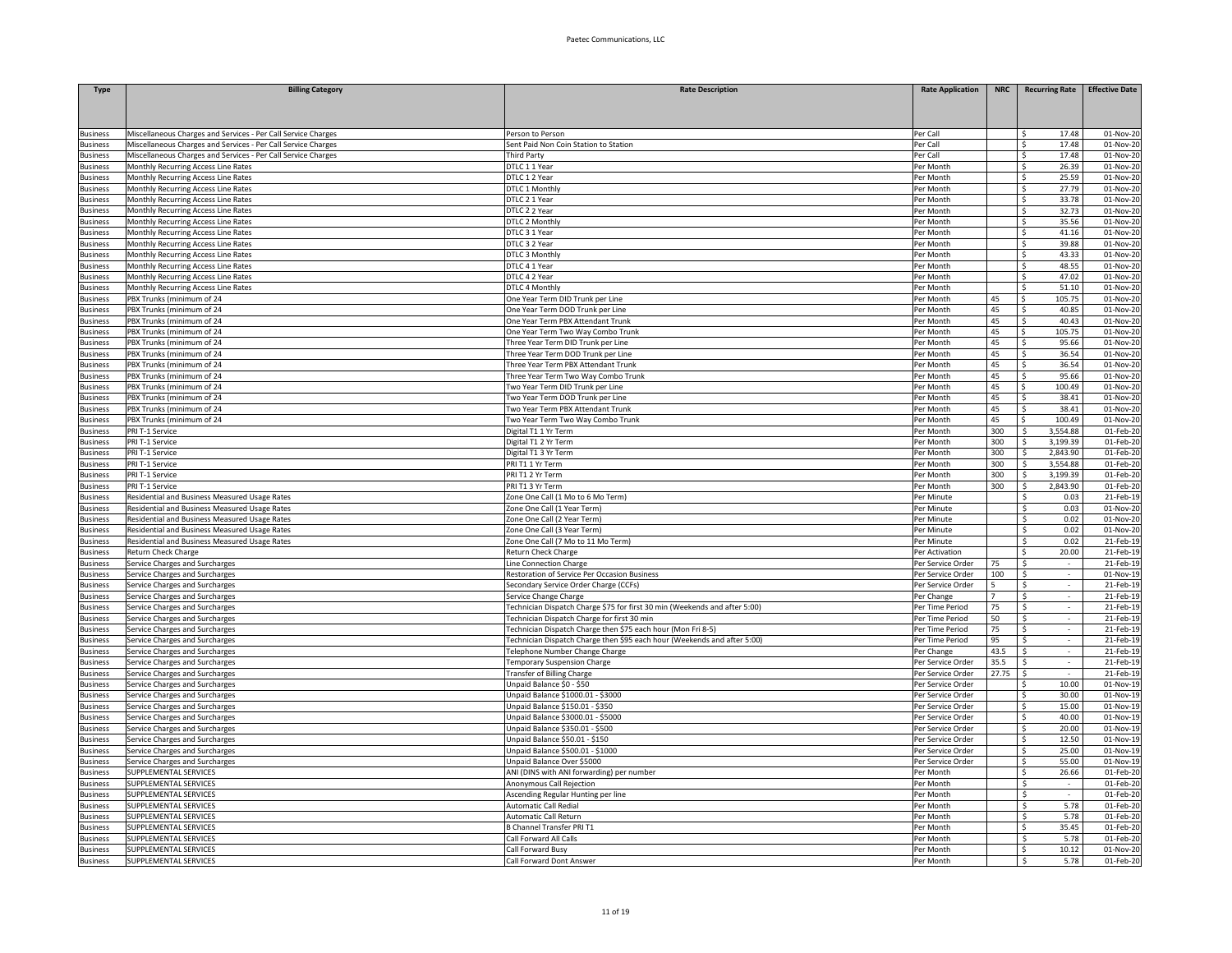| <b>Type</b>                        | <b>Billing Category</b>                            | <b>Rate Description</b>                                                       | <b>Rate Application</b>          | NRC            | <b>Recurring Rate</b>                    | <b>Effective Date</b>  |
|------------------------------------|----------------------------------------------------|-------------------------------------------------------------------------------|----------------------------------|----------------|------------------------------------------|------------------------|
|                                    |                                                    |                                                                               |                                  |                |                                          |                        |
|                                    |                                                    |                                                                               |                                  |                |                                          |                        |
| <b>Business</b>                    | SUPPLEMENTAL SERVICES                              | Call Forward Plus                                                             | Per Month                        |                | 11.56<br>S.                              | 01-Feb-20              |
| <b>Business</b>                    | SUPPLEMENTAL SERVICES                              | Call Forward Remote (no access)                                               | Per Month                        |                | -\$<br>35.45                             | 01-Feb-20              |
| <b>Business</b>                    | SUPPLEMENTAL SERVICES                              | Call fwd remote Access (Cust Program)                                         | Per Month                        |                | 5.78<br>- Ś                              | 01-Feb-2               |
| lusiness                           | SUPPLEMENTAL SERVICES                              | Call Fwd Variable (Cust Program)                                              | Per Month                        |                | \$<br>5.78                               | 01-Feb-20              |
| <b>Business</b>                    | SUPPLEMENTAL SERVICES                              | Call Hold 1 and 2                                                             | Per Month                        |                | \$<br>5.78                               | 01-Feb-20              |
| <b>Business</b>                    | SUPPLEMENTAL SERVICES                              | Call Privacy (aka Per Call Restrict)                                          | Per Month                        |                | \$                                       | 01-Feb-20              |
| <b>Business</b>                    | SUPPLEMENTAL SERVICES                              | Call Trace (customer originated)                                              | Per Month                        |                | \$<br>5.78                               | 01-Feb-20              |
| <b>Business</b>                    | SUPPLEMENTAL SERVICES                              | Call Transfer                                                                 | Per Month                        |                | Ŝ.<br>5.78                               | 01-Feb-20              |
| lusiness                           | SUPPLEMENTAL SERVICES                              | Call Waiting                                                                  | Per Month                        |                | 10.12<br>\$                              | 01-Nov-20              |
| <b>Business</b>                    | SUPPLEMENTAL SERVICES                              | Caller ID (incoming)                                                          | Per Month                        |                | 5.78<br>S.                               | 01-Feb-20              |
| <b>Business</b>                    | SUPPLEMENTAL SERVICES                              | Caller ID (outgoing)                                                          | Per Month                        |                | \$<br>$\sim$                             | 01-Feb-20              |
| <b>Business</b><br>lusiness        | SUPPLEMENTAL SERVICES<br>SUPPLEMENTAL SERVICES     | Caller ID Plus Name (incoming)<br>Caller ID Plus Name (outgoing)              | Per Month<br>Per Month           |                | 5.78<br>$\mathsf{S}$<br>-\$              | 01-Feb-2<br>01-Feb-2   |
| <b>Business</b>                    | SUPPLEMENTAL SERVICES                              | <b>Customized Ringing</b>                                                     | Per Month                        |                | \$<br>5.78                               | 01-Feb-2               |
| <b>Business</b>                    | SUPPLEMENTAL SERVICES                              | Direct Trunk Overflow                                                         | Per Month                        |                | $\overline{\mathsf{s}}$<br>88.78         | 01-Feb-20              |
| <b>Business</b>                    | SUPPLEMENTAL SERVICES                              | Expanded Rate Centers (up to 5)                                               | Per Month                        |                | S.<br>74.06                              | 21-Feb-19              |
| <b>Business</b>                    | SUPPLEMENTAL SERVICES                              | <b>Forward Circular Hunting</b>                                               | Per Month                        |                | Ŝ.                                       | 01-Feb-20              |
| <b>Business</b>                    | SUPPLEMENTAL SERVICES                              | <b>Hunting Non Hunting Number</b>                                             | Per Month                        |                | -\$<br>$\mathcal{L}_{\mathcal{A}}$       | 01-Feb-20              |
| <b>Business</b>                    | SUPPLEMENTAL SERVICES                              | Local Account Codes Non Verified                                              | Per Month                        |                | -\$<br>$\sim$                            | 01-Feb-20              |
| <b>Business</b>                    | SUPPLEMENTAL SERVICES                              | Local Account codes Verified                                                  | Per Month                        |                | l \$<br>46.66                            | 01-Nov-20              |
| lusiness                           | SUPPLEMENTAL SERVICES                              | PRI Call by Call                                                              | Per Month                        |                | S.<br>40.00                              | 01-Feb-20              |
| lusiness                           | SUPPLEMENTAL SERVICES                              | Queing (UCD w generic Announcement)                                           | Per Month                        |                | -\$<br>5.78                              | 01-Feb-2               |
| <b>Business</b>                    | SUPPLEMENTAL SERVICES                              | Redirect Number Delivery                                                      | Per Month                        |                | S.<br>120.00                             | 01-Feb-20              |
| <b>Business</b>                    | SUPPLEMENTAL SERVICES                              | Remote Access DTO                                                             | Per Month                        |                | $\overline{\mathsf{s}}$<br>17.77         | 01-Feb-20              |
| <b>Business</b>                    | SUPPLEMENTAL SERVICES                              | Remote Call Forwarding per number                                             | Per Month                        |                | -Ś<br>35.45                              | 01-Feb-20              |
| <b>Business</b>                    | SUPPLEMENTAL SERVICES                              | Remote Call Forwarding per path                                               | Per Month                        |                | -\$<br>5.78                              | 01-Feb-20              |
| <b>Business</b>                    | SUPPLEMENTAL SERVICES                              | selective Call Acceptance                                                     | Per Month                        |                | 6.23<br>-\$                              | 01-Feb-20              |
| <b>Business</b>                    | SUPPLEMENTAL SERVICES                              | Selective Call Forward                                                        | Per Month                        |                | 6.23<br>\$                               | 01-Feb-20              |
| <b>Business</b><br><b>Business</b> | SUPPLEMENTAL SERVICES<br>SUPPLEMENTAL SERVICES     | Selective Call Rejection<br>Selective Distinctive Alerting                    | Per Month<br>Per Month           |                | -\$<br>6.23<br>6.23<br>-S                | 01-Feb-20<br>01-Feb-20 |
| <b>Business</b>                    | SUPPLEMENTAL SERVICES                              | Speed Calling (8 & 30)                                                        | Per Month                        |                | -\$<br>5.78                              | 01-Feb-2               |
| <b>Business</b>                    | SUPPLEMENTAL SERVICES                              | <b>Three Way Calling</b>                                                      | Per Month                        |                | $\overline{\mathsf{s}}$<br>5.78          | 01-Feb-20              |
| <b>Business</b>                    | SUPPLEMENTAL SERVICES                              | Uniform Call Distribution                                                     | Per Month                        |                | $\overline{\mathsf{s}}$<br>$\sim$        | 01-Feb-20              |
| <b>Business</b>                    | Telecommunications Relay Service                   | <b>Emergency Contact Service Installation Fee</b>                             | * Not Applicable *               | 150            | -\$                                      | 21-Feb-19              |
| <b>Business</b>                    | Telecommunications Relay Service                   | <b>Emergency Contact Service Monthly Recurring Charge</b>                     | Per Month                        |                | 30.00<br>Ŝ                               | 01-Feb-20              |
| Business                           | <b>Felecommunications Relay Service</b>            | Per Business Access Line Surcharge                                            | Per Month                        |                | 0.18<br>-\$                              | 01-Nov-20              |
| Residential                        | <b>Blocking Service</b>                            | 900 971 974 and 700 Blocking                                                  | Per Activation                   |                | -\$<br>$\sim$                            | 21-Feb-19              |
| Residential                        | <b>Blocking Service</b>                            | 900 and 700 Blocking                                                          | Per Activation                   |                | \$<br>$\sim$                             | 21-Feb-19              |
| Residential                        | <b>Blocking Service</b>                            | Third Number Billed and Collect Call                                          | Per Activation                   |                | \$<br>$\sim$                             | 21-Feb-19              |
| Residential                        | <b>Blocking Service</b>                            | <b>Toll Restriction</b>                                                       | Per Activation                   |                | \$<br>$\sim$                             | 21-Feb-1               |
| Residential                        | <b>Blocking Service</b>                            | <b>Toll Restriction Plus</b>                                                  | Per Activation                   |                | $\overline{\mathsf{S}}$                  | 21-Feb-19              |
| Residential                        | Busy Line Verification and Interrupt Service Rates | <b>Busy Line Intercept</b>                                                    | Per Call                         |                | 9.99<br>$\mathsf{S}$                     | 21-Feb-19              |
| Residential                        | Busy Line Verification and Interrupt Service Rates | <b>Busy Line Verification</b>                                                 | Per Call                         |                | 9.99<br>$\hat{\zeta}$                    | 21-Feb-19              |
| Residential                        | Busy Line Verification and Interrupt Service Rates | <b>Intercept Call Completion</b>                                              | Per Call                         |                | 3.22<br>\$                               | 21-Feb-19<br>21-Feb-19 |
| Residential<br>Residential         | Connection Charge<br>Connection Charge             | New Line Installation Charge<br>Primary Interexchange Carrier Change Charge   | Per Activation<br>Per Activation | 50<br>5        | \$<br>$\sim$<br>\$<br>$\mathcal{L}$      | 21-Feb-19              |
| Residential                        | <b>Connection Charge</b>                           | Public Pay Telephone Surcharge                                                | Per Activation                   |                | 0.56<br>S.                               | 21-Feb-19              |
| Residential                        | Connection Charge                                  | Remote Call Forward Line Installation                                         | Per Activation                   | 21             | -\$                                      | 21-Feb-19              |
| Residential                        | Connection Charge                                  | Restoral Charge Advantage Business Line                                       | Per Activation                   | 20             | \$<br>$\mathcal{L}$                      | 21-Feb-1               |
| Residential                        | <b>Connection Charge</b>                           | Service Change Charg                                                          | Per Activation                   | $\overline{7}$ | $\overline{\mathsf{s}}$<br>÷.            | 21-Feb-19              |
| Residential                        | Connection Charge                                  | Service Order Charge                                                          | Per Activation                   | 39.95          | $\mathsf{s}$<br>$\sim$                   | 21-Feb-19              |
| Residential                        | Connection Charge                                  | Technician Dispatch Charge Each Addl Hour                                     | Per Activation                   | 75             | <sup>\$</sup>                            | 21-Feb-19              |
| Residential                        | Connection Charge                                  | Technician Dispatch Charge Each Addl Hour (Wknds and After 5)                 | Per Activation                   | 95             | - Ś                                      | 21-Feb-19              |
| Residential                        | Connection Charge                                  | Technician Dispatch Charge First 30 min (M F 8 5)                             | Per Activation                   | 50             | $\mathsf{s}$<br>$\overline{\phantom{a}}$ | 21-Feb-19              |
| Residential                        | <b>Connection Charge</b>                           | Technician Dispatch Charge First 30 min (Wknds and After 5)                   | Per Activation                   | 75             | -\$<br>$\sim$                            | 21-Feb-19              |
| Residential                        | Connection Charge                                  | Telephone Number Change Charge                                                | Per Activation                   | 43.5           | - Ś<br>$\sim$                            | 21-Feb-19              |
| Residential                        | Connection Charge                                  | <b>Transfer of Billing Name Charge</b>                                        | Per Activation                   | 27.75          | -\$                                      | 21-Feb-1               |
| Residential                        | Directory Assistance Service                       | Call Completion per call                                                      | Per Call                         |                | <sup>\$</sup><br>1.99                    | 21-Feb-1               |
| Residential                        | Directory Assistance Service                       | Directory Assistance per call                                                 | Per Call                         |                | S.<br>1.99                               | 21-Feb-19              |
| Residential                        | Directory Assistance Service                       | Enhanced Directory Assistance per call                                        | Per Call                         |                | <sup>\$</sup><br>1.99                    | 21-Feb-19              |
| Residential<br>Residential         | Directory Listings<br><b>Directory Listings</b>    | <b>Additional Listing</b><br>Duplicate Foreign Reference OR Temporary Listing | Per Month<br>Per Month           |                | Ŝ.<br>7.46<br>7.05<br>-S                 | 21-Feb-19<br>21-Feb-19 |
| Residential                        | <b>Directory Listings</b>                          | Listing Change Charge                                                         | Per Change                       | 15             | - S<br>$\sim$                            | 21-Feb-19              |
| Residential                        | <b>Directory Listings</b>                          | Non Directory Listed Number (per line)                                        | Per Month                        |                | 7.05<br>-\$                              | 21-Feb-19              |
| Residential                        | Directory Listings                                 | Non Published Number (per line)                                               | Per Month                        |                | 6.64<br>-S                               | 21-Feb-19              |
| Residential                        | Directory Listings                                 | Primary Listing                                                               | Per Month                        |                | -\$                                      | 21-Feb-19              |
| Residential                        | <b>Directory Listings</b>                          | Technician Dispatch Charge \$75 for first 30 min                              | Per Time Period                  | 75             | l\$<br>$\sim$                            | 21-Feb-19              |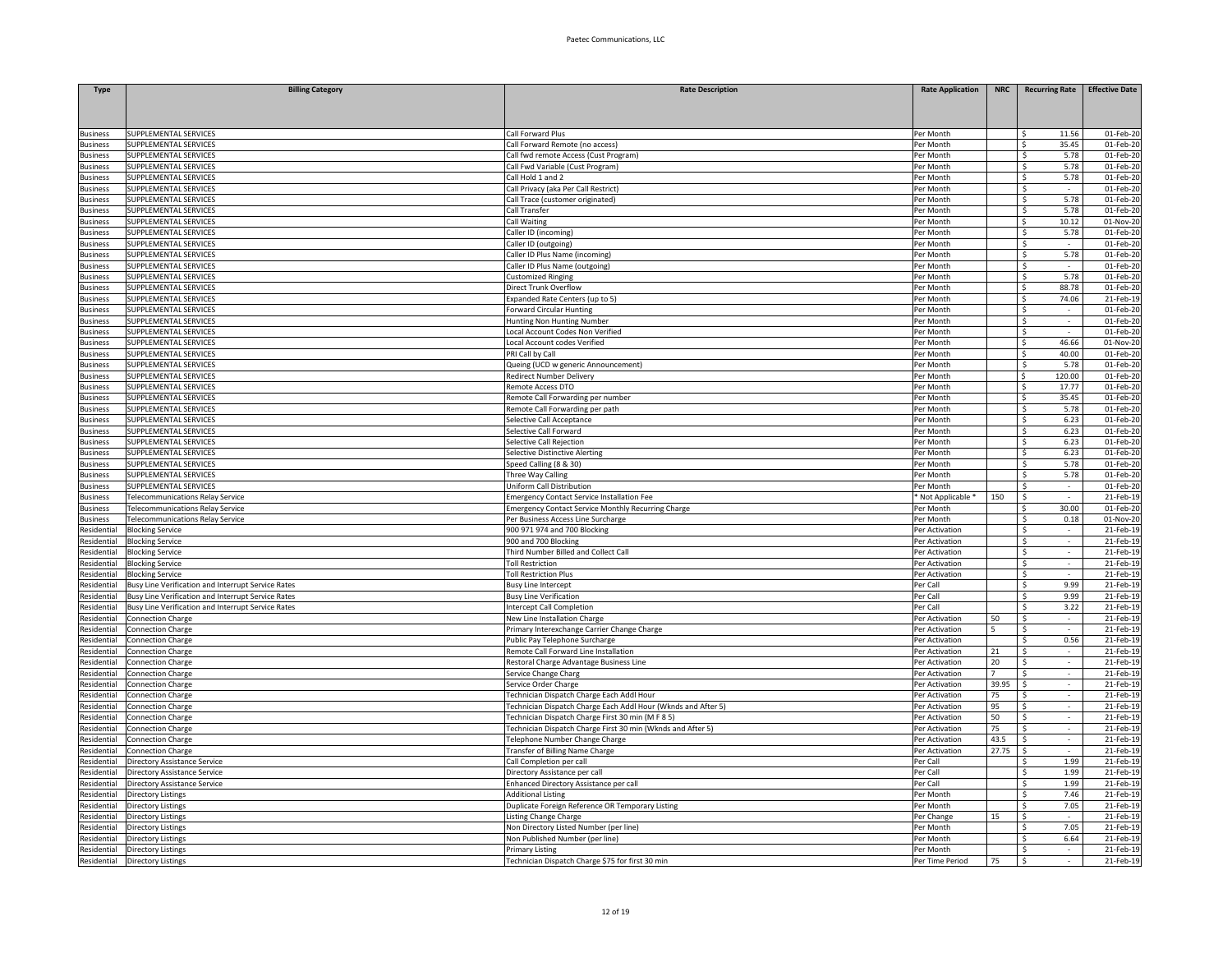| <b>Type</b>                | <b>Billing Category</b>                                                                                     | <b>Rate Description</b>                                                                                                                  | <b>Rate Application</b>      | <b>NRC</b> | <b>Recurring Rate</b>           | <b>Effective Date</b>  |
|----------------------------|-------------------------------------------------------------------------------------------------------------|------------------------------------------------------------------------------------------------------------------------------------------|------------------------------|------------|---------------------------------|------------------------|
|                            |                                                                                                             |                                                                                                                                          |                              |            |                                 |                        |
|                            |                                                                                                             |                                                                                                                                          |                              |            |                                 |                        |
|                            |                                                                                                             |                                                                                                                                          |                              |            |                                 |                        |
| Residential                | Directory Listings                                                                                          | Technician Dispatch Charge first 30 min (Mon Fri 8-5)                                                                                    | Per Time Period              | 50         |                                 | 21-Feb-19              |
| Residential                | Directory Listings                                                                                          | Technician Dispatch Charge then \$75 each hour (Mon Fri 8-5)<br>Technician Dispatch Charge then \$95 each hour (Weekends and after 5:00) | Per Time Period              | 75<br>95   | -\$<br>$\sim$<br>- Ś            | 21-Feb-19<br>21-Feb-1  |
| esidential<br>esidential   | Directory Listings<br>eature Discounts                                                                      | <b>Five Features</b>                                                                                                                     | Per Time Period<br>Per Month |            | $\zeta$<br>0.30                 | 21-Feb-1               |
| esidential                 | eature Discounts                                                                                            | Four Features                                                                                                                            | Per Month                    |            | \$<br>0.25                      | 21-Feb-1               |
| esidential                 | eature Discounts                                                                                            | Residential Discount                                                                                                                     | Per Month                    |            | $\leq$<br>11.49                 | 21-Feb-19              |
| esidential                 | eature Discounts                                                                                            | Three Features                                                                                                                           | Per Month                    |            | -Ś<br>0.20                      | 21-Feb-19              |
| esidential                 | eature Discounts                                                                                            | Two Features                                                                                                                             | Per Month                    |            | 0.15<br>Ŝ.                      | 21-Feb-19              |
| esidential                 | nvoice Ontions                                                                                              | 24 pages                                                                                                                                 | Per Month                    |            | 6.44<br>-Ś                      | 21-Feb-19              |
| Residential                | nvoice Options                                                                                              | 20 plus pages                                                                                                                            | Per Month                    |            | 19.32<br>\$                     | 21-Feb-19              |
| Residential                | <b>Invoice Options</b>                                                                                      | 5 19 pages                                                                                                                               | Per Month                    |            | \$<br>12.88                     | 21-Feb-19              |
| esidential                 | Late Payment Charges                                                                                        | Collection Fee                                                                                                                           | Per Activation               |            | 12.00<br>-Ś.                    | 21-Feb-1               |
| esidential                 | Late Payment Charges                                                                                        | Late Payment Charge                                                                                                                      | Per Activation               |            | -Ś.<br>20.00                    | 21-Feb-1               |
| esidential                 | Late Payment Charges                                                                                        | Late Payment Charge                                                                                                                      | Per Month                    |            | \$<br>1.25                      | 21-Feb-1               |
| esidential                 | Local Exchange Service Optional Features Business Per Use/Day                                               | Call Block per day Residential                                                                                                           | Per Time Period              |            | S.<br>0.50                      | 21-Feb-19              |
| Residential                | ocal Exchange Service Optional Features Business Per Use/Day                                                | Call Tracing per use Residential                                                                                                         | Per Call                     |            | -\$<br>1.50                     | 21-Feb-19              |
| esidential                 | ocal Exchange Service Optional Features Business Per Use/Day                                                | Priority Call per day Residential                                                                                                        | Per Time Period              |            | -\$<br>0.50                     | 21-Feb-19              |
| Residential                | ocal Exchange Service Optional Features Business Per Use/Day                                                | Repeat Call per use Residential                                                                                                          | Per Call                     |            | 0.75<br>-\$                     | 21-Feb-19              |
| Residential                | Local Exchange Service Optional Features Business Per Use/Day                                               | Return Call per use Residential                                                                                                          | Per Call                     |            | 0.75<br>-\$                     | 21-Feb-19              |
| Residential                | ocal Exchange Service Optional Features Business Per Use/Day                                                | Select Forward per day Residential                                                                                                       | Per Time Period              |            | -\$<br>0.50                     | 21-Feb-19              |
| esidential                 | ocal Exchange Service Optional Features Business Per Use/Day                                                | Three Way Calling per use Residential                                                                                                    | Per Call                     |            | $\mathsf{S}$<br>0.08            | 21-Feb-1               |
| esidential                 | ocal Exchange Service Optional Features Residential                                                         | Anonymous Call Reject (to non Caller ID Caller ID Deluxe customers) 1 Year                                                               | 1 Year Term                  |            | S.                              | 21-Feb-1               |
| esidential                 | ocal Exchange Service Optional Features Residential                                                         | Anonymous Call Reject (to non Caller ID Caller ID Deluxe customers) 2 Year                                                               | 2 Year Term                  |            | \$                              | 21-Feb-1               |
| esidential                 | Local Exchange Service Optional Features Residential                                                        | Anonymous Call Reject (to non Caller ID Caller ID Deluxe customers) Monthly                                                              | Per Month                    |            | S.<br>$\sim$                    | 21-Feb-19              |
| esidential                 | ocal Exchange Service Optional Features Residential                                                         | Call Block 1 Year                                                                                                                        | 1 Year Term                  |            | -\$<br>3.00                     | 21-Feb-19              |
| esidential<br>Residential  | ocal Exchange Service Optional Features Residential                                                         | Call Block 2 Year                                                                                                                        | 2 Year Term                  |            | Ŝ.<br>2.50<br>4.00              | 21-Feb-19              |
|                            | ocal Exchange Service Optional Features Residential                                                         | Call Block Monthly                                                                                                                       | Per Month                    |            | \$                              | 21-Feb-19              |
| Residential<br>Residential | Local Exchange Service Optional Features Residential                                                        | Call Forward Busy Line Simultaneous Call Option 1 Year                                                                                   | 1 Year Term<br>2 Year Term   |            | 1.20<br>-S<br>-\$<br>1.00       | 21-Feb-19<br>21-Feb-1  |
| <b>Residential</b>         | ocal Exchange Service Optional Features Residential<br>Local Exchange Service Optional Features Residential | Call Forward Busy Line Simultaneous Call Option 2 Year<br>Call Forward Busy Line Simultaneous Call Option Monthly                        | Per Month                    |            | 1.60<br>-S                      | 21-Feb-1               |
| esidential                 | Local Exchange Service Optional Features Residential                                                        | Call Forwarding 1 Year                                                                                                                   | 1 Year Term                  |            | S.<br>1.80                      | 21-Feb-1               |
| esidential                 | Local Exchange Service Optional Features Residential                                                        | Call Forwarding 2 Year                                                                                                                   | 2 Year Term                  |            | $\overline{\mathsf{S}}$<br>1.50 | 21-Feb-19              |
| Residential                | Local Exchange Service Optional Features Residential                                                        | Call Forwarding Busy Line 1 Year                                                                                                         | 1 Year Term                  |            | $\overline{\mathsf{S}}$<br>1.20 | 21-Feb-19              |
| Residential                | ocal Exchange Service Optional Features Residential                                                         | Call Forwarding Busy Line 2 Year                                                                                                         | 2 Year Term                  |            | -\$<br>1.00                     | 21-Feb-19              |
| Residential                | ocal Exchange Service Optional Features Residential                                                         | Call Forwarding Busy Line Dont Answer 1 Year                                                                                             | 1 Year Term                  |            | -\$<br>1.20                     | 21-Feb-19              |
| Residential                | ocal Exchange Service Optional Features Residential                                                         | Call Forwarding Busy Line Dont Answer 2 Year                                                                                             | 2 Year Term                  |            | 1.00<br>-\$                     | 21-Feb-19              |
| Residential                | ocal Exchange Service Optional Features Residential                                                         | Call Forwarding Busy Line Dont Answer Monthly                                                                                            | Per Month                    |            | 1.60<br>-\$                     | 21-Feb-19              |
| Residential                | ocal Exchange Service Optional Features Residential                                                         | Call Forwarding Busy Line Monthly                                                                                                        | Per Month                    |            | \$<br>1.60                      | 21-Feb-19              |
| esidential                 | ocal Exchange Service Optional Features Residential                                                         | Call Forwarding Dont Answer 1 Year                                                                                                       | 1 Year Term                  |            | 1.20<br>Ŝ.                      | 21-Feb-1               |
| esidential                 | ocal Exchange Service Optional Features Residential                                                         | Call Forwarding Dont Answer 2 Year                                                                                                       | 2 Year Term                  |            | \$<br>1.00                      | 21-Feb-1               |
| esidential                 | ocal Exchange Service Optional Features Residential                                                         | Call Forwarding Dont Answer Monthly                                                                                                      | Per Month                    |            | 1.60<br>$\zeta$                 | 21-Feb-19              |
| <b>Residential</b>         | ocal Exchange Service Optional Features Residential                                                         | Call Forwarding Monthly                                                                                                                  | Per Month                    |            | \$<br>2.40                      | 21-Feb-19              |
| esidential                 | ocal Exchange Service Optional Features Residential                                                         | all Waiting 1 Year                                                                                                                       | 1 Year Term                  |            | 2.70<br>Ŝ.                      | 21-Feb-19              |
| Residential                | ocal Exchange Service Optional Features Residential                                                         | all Waiting 2 Year                                                                                                                       | 2 Year Term                  |            | 2.25<br>Ŝ.                      | 21-Feb-19              |
| <b>Residential</b>         | ocal Exchange Service Optional Features Residential                                                         | Call Waiting Monthly                                                                                                                     | Per Month                    |            | 3.60<br>\$                      | 21-Feb-19              |
| <b>Residential</b>         | Local Exchange Service Optional Features Residential                                                        | Caller ID 1 Year                                                                                                                         | 1 Year Term                  |            | 4.20<br>\$.                     | 21-Feb-19              |
| <b>Residential</b>         | ocal Exchange Service Optional Features Residential                                                         | Caller ID 2 Year                                                                                                                         | 2 Year Term                  |            | S.<br>3.50                      | 21-Feb-19              |
| esidential                 | ocal Exchange Service Optional Features Residential                                                         | Caller ID Deluxe 1 Year                                                                                                                  | 1 Year Term                  |            | $\mathsf{S}$<br>4.50            | 21-Feb-1               |
| esidential                 | ocal Exchange Service Optional Features Residential                                                         | Caller ID Deluxe 2 Year                                                                                                                  | 2 Year Term                  |            | S.<br>3.75<br>$\zeta$<br>6.00   | 21-Feb-1               |
| esidential                 | Local Exchange Service Optional Features Residential                                                        | Caller ID Deluxe Monthly                                                                                                                 | Per Month                    |            |                                 | 21-Feb-19              |
| Residential<br>esidential  | ocal Exchange Service Optional Features Residential<br>ocal Exchange Service Optional Features Residential  | Caller ID Monthly                                                                                                                        | Per Month<br>1 Year Term     |            | -\$<br>5.60<br>2.70<br>Ŝ.       | 21-Feb-19<br>21-Feb-19 |
| Residential                | ocal Exchange Service Optional Features Residential                                                         | Distinctive Ringing per dependent number 1 Year                                                                                          | 2 Year Term                  |            | 2.25                            | 21-Feb-19              |
| esidential                 | ocal Exchange Service Optional Features Residential                                                         | Distinctive Ringing per dependent number 2 Year<br>Distinctive Ringing per dependent number Monthly                                      | Per Month                    |            | -\$<br>3.60<br>-Ś               | 21-Feb-19              |
| <b>Residential</b>         | Local Exchange Service Optional Features Residential                                                        | Home Intercom 1 Year                                                                                                                     | 1 Year Term                  |            | 1.35<br>-\$                     | 21-Feb-19              |
| Residential                | ocal Exchange Service Optional Features Residential                                                         | Home Intercom 2 Year                                                                                                                     | 2 Year Term                  |            | 1.13<br>- Ś                     | 21-Feb-1               |
| esidential                 | ocal Exchange Service Optional Features Residential                                                         | Home Intercom Extra 1 Year                                                                                                               | 1 Year Term                  |            | S.<br>3.90                      | 21-Feb-1               |
| esidential                 | ocal Exchange Service Optional Features Residential                                                         | Home Intercom Extra 2 Year                                                                                                               | 2 Year Term                  |            | Ś.<br>3.25                      | 21-Feb-1               |
| <b>Residential</b>         | Local Exchange Service Optional Features Residential                                                        | Home Intercom Extra Monthly                                                                                                              | Per Month                    |            | S.<br>5.20                      | 21-Feb-19              |
| esidential                 | ocal Exchange Service Optional Features Residential                                                         | Home Intercom Monthly                                                                                                                    | Per Month                    |            | -\$<br>1.80                     | 21-Feb-19              |
| esidential                 | ocal Exchange Service Optional Features Residential                                                         | Preferred Telephone Number Service Nonrecurring per number 1 Year                                                                        | 1 Year Term                  |            | Ŝ.<br>25.00                     | 21-Feb-19              |
| Residential                | ocal Exchange Service Optional Features Residential                                                         | Preferred Telephone Number Service Nonrecurring per number 2 Year                                                                        | 2 Year Term                  |            | 25.00<br>S.                     | 21-Feb-19              |
| Residential                | ocal Exchange Service Optional Features Residential                                                         | Preferred Telephone Number Service Nonrecurring per number Monthly                                                                       | Per Month                    |            | 25.00<br>Ŝ.                     | 21-Feb-19              |
| Residential                | Local Exchange Service Optional Features Residential                                                        | Priority Call 1 Year                                                                                                                     | 1 Year Term                  |            | 1.65<br>-\$                     | 21-Feb-19              |
| Residential                | ocal Exchange Service Optional Features Residential                                                         | Priority Call 2 Year                                                                                                                     | 2 Year Term                  |            | 1.38<br>- Ś                     | 21-Feb-19              |
| esidential                 | Local Exchange Service Optional Features Residential                                                        | Priority Call Monthly                                                                                                                    | Per Month                    |            | -\$<br>2.75                     | 21-Feb-19              |
| Residential                | Local Exchange Service Optional Features Residential                                                        | Remote Call Forwarding 1 Year                                                                                                            | 1 Year Term                  |            | Ŝ.<br>9.00                      | 21-Feb-19              |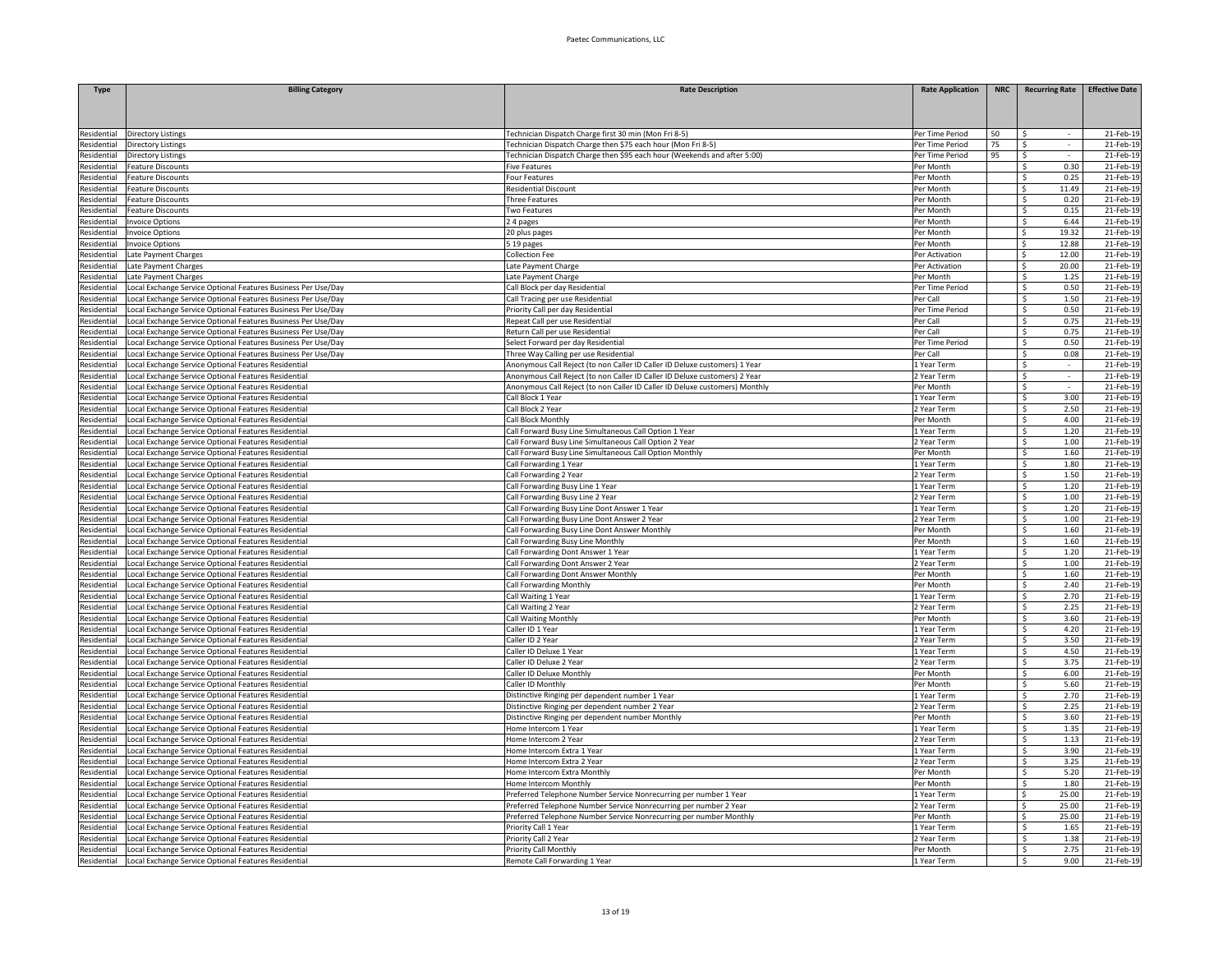| Type                       | <b>Billing Category</b>                                                                                                                                        | <b>Rate Description</b>                                                                         | <b>Rate Application</b>    | <b>NRC</b>                 |                                          | Recurring Rate Effective Date |
|----------------------------|----------------------------------------------------------------------------------------------------------------------------------------------------------------|-------------------------------------------------------------------------------------------------|----------------------------|----------------------------|------------------------------------------|-------------------------------|
|                            |                                                                                                                                                                |                                                                                                 |                            |                            |                                          |                               |
| esidential                 | ocal Exchange Service Optional Features Residential                                                                                                            | Remote Call Forwarding 2 Year                                                                   | 2 Year Term                |                            | 8.25<br>Ŝ.                               | 21-Feb-19                     |
| Residential                | ocal Exchange Service Optional Features Residential                                                                                                            | Remote Call Forwarding Additional Path 1 Year                                                   | 1 Year Term                |                            | Ŝ.<br>9.90                               | 21-Feb-1                      |
| Residential<br>esidential  | ocal Exchange Service Optional Features Residential<br>ocal Exchange Service Optional Features Residential                                                     | Remote Call Forwarding Additional Path 2 Year<br>Remote Call Forwarding Additional Path Monthly | 2 Year Term<br>Per Month   |                            | Ŝ.<br>8.25<br>$\hat{\varsigma}$<br>13.20 | 21-Feb-19<br>21-Feb-19        |
| esidential                 | ocal Exchange Service Optional Features Residential                                                                                                            | Remote Call Forwarding Feature Change 1 Year                                                    | 1 Year Term                |                            | S.<br>45.00                              | 21-Feb-19                     |
| esidential                 | ocal Exchange Service Optional Features Residential                                                                                                            | Remote Call Forwarding Feature Change 2 Year                                                    | 2 Year Term                |                            | -Ś<br>45.00                              | 21-Feb-19                     |
| esidential                 | ocal Exchange Service Optional Features Residential                                                                                                            | Remote Call Forwarding Feature Change Monthly                                                   | Per Month                  |                            | Ŝ.<br>45.00                              | 21-Feb-19                     |
| Residential                | ocal Exchange Service Optional Features Residential                                                                                                            | Remote Call Forwarding Monthly                                                                  | Per Month                  |                            | 13.20<br>Ŝ.                              | 21-Feb-19                     |
| esidential                 | Local Exchange Service Optional Features Residential                                                                                                           | Remote Call Forwarding Set Up 1 Year                                                            | 1 Year Term                |                            | 21.00<br>-S                              | 21-Feb-19                     |
| esidential<br>esidential   | ocal Exchange Service Optional Features Residential<br>ocal Exchange Service Optional Features Residential                                                     | Remote Call Forwarding Set Up 2 Year<br>Remote Call Forwarding Set Up Monthly                   | 2 Year Term<br>Per Month   |                            | 21.00<br>-S<br>S.<br>21.00               | 21-Feb-19<br>21-Feb-1         |
| Residential                | ocal Exchange Service Optional Features Residential                                                                                                            | Repeat Call 1 Year                                                                              | 1 Year Term                |                            | Ŝ.<br>1.80                               | 21-Feb-1                      |
| Residential                | ocal Exchange Service Optional Features Residential                                                                                                            | Repeat Call 2 Year                                                                              | 2 Year Term                |                            | 1.50<br>\$                               | 21-Feb-19                     |
| Residential                | ocal Exchange Service Optional Features Residential                                                                                                            | Repeat Call Monthly                                                                             | Per Month                  |                            | S.<br>2.40                               | 21-Feb-19                     |
| Residential                | ocal Exchange Service Optional Features Residential                                                                                                            | Return Call 1 Year                                                                              | 1 Year Term                |                            | -\$<br>3.00                              | 21-Feb-19                     |
| Residential                | ocal Exchange Service Optional Features Residential                                                                                                            | Return Call 2 Year                                                                              | 2 Year Term                |                            | Ŝ.<br>2.50                               | 21-Feb-19                     |
| Residential                | ocal Exchange Service Optional Features Residential                                                                                                            | Return Call Monthly                                                                             | Per Month                  |                            | 4.00<br>Ŝ.                               | 21-Feb-19                     |
| esidential<br>esidentia    | ocal Exchange Service Optional Features Residential<br>ocal Exchange Service Optional Features Residential                                                     | Select Forward 1 Year<br>Select Forward 2 Year                                                  | 1 Year Term<br>2 Year Term |                            | 2.10<br>-\$<br>1.75<br>- Ś               | 21-Feb-19<br>21-Feb-19        |
| esidential                 | ocal Exchange Service Optional Features Residential                                                                                                            | Select Forward Monthly                                                                          | Per Month                  |                            | Ŝ.<br>2.80                               | 21-Feb-1                      |
| esidential                 | ocal Exchange Service Optional Features Residential                                                                                                            | Speed Calling 30 code 1 Year                                                                    | 1 Year Term                |                            | Š.<br>1.35                               | 21-Feb-1                      |
| esidential                 | ocal Exchange Service Optional Features Residential                                                                                                            | Speed Calling 30 code 2 Year                                                                    | 2 Year Term                |                            | \$<br>1.13                               | 21-Feb-19                     |
| Residential                | ocal Exchange Service Optional Features Residential                                                                                                            | Speed Calling 30 code Monthly                                                                   | Per Month                  |                            | S.<br>1.80                               | 21-Feb-19                     |
| esidential                 | ocal Exchange Service Optional Features Residential                                                                                                            | Speed Calling 8 code 1 Year                                                                     | 1 Year Term                |                            | -\$<br>0.90                              | 21-Feb-19                     |
| Residential                | ocal Exchange Service Optional Features Residential                                                                                                            | Speed Calling 8 code 2 Year                                                                     | 2 Year Term                |                            | Ŝ.<br>0.75<br>1.20                       | 21-Feb-19<br>21-Feb-19        |
| Residential<br>esidential  | ocal Exchange Service Optional Features Residential<br>ocal Exchange Service Optional Features Residential                                                     | Speed Calling 8 code Monthly<br>Three Way Calling 1 Year                                        | Per Month<br>1 Year Term   |                            | \$<br>2.40<br>-\$                        | 21-Feb-19                     |
| esidential                 | ocal Exchange Service Optional Features Residential                                                                                                            | Three Way Calling 2 Year                                                                        | 2 Year Term                |                            | 2.00<br>- Ś                              | 21-Feb-19                     |
| esidential                 | ocal Exchange Service Optional Features Residential                                                                                                            | Three Way Calling Monthly                                                                       | Per Month                  |                            | 3.20<br>-Ś                               | 21-Feb-1                      |
| Residential                | ocal Exchange Service Optional Features Residential                                                                                                            | Toll Restriction Nonrecurring per line 1 Year                                                   | 1 Year Term                |                            | -\$                                      | 21-Feb-1                      |
| Residential                | ocal Exchange Service Optional Features Residential                                                                                                            | Toll Restriction Nonrecurring per line 2 Year                                                   | 2 Year Term                |                            | Ŝ.                                       | 21-Feb-19                     |
| Residential                | ocal Exchange Service Optional Features Residential                                                                                                            | Toll Restriction Nonrecurring per line Monthly                                                  | Per Month                  |                            | S.<br>15.00                              | 21-Feb-19                     |
| Residential<br>Residential | ocal Exchange Service Optional Features Residential<br>ocal Exchange Service Optional Features Residential                                                     | Jltra Forward Feature 1 Year<br>Jltra Forward Feature 2 Year                                    | 1 Year Term<br>2 Year Term |                            | -\$<br>3.00<br>Ŝ.<br>2.50                | 21-Feb-19<br>21-Feb-19        |
| Residential                | ocal Exchange Service Optional Features Residential                                                                                                            | Ultra Forward Feature Monthly                                                                   | Per Month                  |                            | 4.00<br>\$                               | 21-Feb-19                     |
| esidential                 | ocal Flat Usage Rates                                                                                                                                          | Local Flat Usage Rates Non Recurring Service Charge                                             | Per Service Order          | 45                         | -\$<br>$\sim$                            | 21-Feb-19                     |
| esidential                 | ocal Flat Usage Rates                                                                                                                                          | Zone One Call (1 Year Term)                                                                     | Per Month                  |                            | 14.95<br>-S                              | 21-Feb-19                     |
| esidential                 | ocal Flat Usage Rates                                                                                                                                          | Zone One Call (2 Year Term)                                                                     | Per Month                  |                            | 14.30<br>-S                              | 21-Feb-19                     |
| esidential                 | ocal Flat Usage Rates                                                                                                                                          | Zone One Call (3 Year Term)                                                                     | Per Month                  |                            | Ŝ.<br>13.70                              | 21-Feb-1                      |
| Residential                | ocal Operator Service                                                                                                                                          | Busy Line Verification                                                                          | Per Call                   |                            | Ś.<br>9.99<br>S.                         | 21-Feb-19                     |
| Residential<br>esidential  | ocal Operator Service<br>ocal Operator Service                                                                                                                 | Busy Line Verification Interrupt<br>Calling Card Customer Dialed                                | Per Call<br>Per Call       |                            | 9.99<br><sup>\$</sup><br>4.99            | 21-Feb-19<br>21-Feb-19        |
| Residential                | ocal Operator Service                                                                                                                                          | Calling Card Operator Dialed                                                                    | Per Call                   |                            | 5.50<br>Ŝ.                               | 21-Feb-19                     |
| Residential                | ocal Operator Service                                                                                                                                          | Calling Card Operator Must Dial                                                                 | Per Call                   |                            | 4.99<br>\$                               | 21-Feb-19                     |
| esidential                 | Local Operator Service                                                                                                                                         | Collect                                                                                         | Per Call                   |                            | 6.50<br>S.                               | 21-Feb-19                     |
| esidential                 | ocal Operator Service                                                                                                                                          | General Assistance                                                                              | Per Call                   |                            | 1.99<br>Ŝ.                               | 21-Feb-19                     |
| esidential                 | ocal Operator Service                                                                                                                                          | Operator Dialed Surcharge                                                                       | Per Call                   |                            | 2.15<br>- Ś                              | 21-Feb-19                     |
| Residential                | ocal Operator Service                                                                                                                                          | Payphone Surcharge                                                                              | Per Call<br>Per Call       |                            | Ŝ.<br>3.00<br>Ś.<br>9.99                 | 21-Feb-1<br>21-Feb-19         |
| Residential<br>Residential | ocal Operator Service<br>ocal Operator Service                                                                                                                 | Person to Person<br>Sent Paid Non Coin Station to Station                                       | Per Call                   |                            | 9.99<br>-Ś                               | 21-Feb-19                     |
| Residential                | ocal Operator Service                                                                                                                                          | <b>Third Party</b>                                                                              | Per Call                   |                            | -\$<br>9.99                              | 21-Feb-19                     |
| Residential                | ocal Resale Services (Contd) Philadelphia Metro Exchanges Direct-Dialed Usage                                                                                  | Metro Call Band 1 5 Evening Night WKD                                                           | Per Minute                 | $\Omega$                   | Ŝ.<br>$\overline{\phantom{a}}$           | 21-Feb-19                     |
| Residential                | ocal Resale Services (Contd) Philadelphia Metro Exchanges Direct-Dialed Usage                                                                                  | Metro Call Band 1 Day Addl Min                                                                  | Per Minute                 | $\mathbf 0$                | - Ś<br>$\sim$                            | 21-Feb-19                     |
| esidential                 | ocal Resale Services (Contd) Philadelphia Metro Exchanges Direct-Dialed Usage                                                                                  | Metro Call Band 1 Day Initial Min                                                               | Per Minute                 | $\mathbf 0$                | -S<br>$\sim$                             | 21-Feb-19                     |
| esidential                 | ocal Resale Services (Contd) Philadelphia Metro Exchanges Direct-Dialed Usage                                                                                  | Metro Call Band 2 Day Addl Min                                                                  | Per Minute                 |                            | 0.40<br>-\$                              | 21-Feb-19                     |
| esidential<br>Residential  | ocal Resale Services (Contd) Philadelphia Metro Exchanges Direct-Dialed Usage<br>ocal Resale Services (Contd) Philadelphia Metro Exchanges Direct-Dialed Usage | Metro Call Band 2 Day Initial Min<br>Metro Call Band 3 Day Addl Min                             | Per Minute<br>Per Minute   |                            | 0.40<br>-S<br>Ŝ.<br>0.40                 | 21-Feb-1<br>21-Feb-1          |
| Residential                | ocal Resale Services (Contd) Philadelphia Metro Exchanges Direct-Dialed Usage                                                                                  | Metro Call Band 3 Day Initial Min                                                               | Per Minute                 |                            | 0.40<br>\$                               | 21-Feb-19                     |
| Residential                | ocal Resale Services (Contd) Philadelphia Metro Exchanges Direct-Dialed Usage                                                                                  | Metro Call Band 4 Day Addl Min                                                                  | Per Minute                 |                            | $\mathsf{S}$<br>0.40                     | 21-Feb-19                     |
| esidential                 | ocal Resale Services (Contd) Philadelphia Metro Exchanges Direct-Dialed Usage                                                                                  | Metro Call Band 4 Day Initial Min                                                               | Per Minute                 |                            | 0.40<br>- Ś                              | 21-Feb-19                     |
| Residential                | ocal Resale Services (Contd) Philadelphia Metro Exchanges Direct-Dialed Usage                                                                                  | Metro Call Band 5 Day Addl Min                                                                  | Per Minute                 |                            | Ŝ.<br>0.40                               | 21-Feb-19                     |
| Residential                | ocal Resale Services (Contd) Philadelphia Metro Exchanges Direct-Dialed Usage                                                                                  | Metro Call Band 5 Day Initial Min                                                               | Per Minute                 |                            | 0.40<br>Ŝ.                               | 21-Feb-19                     |
| Residential                | ocal Resale Services (Contd) Philadelphia Metro Exchanges Operator Usage                                                                                       | Metro Call Band 1 Day Addl Min                                                                  | Per Minute                 | 0                          | -S<br>$\overline{\phantom{a}}$           | 21-Feb-19                     |
| Residential<br>esidential  | Local Resale Services (Contd) Philadelphia Metro Exchanges Operator Usage<br>ocal Resale Services (Contd) Philadelphia Metro Exchanges Operator Usage          | Metro Call Band 1 Day Initial Min<br>Metro Call Band 1 Evening Addl Min                         | Per Minute<br>Per Minute   | $\mathbf 0$<br>$\mathbf 0$ | -\$<br>$\sim$<br>-S<br>$\sim$            | 21-Feb-19<br>21-Feb-19        |
| Residential                | Local Resale Services (Contd) Philadelphia Metro Exchanges Operator Usage                                                                                      | Metro Call Band 1 Evening Initial Min                                                           | Per Minute                 | $\mathsf 0$                | S.<br>$\sim$                             | 21-Feb-19                     |
| Residential                | Local Resale Services (Contd) Philadelphia Metro Exchanges Operator Usage                                                                                      | Metro Call Band 1 Night WKD Addl Min                                                            | Per Minute                 | $\mathsf 0$                | $\overline{\mathsf{S}}$<br>÷.            | 21-Feb-19                     |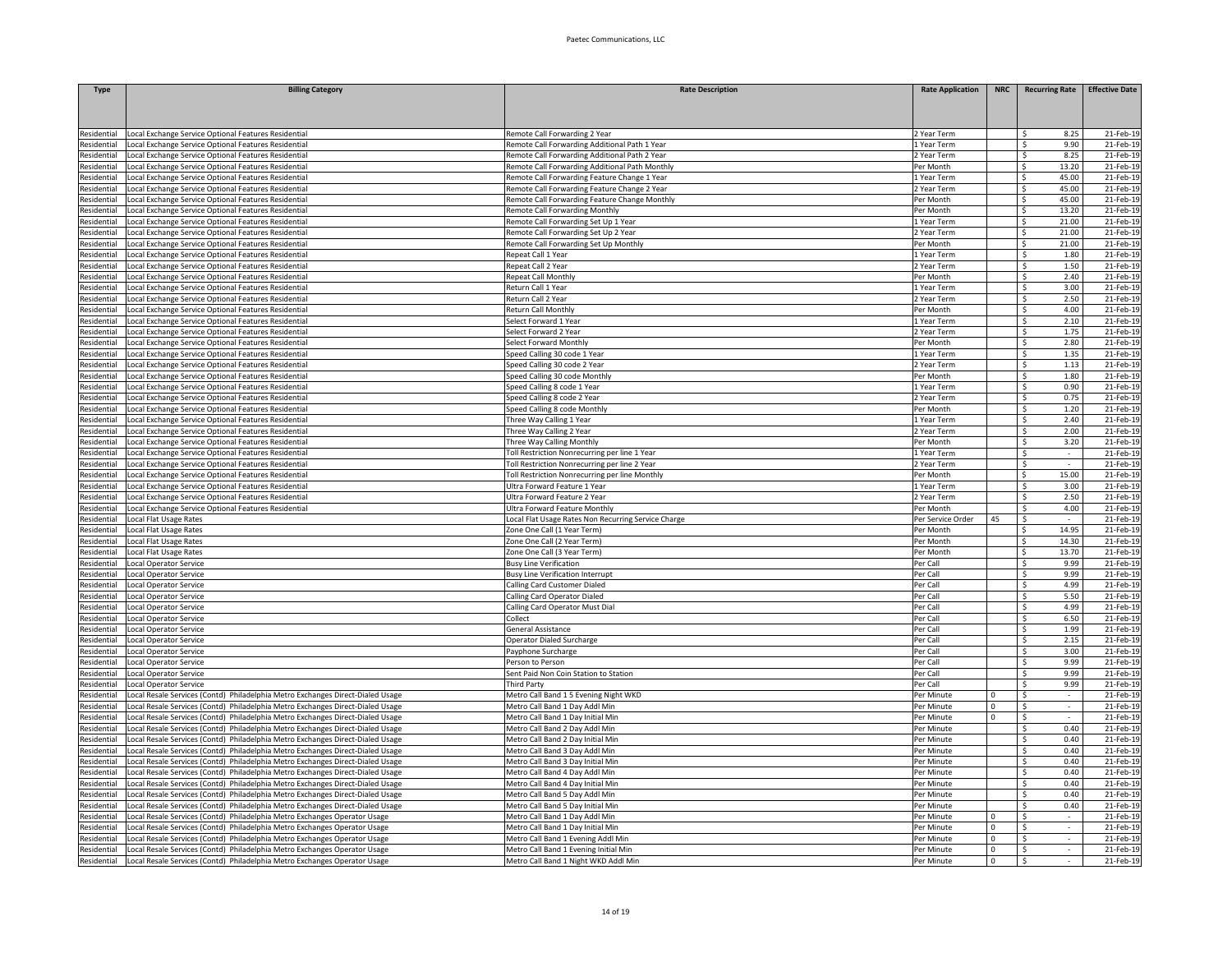| Type                       | <b>Billing Category</b>                                                                                                                                                | <b>Rate Description</b>                                                         | <b>Rate Application</b>  | <b>NRC</b>  | <b>Recurring Rate</b>     | <b>Effective Date</b>  |
|----------------------------|------------------------------------------------------------------------------------------------------------------------------------------------------------------------|---------------------------------------------------------------------------------|--------------------------|-------------|---------------------------|------------------------|
|                            |                                                                                                                                                                        |                                                                                 |                          |             |                           |                        |
|                            |                                                                                                                                                                        |                                                                                 |                          |             |                           |                        |
| Residential                | Local Resale Services (Contd) Philadelphia Metro Exchanges Operator Usage                                                                                              | Metro Call Band 1 Night WKD Initial Min                                         | Per Minute               | $\Omega$    | Ŝ.                        | 21-Feb-19              |
| Residential                | Local Resale Services (Contd) Philadelphia Metro Exchanges Operator Usage                                                                                              | Metro Call Band 2 Day Addl Min                                                  | Per Minute               |             | 0.03<br>Ŝ.                | 21-Feb-1               |
| Residential                | Local Resale Services (Contd) Philadelphia Metro Exchanges Operator Usage                                                                                              | Metro Call Band 2 Day Initial Min                                               | Per Minute               |             | $\hat{\zeta}$<br>0.09     | 21-Feb-19              |
| tesidential                | Local Resale Services (Contd) Philadelphia Metro Exchanges Operator Usage                                                                                              | Metro Call Band 2 Evening Addl Min                                              | Per Minute               |             | $\zeta$<br>0.20           | 21-Feb-19              |
| Residential                | ocal Resale Services (Contd) Philadelphia Metro Exchanges Operator Usage                                                                                               | Metro Call Band 2 Evening Initial Min                                           | Per Minute               |             | -Ś<br>0.05<br>0.01        | 21-Feb-19              |
| Residential<br>Residential | ocal Resale Services (Contd) Philadelphia Metro Exchanges Operator Usage<br>Local Resale Services (Contd) Philadelphia Metro Exchanges Operator Usage                  | Metro Call Band 2 Night WKD Addl Min<br>Metro Call Band 2 Night WKD Initial Min | Per Minute<br>Per Minute |             | Ŝ.<br>0.03<br>\$          | 21-Feb-19<br>21-Feb-19 |
| Residential                | Local Resale Services (Contd) Philadelphia Metro Exchanges Operator Usage                                                                                              | Metro Call Band 3 Day Addl Min                                                  | Per Minute               |             | 0.04<br>\$                | 21-Feb-19              |
| Residential                | Local Resale Services (Contd) Philadelphia Metro Exchanges Operator Usage                                                                                              | Metro Call Band 3 Day Initial Min                                               | Per Minute               |             | 0.01<br>-S                | 21-Feb-19              |
| <b>Residential</b>         | Local Resale Services (Contd) Philadelphia Metro Exchanges Operator Usage                                                                                              | Metro Call Band 3 Evening Addl Min                                              | Per Minute               |             | \$<br>0.03                | 21-Feb-1               |
| Residential                | Local Resale Services (Contd) Philadelphia Metro Exchanges Operator Usage                                                                                              | Metro Call Band 3 Evening Initial Min                                           | Per Minute               |             | Ś.<br>0.07                | 21-Feb-1               |
| Residential                | Local Resale Services (Contd) Philadelphia Metro Exchanges Operator Usage                                                                                              | Metro Call Band 3 Night WKD Addl Min                                            | Per Minute               |             | $\hat{\zeta}$<br>0.01     | 21-Feb-19              |
| Residential                | Local Resale Services (Contd) Philadelphia Metro Exchanges Operator Usage                                                                                              | Metro Call Band 3 Night WKD Initial Min                                         | Per Minute               |             | $\zeta$<br>0.04           | 21-Feb-19              |
| Residential                | Local Resale Services (Contd) Philadelphia Metro Exchanges Operator Usage                                                                                              | Metro Call Band 4 Day Addl Min                                                  | Per Minute               |             | -\$<br>0.06               | 21-Feb-19              |
| Residential                | ocal Resale Services (Contd) Philadelphia Metro Exchanges Operator Usage                                                                                               | Metro Call Band 4 Day Initial Min                                               | Per Minute               |             | Ŝ.<br>0.02                | 21-Feb-19              |
| Residential                | Local Resale Services (Contd) Philadelphia Metro Exchanges Operator Usage                                                                                              | Metro Call Band 4 Evening Addl Min                                              | Per Minute               |             | 0.04<br>Ŝ.                | 21-Feb-19              |
| Residential                | Local Resale Services (Contd) Philadelphia Metro Exchanges Operator Usage                                                                                              | Metro Call Band 4 Evening Initial Min                                           | Per Minute               |             | 0.09<br>S.                | 21-Feb-19              |
| Residential                | Local Resale Services (Contd) Philadelphia Metro Exchanges Operator Usage                                                                                              | Metro Call Band 4 Night WKD Addl Min                                            | Per Minute               |             | 0.02<br>- Ś               | 21-Feb-19              |
| esidential<br>tesidential  | ocal Resale Services (Contd) Philadelphia Metro Exchanges Operator Usage                                                                                               | Metro Call Band 4 Night WKD Initial Min<br>Metro Call Band 5 Day Addl Min       | Per Minute<br>Per Minute |             | -\$<br>0.05<br>S.<br>0.07 | 21-Feb-19              |
| esidential                 | ocal Resale Services (Contd) Philadelphia Metro Exchanges Operator Usage<br>ocal Resale Services (Contd) Philadelphia Metro Exchanges Operator Usage                   | Metro Call Band 5 Day Initial Min                                               | Per Minute               |             | $\hat{\zeta}$<br>0.02     | 21-Feb-1<br>21-Feb-19  |
| Residential                | Local Resale Services (Contd) Philadelphia Metro Exchanges Operator Usage                                                                                              | Metro Call Band 5 Evening Addl Min                                              | Per Minute               |             | $\zeta$<br>0.04           | 21-Feb-19              |
| Residential                | ocal Resale Services (Contd) Philadelphia Metro Exchanges Operator Usage                                                                                               | Metro Call Band 5 Evening Initial Min                                           | Per Minute               |             | -Ś<br>0.11                | 21-Feb-19              |
| <b>tesidential</b>         | ocal Resale Services (Contd) Philadelphia Metro Exchanges Operator Usage                                                                                               | Metro Call Band 5 Night WKD Addl Min                                            | Per Minute               |             | Ŝ.<br>0.02                | 21-Feb-19              |
| Residential                | ocal Resale Services (Contd) Philadelphia Metro Exchanges Operator Usage                                                                                               | Metro Call Band 5 Night WKD Initial Min                                         | Per Minute               |             | 0.05<br>Ŝ.                | 21-Feb-19              |
| Residential                | Local Resale Services (Contd) Philadelphia Suburban Exchanges Direct-Dialed Usage                                                                                      | Metro Call Band 1 5 Evening Night WKD                                           | Per Minute               | $\Omega$    | S.<br>$\sim$              | 21-Feb-19              |
| Residential                | Local Resale Services (Contd) Philadelphia Suburban Exchanges Direct-Dialed Usage                                                                                      | Metro Call Band 1 Day Addl Min                                                  | Per Minute               | $\mathbf 0$ | - Ś<br>$\sim$             | 21-Feb-19              |
| <b>Residential</b>         | Local Resale Services (Contd) Philadelphia Suburban Exchanges Direct-Dialed Usage                                                                                      | Metro Call Band 1 Day Initial Min                                               | Per Minute               | $\Omega$    | $\mathsf{S}$<br>÷.        | 21-Feb-19              |
| esidential                 | ocal Resale Services (Contd) Philadelphia Suburban Exchanges Direct-Dialed Usage                                                                                       | Metro Call Band 2 Day Addl Min                                                  | Per Minute               |             | \$<br>0.04                | 21-Feb-1               |
| Residential                | Local Resale Services (Contd) Philadelphia Suburban Exchanges Direct-Dialed Usage                                                                                      | Metro Call Band 2 Day Initial Min                                               | Per Minute               |             | S.<br>0.04                | 21-Feb-1               |
| Residential                | Local Resale Services (Contd) Philadelphia Suburban Exchanges Direct-Dialed Usage                                                                                      | Metro Call Band 3 Day Addl Min                                                  | Per Minute               |             | Ś.<br>0.04                | 21-Feb-19              |
| Residential                | Local Resale Services (Contd) Philadelphia Suburban Exchanges Direct-Dialed Usage                                                                                      | Metro Call Band 3 Day Initial Min                                               | Per Minute               |             | -Ś<br>0.04                | 21-Feb-19              |
| Residential                | ocal Resale Services (Contd) Philadelphia Suburban Exchanges Direct-Dialed Usage                                                                                       | Metro Call Band 4 Day Addl Min                                                  | Per Minute<br>Per Minute |             | Ŝ.<br>0.04                | 21-Feb-19              |
| Residential<br>Residential | ocal Resale Services (Contd) Philadelphia Suburban Exchanges Direct-Dialed Usage                                                                                       | Metro Call Band 4 Day Initial Min                                               | Per Minute               |             | 0.04<br>Ŝ.<br>0.04<br>S.  | 21-Feb-19<br>21-Feb-19 |
| Residential                | Local Resale Services (Contd) Philadelphia Suburban Exchanges Direct-Dialed Usage<br>Local Resale Services (Contd) Philadelphia Suburban Exchanges Direct-Dialed Usage | Metro Call Band 5 Day Addl Min<br>Metro Call Band 5 Day Initial Min             | Per Minute               |             | 0.04<br>-S                | 21-Feb-19              |
| Residential                | Local Resale Services (Contd) Philadelphia Suburban Exchanges Direct-Dialed Usage                                                                                      | Metro Call Band 6 Day Addl Min                                                  | Per Minute               |             | -Ś<br>0.04                | 21-Feb-19              |
| Residential                | ocal Resale Services (Contd) Philadelphia Suburban Exchanges Direct-Dialed Usage                                                                                       | Metro Call Band 6 Day Initial Min                                               | Per Minute               |             | \$<br>0.04                | 21-Feb-19              |
| Residential                | Local Resale Services (Contd) Philadelphia Suburban Exchanges Operator Usage                                                                                           | Metro Call Band 1 Day Addl Min                                                  | Per Minute               | $\Omega$    | \$                        | 21-Feb-1               |
| Residential                | Local Resale Services (Contd) Philadelphia Suburban Exchanges Operator Usage                                                                                           | Metro Call Band 1 Day Initial Min                                               | Per Minute               | $\Omega$    | $\overline{\mathsf{S}}$   | 21-Feb-19              |
| Residential                | ocal Resale Services (Contd) Philadelphia Suburban Exchanges Operator Usage                                                                                            | Metro Call Band 1 Evening Addl Min                                              | Per Minute               | $\mathbf 0$ | $\hat{\zeta}$<br>$\sim$   | 21-Feb-19              |
| Residential                | ocal Resale Services (Contd) Philadelphia Suburban Exchanges Operator Usage                                                                                            | Metro Call Band 1 Evening Initial Min                                           | Per Minute               | $\Omega$    | Ŝ.                        | 21-Feb-19              |
| Residential                | ocal Resale Services (Contd) Philadelphia Suburban Exchanges Operator Usage                                                                                            | Metro Call Band 1 Night WKD Addl Min                                            | Per Minute               | $\mathbf 0$ | Ŝ.<br>$\sim$              | 21-Feb-19              |
| Residential                | Local Resale Services (Contd) Philadelphia Suburban Exchanges Operator Usage                                                                                           | Metro Call Band 1 Night WKD Initial Min                                         | Per Minute               | $\mathbf 0$ | S.<br>$\sim$              | 21-Feb-19              |
| Residential                | Local Resale Services (Contd) Philadelphia Suburban Exchanges Operator Usage                                                                                           | Metro Call Band 2 Day Addl Min                                                  | Per Minute               |             | 0.03<br>-S                | 21-Feb-19              |
| Residential                | Local Resale Services (Contd) Philadelphia Suburban Exchanges Operator Usage                                                                                           | Metro Call Band 2 Day Initial Min                                               | Per Minute               |             | Ŝ.<br>0.09                | 21-Feb-19              |
| Residential<br>Residential | Local Resale Services (Contd) Philadelphia Suburban Exchanges Operator Usage<br>Local Resale Services (Contd) Philadelphia Suburban Exchanges Operator Usage           | Metro Call Band 2 Evening Addl Min<br>Metro Call Band 2 Evening Initial Min     | Per Minute<br>Per Minute |             | 0.02<br>Ŝ.<br>\$<br>0.05  | 21-Feb-19<br>21-Feb-1  |
| Residential                | Local Resale Services (Contd) Philadelphia Suburban Exchanges Operator Usage                                                                                           | Metro Call Band 2 Night WKD Addl Min                                            | Per Minute               |             | \$<br>0.01                | 21-Feb-19              |
| Residential                | Local Resale Services (Contd) Philadelphia Suburban Exchanges Operator Usage                                                                                           | Metro Call Band 2 Night WKD Initial Min                                         | Per Minute               |             | $\leq$<br>0.03            | 21-Feb-19              |
| Residential                | ocal Resale Services (Contd) Philadelphia Suburban Exchanges Operator Usage                                                                                            | Metro Call Band 3 Day Addl Min                                                  | Per Minute               |             | 0.04<br>Ŝ.                | 21-Feb-19              |
| Residential                | ocal Resale Services (Contd) Philadelphia Suburban Exchanges Operator Usage                                                                                            | Metro Call Band 3 Day Initial Min                                               | Per Minute               |             | 0.01<br>Ŝ.                | 21-Feb-19              |
| Residential                | Local Resale Services (Contd) Philadelphia Suburban Exchanges Operator Usage                                                                                           | Metro Call Band 3 Evening Addl Min                                              | Per Minute               |             | 0.03<br>-S                | 21-Feb-19              |
| Residential                | Local Resale Services (Contd) Philadelphia Suburban Exchanges Operator Usage                                                                                           | Metro Call Band 3 Evening Initial Min                                           | Per Minute               |             | 0.07<br>Ŝ.                | 21-Feb-19              |
| Residential                | Local Resale Services (Contd) Philadelphia Suburban Exchanges Operator Usage                                                                                           | Metro Call Band 3 Night WKD Addl Min                                            | Per Minute               |             | -\$<br>0.01               | 21-Feb-19              |
| Residential                | Local Resale Services (Contd) Philadelphia Suburban Exchanges Operator Usage                                                                                           | Metro Call Band 3 Night WKD Initial Min                                         | Per Minute               |             | 0.04<br>-S                | 21-Feb-1               |
| Residential                | Local Resale Services (Contd) Philadelphia Suburban Exchanges Operator Usage                                                                                           | Metro Call Band 4 Day Addl Min                                                  | Per Minute               |             | \$<br>0.06                | 21-Feb-1               |
| Residential                | Local Resale Services (Contd) Philadelphia Suburban Exchanges Operator Usage                                                                                           | Metro Call Band 4 Day Initial Min                                               | Per Minute               |             | \$<br>0.02                | 21-Feb-19              |
| Residential                | Local Resale Services (Contd) Philadelphia Suburban Exchanges Operator Usage                                                                                           | Metro Call Band 4 Evening Addl Min                                              | Per Minute               |             | $\mathsf{S}$<br>0.04      | 21-Feb-19              |
| Residential                | ocal Resale Services (Contd) Philadelphia Suburban Exchanges Operator Usage                                                                                            | Metro Call Band 4 Evening Initial Min                                           | Per Minute               |             | 0.09<br>- Ś               | 21-Feb-19              |
| Residential<br>Residential | ocal Resale Services (Contd) Philadelphia Suburban Exchanges Operator Usage                                                                                            | Metro Call Band 4 Night WKD Addl Min<br>Metro Call Band 4 Night WKD Initial Min | Per Minute<br>Per Minute |             | 0.02<br>Ŝ.<br>0.05        | 21-Feb-19<br>21-Feb-19 |
| Residential                | Local Resale Services (Contd) Philadelphia Suburban Exchanges Operator Usage<br>Local Resale Services (Contd) Philadelphia Suburban Exchanges Operator Usage           | Metro Call Band 5 Day Addl Min                                                  | Per Minute               |             | S.<br>0.07<br>-S          | 21-Feb-19              |
| Residential                | Local Resale Services (Contd) Philadelphia Suburban Exchanges Operator Usage                                                                                           | Metro Call Band 5 Day Initial Min                                               | Per Minute               |             | 0.02<br>-\$               | 21-Feb-19              |
| Residential                | Local Resale Services (Contd) Philadelphia Suburban Exchanges Operator Usage                                                                                           | Metro Call Band 5 Evening Addl Min                                              | Per Minute               |             | 0.04<br>-S                | 21-Feb-19              |
| Residential                | Local Resale Services (Contd) Philadelphia Suburban Exchanges Operator Usage                                                                                           | Metro Call Band 5 Evening Initial Min                                           | Per Minute               |             | Ŝ.<br>0.01                | 21-Feb-19              |
| Residential                | Local Resale Services (Contd) Philadelphia Suburban Exchanges Operator Usage                                                                                           | Metro Call Band 5 Night WKD Addl Min                                            | Per Minute               |             | 0.02<br>-Ś                | 21-Feb-19              |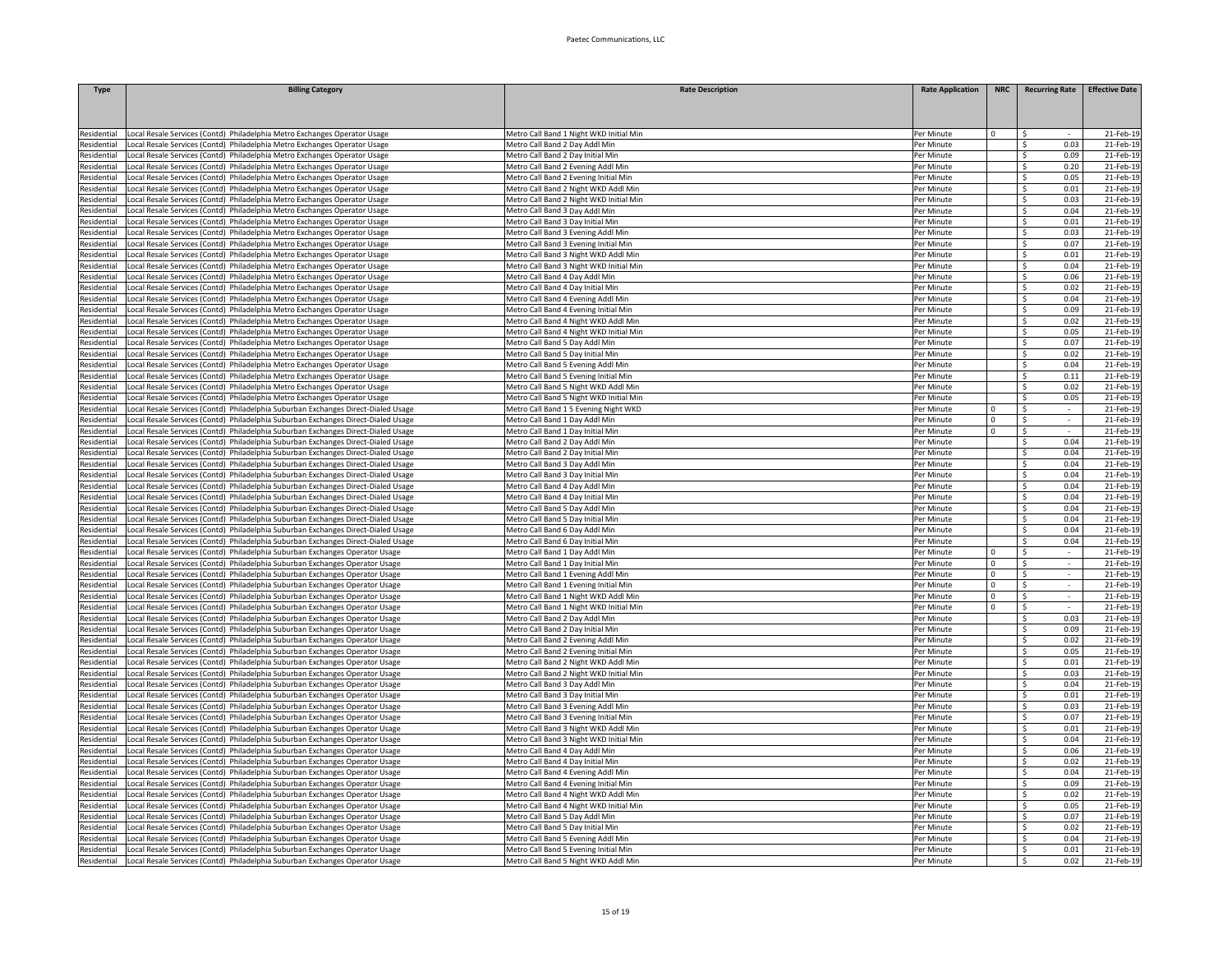| Type                     | <b>Billing Category</b>                                                                                                                          | <b>Rate Description</b>                                                         | <b>Rate Application</b>  | <b>NRC</b>              | <b>Recurring Rate</b>                     | <b>Effective Date</b>  |
|--------------------------|--------------------------------------------------------------------------------------------------------------------------------------------------|---------------------------------------------------------------------------------|--------------------------|-------------------------|-------------------------------------------|------------------------|
|                          |                                                                                                                                                  |                                                                                 |                          |                         |                                           |                        |
|                          |                                                                                                                                                  |                                                                                 |                          |                         |                                           |                        |
| Residential              | ocal Resale Services (Contd) Philadelphia Suburban Exchanges Operator Usage                                                                      | Metro Call Band 5 Night WKD Initial Min                                         | Per Minute               |                         | $\zeta$<br>0.05                           | 21-Feb-1               |
| Residential              | Local Resale Services (Contd) Philadelphia Suburban Exchanges Operator Usage                                                                     | Metro Call Band 6 Day Addl Min                                                  | Per Minute               |                         | $\hat{\varsigma}$<br>0.08                 | 21-Feb-19              |
| Residential              | ocal Resale Services (Contd) Philadelphia Suburban Exchanges Operator Usage                                                                      | Metro Call Band 6 Day Initial Min                                               | Per Minute               |                         | 0.02<br>$\mathsf{S}$                      | 21-Feb-19              |
| Residential              | ocal Resale Services (Contd) Philadelphia Suburban Exchanges Operator Usage                                                                      | Metro Call Band 6 Evening Addl Min                                              | Per Minute               |                         | $\hat{\zeta}$<br>0.05                     | 21-Feb-19              |
| Residential              | ocal Resale Services (Contd) Philadelphia Suburban Exchanges Operator Usage                                                                      | Metro Call Band 6 Evening Initial Min                                           | Per Minute               |                         | Ŝ.<br>0.01                                | 21-Feb-19              |
| Residential              | ocal Resale Services (Contd) Philadelphia Suburban Exchanges Operator Usage                                                                      | Metro Call Band 6 Night WKD Addl Min                                            | Per Minute               |                         | 0.02<br>Ŝ.                                | 21-Feb-19              |
| Residential              | ocal Resale Services (Contd) Philadelphia Suburban Exchanges Operator Usage                                                                      | Metro Call Band 6 Night WKD Initial Min                                         | Per Minute               |                         | 0.06<br>S.                                | 21-Feb-19              |
| Residential              | ocal Resale Services (Contd) Pittsburgh Metro Exchanges Direct-Dialed Usage                                                                      | Metro Call Band 1 Day Addl Min                                                  | Per Minute               | $\mathbf 0$             | \$<br>$\sim$                              | 21-Feb-19              |
| esidential               | ocal Resale Services (Contd) Pittsburgh Metro Exchanges Direct-Dialed Usage                                                                      | Metro Call Band 1 Day Initial Min                                               | Per Minute               | $\Omega$                | $\mathsf{S}$<br>$\sim$                    | 21-Feb-1               |
| Residentia               | ocal Resale Services (Contd) Pittsburgh Metro Exchanges Direct-Dialed Usage                                                                      | Metro Call Band 1 Evening Addl Min                                              | Per Minute               | $\mathsf 0$             | \$<br>$\sim$                              | 21-Feb-1               |
| Residential              | ocal Resale Services (Contd) Pittsburgh Metro Exchanges Direct-Dialed Usage                                                                      | Metro Call Band 1 Evening Initial Min                                           | Per Minute               | $\mathbf 0$             | \$<br>÷.                                  | 21-Feb-19              |
| Residential              | ocal Resale Services (Contd) Pittsburgh Metro Exchanges Direct-Dialed Usage                                                                      | Metro Call Band 1 Night WKD Addl Min                                            | Per Minute               | $\mathbf 0$             | \$<br>$\mathbf{r}$                        | 21-Feb-19              |
| Residential              | ocal Resale Services (Contd) Pittsburgh Metro Exchanges Direct-Dialed Usage                                                                      | Metro Call Band 1 Night WKD Initial Min                                         | Per Minute               | $\Omega$                | $\mathsf{S}$<br>$\sim$                    | 21-Feb-19              |
| Residential              | ocal Resale Services (Contd) Pittsburgh Metro Exchanges Direct-Dialed Usage                                                                      | Metro Call Band 2 Day Addl Min                                                  | Per Minute               |                         | 0.03<br>$\zeta$                           | 21-Feb-19              |
| Residential              | ocal Resale Services (Contd) Pittsburgh Metro Exchanges Direct-Dialed Usage                                                                      | Metro Call Band 2 Day Initial Min                                               | Per Minute               |                         | 0.09<br>-S                                | 21-Feb-19              |
| Residential              | ocal Resale Services (Contd) Pittsburgh Metro Exchanges Direct-Dialed Usage                                                                      | Metro Call Band 2 Evening Addl Min                                              | Per Minute               |                         | 0.02<br>-S                                | 21-Feb-19              |
| Residential              | ocal Resale Services (Contd) Pittsburgh Metro Exchanges Direct-Dialed Usage.                                                                     | Metro Call Band 2 Evening Initial Min                                           | Per Minute               |                         | 0.05<br>- Ś                               | 21-Feb-19              |
| esidential               | ocal Resale Services (Contd) Pittsburgh Metro Exchanges Direct-Dialed Usage                                                                      | Metro Call Band 2 Night WKD Addl Min                                            | Per Minute               |                         | 0.01<br>-S                                | 21-Feb-19              |
| Residential              | ocal Resale Services (Contd) Pittsburgh Metro Exchanges Direct-Dialed Usage                                                                      | Metro Call Band 2 Night WKD Initial Min                                         | Per Minute               |                         | Ŝ.<br>0.03                                | 21-Feb-1               |
| Residential              | ocal Resale Services (Contd) Pittsburgh Metro Exchanges Direct-Dialed Usage                                                                      | Metro Call Band 3 Day Addl Min                                                  | Per Minute               |                         | $\overline{\mathsf{s}}$<br>0.04           | 21-Feb-1               |
| Residential              | ocal Resale Services (Contd) Pittsburgh Metro Exchanges Direct-Dialed Usage                                                                      | Metro Call Band 3 Day Initial Min                                               | Per Minute               |                         | $\mathsf{S}$<br>0.01                      | 21-Feb-19              |
| esidential               | ocal Resale Services (Contd) Pittsburgh Metro Exchanges Direct-Dialed Usage                                                                      | Metro Call Band 3 Evening Addl Min                                              | Per Minute               |                         | -Ś<br>0.03                                | 21-Feb-19              |
| esidential               | ocal Resale Services (Contd) Pittsburgh Metro Exchanges Direct-Dialed Usage                                                                      | Metro Call Band 3 Evening Initial Min                                           | Per Minute               |                         | Ŝ.<br>0.07                                | 21-Feb-19              |
| Residential              | ocal Resale Services (Contd) Pittsburgh Metro Exchanges Direct-Dialed Usage                                                                      | Metro Call Band 3 Night WKD Addl Min                                            | Per Minute               |                         | 0.01<br>Ŝ.                                | 21-Feb-19              |
| Residential              | ocal Resale Services (Contd) Pittsburgh Metro Exchanges Direct-Dialed Usage                                                                      | Metro Call Band 3 Night WKD Initial Min                                         | Per Minute               |                         | 0.04<br>S.                                | 21-Feb-19              |
| Residential              | ocal Resale Services (Contd) Pittsburgh Metro Exchanges Direct-Dialed Usage.                                                                     | Metro Call Band 4 Day Addl Min                                                  | Per Minute               |                         | 0.06<br>-\$                               | 21-Feb-19              |
| esidential               | ocal Resale Services (Contd) Pittsburgh Metro Exchanges Direct-Dialed Usage                                                                      | Metro Call Band 4 Day Initial Min                                               | Per Minute               |                         | 0.02<br>- Ś                               | 21-Feb-19              |
| esidential               | ocal Resale Services (Contd) Pittsburgh Metro Exchanges Direct-Dialed Usage                                                                      | Metro Call Band 4 Evening Addl Min                                              | Per Minute               |                         | <sup>\$</sup><br>0.04                     | 21-Feb-1               |
| esidential               | ocal Resale Services (Contd) Pittsburgh Metro Exchanges Direct-Dialed Usage                                                                      | Metro Call Band 4 Evening Initial Min                                           | Per Minute               |                         | Š.<br>0.05                                | 21-Feb-1               |
| Residential              | ocal Resale Services (Contd) Pittsburgh Metro Exchanges Direct-Dialed Usage                                                                      | Metro Call Band 4 Night WKD Addl Min                                            | Per Minute               |                         | 0.02<br>S.<br>S.                          | 21-Feb-19              |
| Residential              | ocal Resale Services (Contd) Pittsburgh Metro Exchanges Direct-Dialed Usage.                                                                     | Metro Call Band 4 Night WKD Initial Min                                         | Per Minute               |                         | 0.05                                      | 21-Feb-19              |
| Residential              | ocal Resale Services (Contd) Pittsburgh Metro Exchanges Operator Usage                                                                           | Metro Call Band 1 Day Addl Min<br>Metro Call Band 1 Day Initial Min             | Per Minute               | $\mathbf 0$<br>$\Omega$ | -\$<br>Ŝ.                                 | 21-Feb-19<br>21-Feb-19 |
| Residential              | ocal Resale Services (Contd) Pittsburgh Metro Exchanges Operator Usage                                                                           | Metro Call Band 1 Evening Addl Min                                              | Per Minute               |                         |                                           | 21-Feb-19              |
| Residential              | ocal Resale Services (Contd) Pittsburgh Metro Exchanges Operator Usage                                                                           |                                                                                 | Per Minute               | $\mathbf 0$             | -\$<br>$\overline{\phantom{a}}$<br>$\sim$ |                        |
| esidential               | ocal Resale Services (Contd) Pittsburgh Metro Exchanges Operator Usage                                                                           | Metro Call Band 1 Evening Initial Min                                           | Per Minute               | $^{\circ}$              | -S<br>$\sim$                              | 21-Feb-19              |
| esidential<br>esidential | ocal Resale Services (Contd) Pittsburgh Metro Exchanges Operator Usage<br>ocal Resale Services (Contd) Pittsburgh Metro Exchanges Operator Usage | Metro Call Band 1 Night WKD Addl Min<br>Metro Call Band 1 Night WKD Initial Min | Per Minute<br>Per Minute | $^{\circ}$<br>$\Omega$  | - Ś<br>-Ś                                 | 21-Feb-19<br>21-Feb-1  |
| esidential               | ocal Resale Services (Contd) Pittsburgh Metro Exchanges Operator Usage                                                                           | Metro Call Band 2 Day Addl Min                                                  | Per Minute               |                         | -\$<br>0.03                               | 21-Feb-1               |
| esidential               | ocal Resale Services (Contd) Pittsburgh Metro Exchanges Operator Usage                                                                           | Metro Call Band 2 Day Initial Min                                               | Per Minute               |                         | Ś.<br>0.09                                | 21-Feb-1               |
| Residential              | ocal Resale Services (Contd) Pittsburgh Metro Exchanges Operator Usage                                                                           | Metro Call Band 2 Evening Addl Min                                              | Per Minute               |                         | $\zeta$<br>0.02                           | 21-Feb-19              |
| Residential              | ocal Resale Services (Contd) Pittsburgh Metro Exchanges Operator Usage                                                                           | Metro Call Band 2 Evening Initial Min                                           | Per Minute               |                         | Ŝ.<br>0.05                                | 21-Feb-19              |
| Residential              | ocal Resale Services (Contd) Pittsburgh Metro Exchanges Operator Usage                                                                           | Metro Call Band 2 Night WKD Addl Min                                            | Per Minute               |                         | Ŝ.<br>0.01                                | 21-Feb-19              |
| Residential              | ocal Resale Services (Contd) Pittsburgh Metro Exchanges Operator Usage                                                                           | Metro Call Band 2 Night WKD Initial Min                                         | Per Minute               |                         | 0.03<br>S.                                | 21-Feb-19              |
| Residential              | ocal Resale Services (Contd) Pittsburgh Metro Exchanges Operator Usage                                                                           | Metro Call Band 3 Day Addl Min                                                  | Per Minute               |                         | 0.04<br>S.                                | 21-Feb-19              |
| esidential               | ocal Resale Services (Contd) Pittsburgh Metro Exchanges Operator Usage                                                                           | Metro Call Band 3 Day Initial Min                                               | Per Minute               |                         | 0.01<br>- Ś                               | 21-Feb-19              |
| esidential               | ocal Resale Services (Contd) Pittsburgh Metro Exchanges Operator Usage                                                                           | Metro Call Band 3 Evening Addl Min                                              | Per Minute               |                         | -Ś<br>0.03                                | 21-Feb-19              |
| esidential               | ocal Resale Services (Contd) Pittsburgh Metro Exchanges Operator Usage                                                                           | Metro Call Band 3 Evening Initial Min                                           | Per Minute               |                         | S.<br>0.07                                | 21-Feb-1               |
| Residential              | ocal Resale Services (Contd) Pittsburgh Metro Exchanges Operator Usage                                                                           | Metro Call Band 3 Night WKD Addl Min                                            | Per Minute               |                         | S.<br>0.01                                | 21-Feb-1               |
| Residential              | ocal Resale Services (Contd) Pittsburgh Metro Exchanges Operator Usage                                                                           | Metro Call Band 3 Night WKD Initial Min                                         | Per Minute               |                         | Ś.<br>0.04                                | 21-Feb-19              |
| Residential              | ocal Resale Services (Contd) Pittsburgh Metro Exchanges Operator Usage                                                                           | Metro Call Band 4 Day Addl Min                                                  | Per Minute               |                         | 0.06<br>-Ś                                | 21-Feb-19              |
| Residential              | ocal Resale Services (Contd) Pittsburgh Metro Exchanges Operator Usage                                                                           | Metro Call Band 4 Day Initial Min                                               | Per Minute               |                         | Ŝ.<br>0.02                                | 21-Feb-19              |
| Residential              | ocal Resale Services (Contd) Pittsburgh Metro Exchanges Operator Usage                                                                           | Metro Call Band 4 Evening Addl Min                                              | Per Minute               |                         | 0.04<br>Ŝ.                                | 21-Feb-19              |
| Residential              | ocal Resale Services (Contd) Pittsburgh Metro Exchanges Operator Usage                                                                           | Metro Call Band 4 Evening Initial Min                                           | Per Minute               |                         | 0.09<br>-S                                | 21-Feb-19              |
| esidential               | ocal Resale Services (Contd) Pittsburgh Metro Exchanges Operator Usage                                                                           | Metro Call Band 4 Night WKD Addl Min                                            | Per Minute               |                         | 0.02<br>Ŝ.                                | 21-Feb-19              |
| esidential               | ocal Resale Services (Contd) Pittsburgh Metro Exchanges Operator Usage                                                                           | Metro Call Band 4 Night WKD Initial Min                                         | Per Minute               |                         | \$<br>0.05                                | 21-Feb-19              |
| esidential               | ocal Resale Services (Contd) Pittsburgh Suburban Exchanges Direct-Dialed Usage                                                                   | Metro Call Band 1 Day Addl Min                                                  | Per Minute               | $\Omega$                | $\mathsf{S}$                              | 21-Feb-1               |
| Residential              | ocal Resale Services (Contd) Pittsburgh Suburban Exchanges Direct-Dialed Usage                                                                   | Metro Call Band 1 Day Initial Min                                               | Per Minute               | $\mathbf 0$             | \$                                        | 21-Feb-1               |
| Residential              | ocal Resale Services (Contd) Pittsburgh Suburban Exchanges Direct-Dialed Usage                                                                   | Metro Call Band 1 Evening Addl Min                                              | Per Minute               | $\mathbf 0$             | \$                                        | 21-Feb-19              |
| Residential              | ocal Resale Services (Contd) Pittsburgh Suburban Exchanges Direct-Dialed Usage                                                                   | Metro Call Band 1 Evening Initial Min                                           | Per Minute               | 0                       | \$<br>$\sim$                              | 21-Feb-19              |
| esidential               | ocal Resale Services (Contd) Pittsburgh Suburban Exchanges Direct-Dialed Usage                                                                   | Metro Call Band 1 Night WKD Addl Min                                            | Per Minute               | $\mathbf 0$             | - Ś                                       | 21-Feb-19              |
| Residential              | ocal Resale Services (Contd) Pittsburgh Suburban Exchanges Direct-Dialed Usage                                                                   | Metro Call Band 1 Night WKD Initial Min                                         | Per Minute               | $\Omega$                | Ŝ.                                        | 21-Feb-19              |
| Residential              | ocal Resale Services (Contd) Pittsburgh Suburban Exchanges Direct-Dialed Usage                                                                   | Metro Call Band 2 Day Addl Min                                                  | Per Minute               |                         | 0.04<br>-S                                | 21-Feb-19              |
| Residential              | ocal Resale Services (Contd) Pittsburgh Suburban Exchanges Direct-Dialed Usage                                                                   | Metro Call Band 2 Day Initial Min                                               | Per Minute               |                         | 0.04<br>-S                                | 21-Feb-19              |
| Residential              | Local Resale Services (Contd) Pittsburgh Suburban Exchanges Direct-Dialed Usage                                                                  | Metro Call Band 2 Evening Addl Min                                              | Per Minute               |                         | 0.07<br>-\$                               | 21-Feb-19              |
| esidential               | ocal Resale Services (Contd) Pittsburgh Suburban Exchanges Direct-Dialed Usage                                                                   | Metro Call Band 2 Evening Initial Min                                           | Per Minute               |                         | 0.07<br>Ŝ.                                | 21-Feb-19              |
| Residential              | ocal Resale Services (Contd) Pittsburgh Suburban Exchanges Direct-Dialed Usage                                                                   | Metro Call Band 2 Night WKD Addl Min                                            | Per Minute               |                         | Ŝ.<br>0.01                                | 21-Feb-19              |
| Residential              | Local Resale Services (Contd) Pittsburgh Suburban Exchanges Direct-Dialed Usage                                                                  | Metro Call Band 2 Night WKD Initial Min                                         | Per Minute               |                         | 0.03<br>-Ś                                | 21-Feb-19              |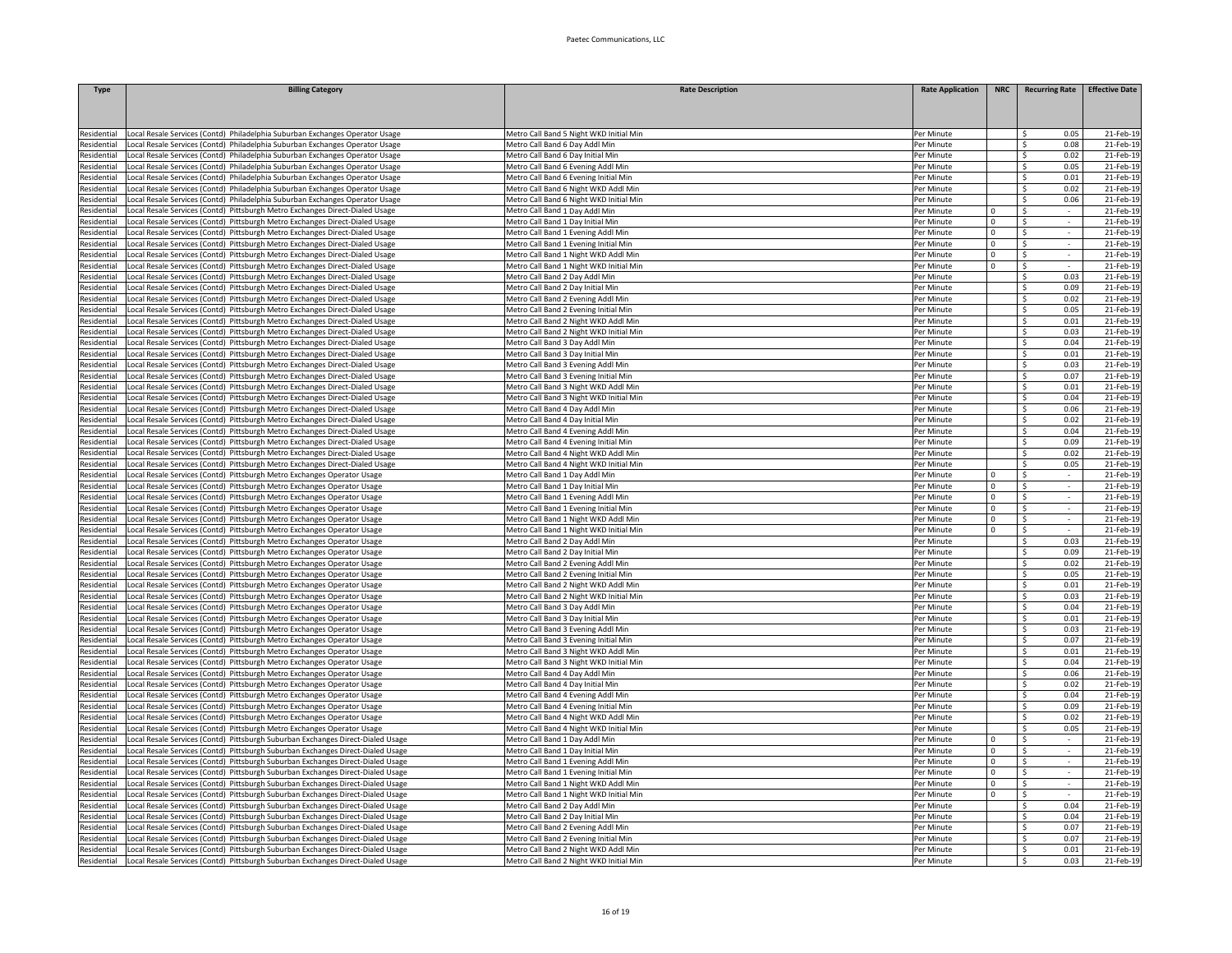| <b>Type</b>                | <b>Billing Category</b>                                                                                                                                 | <b>Rate Description</b>                                                     | <b>Rate Application</b>  | <b>NRC</b>  | <b>Recurring Rate</b>                   | <b>Effective Date</b> |
|----------------------------|---------------------------------------------------------------------------------------------------------------------------------------------------------|-----------------------------------------------------------------------------|--------------------------|-------------|-----------------------------------------|-----------------------|
|                            |                                                                                                                                                         |                                                                             |                          |             |                                         |                       |
|                            |                                                                                                                                                         |                                                                             |                          |             |                                         |                       |
| Residential                | Local Resale Services (Contd) Pittsburgh Suburban Exchanges Direct-Dialed Usage                                                                         | Metro Call Band 3 Day Addl Min                                              | Per Minute               |             | Ŝ.<br>0.04                              | 21-Feb-19             |
| Residential                | Local Resale Services (Contd) Pittsburgh Suburban Exchanges Direct-Dialed Usage                                                                         | Metro Call Band 3 Day Initial Min                                           | Per Minute               |             | $\hat{\varsigma}$<br>0.04               | 21-Feb-19             |
| Residential                | Local Resale Services (Contd) Pittsburgh Suburban Exchanges Direct-Dialed Usage                                                                         | Metro Call Band 3 Evening Addl Min                                          | Per Minute               |             | 0.07<br>$\mathsf{S}$                    | 21-Feb-19             |
| Residential                | ocal Resale Services (Contd) Pittsburgh Suburban Exchanges Direct-Dialed Usage                                                                          | Metro Call Band 3 Evening Initial Min                                       | Per Minute               |             | $\hat{\zeta}$<br>0.07                   | 21-Feb-19             |
| <b>tesidential</b>         | ocal Resale Services (Contd) Pittsburgh Suburban Exchanges Direct-Dialed Usage                                                                          | Metro Call Band 3 Night WKD Addl Min                                        | Per Minute               |             | Ŝ.<br>0.01                              | 21-Feb-19             |
| Residential                | ocal Resale Services (Contd) Pittsburgh Suburban Exchanges Direct-Dialed Usage                                                                          | Metro Call Band 3 Night WKD Initial Min                                     | Per Minute               |             | 0.04<br>S.                              | 21-Feb-19             |
| Residential                | Local Resale Services (Contd) Pittsburgh Suburban Exchanges Direct-Dialed Usage                                                                         | Metro Call Band 4 Day Addl Min                                              | Per Minute               |             | 0.04<br>S.                              | 21-Feb-19             |
| Residential                | Local Resale Services (Contd) Pittsburgh Suburban Exchanges Direct-Dialed Usage                                                                         | Metro Call Band 4 Day Initial Min                                           | Per Minute               |             | 0.04<br>-\$                             | 21-Feb-19             |
| Residential                | Local Resale Services (Contd) Pittsburgh Suburban Exchanges Direct-Dialed Usage                                                                         | Metro Call Band 4 Evening Addl Min                                          | Per Minute               |             | 0.07<br>$\mathsf{S}$                    | 21-Feb-1              |
| Residential                | Local Resale Services (Contd) Pittsburgh Suburban Exchanges Direct-Dialed Usage                                                                         | Metro Call Band 4 Evening Initial Min                                       | Per Minute               |             | \$<br>0.07                              | 21-Feb-1              |
| Residential                | Local Resale Services (Contd) Pittsburgh Suburban Exchanges Direct-Dialed Usage                                                                         | Metro Call Band 4 Night WKD Addl Min                                        | Per Minute               |             | \$<br>0.02                              | 21-Feb-19             |
| Residential                | ocal Resale Services (Contd) Pittsburgh Suburban Exchanges Direct-Dialed Usage                                                                          | Metro Call Band 4 Night WKD Initial Min                                     | Per Minute               |             | $\leq$<br>0.05                          | 21-Feb-19             |
| Residential                | Local Resale Services (Contd) Pittsburgh Suburban Exchanges Direct-Dialed Usage                                                                         | Metro Call Band 5 Day Addl Min                                              | Per Minute               |             | $\mathsf{S}$<br>0.04                    | 21-Feb-19             |
| Residential                | ocal Resale Services (Contd) Pittsburgh Suburban Exchanges Direct-Dialed Usage                                                                          | Metro Call Band 5 Day Initial Min                                           | Per Minute               |             | 0.04<br>Ŝ.                              | 21-Feb-19             |
| Residential                | ocal Resale Services (Contd) Pittsburgh Suburban Exchanges Direct-Dialed Usage                                                                          | Metro Call Band 5 Evening Addl Min                                          | Per Minute               |             | 0.07<br>Ŝ.                              | 21-Feb-19             |
| Residential                | Local Resale Services (Contd) Pittsburgh Suburban Exchanges Direct-Dialed Usage                                                                         | Metro Call Band 5 Evening Initial Min                                       | Per Minute               |             | 0.07<br>-S                              | 21-Feb-19             |
| Residential                | Local Resale Services (Contd) Pittsburgh Suburban Exchanges Direct-Dialed Usage                                                                         | Metro Call Band 5 Night WKD Addl Min                                        | Per Minute               |             | 0.02<br>-\$                             | 21-Feb-19             |
| Residential                | Local Resale Services (Contd) Pittsburgh Suburban Exchanges Direct-Dialed Usage                                                                         | Metro Call Band 5 Night WKD Initial Min                                     | Per Minute               |             | 0.06<br>-S                              | 21-Feb-1              |
| Residential                | Local Resale Services (Contd) Pittsburgh Suburban Exchanges Operator Usage                                                                              | Metro Call Band 1 Day Addl Min                                              | Per Minute               | $\mathbf 0$ | S.                                      | 21-Feb-1              |
| Residential                | Local Resale Services (Contd) Pittsburgh Suburban Exchanges Operator Usage                                                                              | Metro Call Band 1 Day Initial Min                                           | Per Minute               | $\Omega$    | $\overline{\mathsf{S}}$                 | 21-Feb-1              |
| Residential                | Local Resale Services (Contd) Pittsburgh Suburban Exchanges Operator Usage                                                                              | Metro Call Band 1 Evening Addl Min                                          | Per Minute               | $\mathbf 0$ | \$<br>$\overline{\mathsf{s}}$<br>$\sim$ | 21-Feb-19             |
| Residential                | Local Resale Services (Contd) Pittsburgh Suburban Exchanges Operator Usage                                                                              | Metro Call Band 1 Evening Initial Min                                       | Per Minute               | 0           |                                         | 21-Feb-19             |
| Residential                | ocal Resale Services (Contd) Pittsburgh Suburban Exchanges Operator Usage                                                                               | Metro Call Band 1 Night WKD Addl Min                                        | Per Minute               | $\mathbf 0$ | -\$                                     | 21-Feb-19             |
| Residential<br>Residential | ocal Resale Services (Contd) Pittsburgh Suburban Exchanges Operator Usage                                                                               | Metro Call Band 1 Night WKD Initial Min                                     | Per Minute<br>Per Minute | $\Omega$    | -\$                                     | 21-Feb-19             |
|                            | Local Resale Services (Contd) Pittsburgh Suburban Exchanges Operator Usage                                                                              | Metro Call Band 2 Day Addl Min                                              |                          |             | 0.03<br>S.                              | 21-Feb-19             |
| Residential                | Local Resale Services (Contd) Pittsburgh Suburban Exchanges Operator Usage                                                                              | Metro Call Band 2 Day Initial Min                                           | Per Minute               |             | 0.09<br>-\$                             | 21-Feb-19             |
| Residential                | Local Resale Services (Contd) Pittsburgh Suburban Exchanges Operator Usage                                                                              | Metro Call Band 2 Evening Addl Min<br>Metro Call Band 2 Evening Initial Min | Per Minute               |             | 0.02<br>- Ś<br><sup>\$</sup><br>0.05    | 21-Feb-19<br>21-Feb-1 |
| esidential                 | Local Resale Services (Contd) Pittsburgh Suburban Exchanges Operator Usage                                                                              | Metro Call Band 2 Night WKD Addl Min                                        | Per Minute               |             | Š.<br>0.01                              |                       |
| tesidential<br>Residential | Local Resale Services (Contd) Pittsburgh Suburban Exchanges Operator Usage                                                                              | Metro Call Band 2 Night WKD Initial Min                                     | Per Minute<br>Per Minute |             | 0.03<br>S.                              | 21-Feb-1<br>21-Feb-19 |
|                            | Local Resale Services (Contd) Pittsburgh Suburban Exchanges Operator Usage                                                                              | Metro Call Band 3 Day Addl Min                                              |                          |             | S.<br>0.04                              | 21-Feb-19             |
| Residential<br>Residential | Local Resale Services (Contd) Pittsburgh Suburban Exchanges Operator Usage<br>ocal Resale Services (Contd) Pittsburgh Suburban Exchanges Operator Usage | Metro Call Band 3 Day Initial Min                                           | Per Minute<br>Per Minute |             | -\$<br>0.01                             | 21-Feb-19             |
| Residential                | ocal Resale Services (Contd) Pittsburgh Suburban Exchanges Operator Usage                                                                               | Metro Call Band 3 Evening Addl Min                                          | Per Minute               |             | Ŝ.<br>0.03                              | 21-Feb-19             |
| Residential                | Local Resale Services (Contd) Pittsburgh Suburban Exchanges Operator Usage                                                                              | Metro Call Band 3 Evening Initial Min                                       | Per Minute               |             | 0.07<br>-S                              | 21-Feb-19             |
| Residential                | Local Resale Services (Contd) Pittsburgh Suburban Exchanges Operator Usage                                                                              | Metro Call Band 3 Night WKD Addl Min                                        | Per Minute               |             | 0.01<br>-\$                             | 21-Feb-19             |
| Residential                | Local Resale Services (Contd) Pittsburgh Suburban Exchanges Operator Usage                                                                              | Metro Call Band 3 Night WKD Initial Min                                     | Per Minute               |             | 0.04<br>- Ś                             | 21-Feb-19             |
| esidential                 | ocal Resale Services (Contd) Pittsburgh Suburban Exchanges Operator Usage                                                                               | Metro Call Band 4 Day Addl Min                                              | Per Minute               |             | $\mathsf{S}$<br>0.06                    | 21-Feb-1              |
| tesidential                | Local Resale Services (Contd) Pittsburgh Suburban Exchanges Operator Usage                                                                              | Metro Call Band 4 Day Initial Min                                           | Per Minute               |             | S.<br>0.02                              | 21-Feb-1              |
| tesidential                | ocal Resale Services (Contd) Pittsburgh Suburban Exchanges Operator Usage                                                                               | Metro Call Band 4 Evening Addl Min                                          | Per Minute               |             | Ś.<br>0.04                              | 21-Feb-1              |
| Residential                | Local Resale Services (Contd) Pittsburgh Suburban Exchanges Operator Usage                                                                              | Metro Call Band 4 Evening Initial Min                                       | Per Minute               |             | S.<br>0.09                              | 21-Feb-19             |
| Residential                | ocal Resale Services (Contd) Pittsburgh Suburban Exchanges Operator Usage                                                                               | Metro Call Band 4 Night WKD Addl Min                                        | Per Minute               |             | -Ś<br>0.02                              | 21-Feb-19             |
| Residential                | ocal Resale Services (Contd) Pittsburgh Suburban Exchanges Operator Usage                                                                               | Metro Call Band 4 Night WKD Initial Min                                     | Per Minute               |             | 0.05<br>Ŝ.                              | 21-Feb-19             |
| Residential                | ocal Resale Services (Contd) Pittsburgh Suburban Exchanges Operator Usage                                                                               | Metro Call Band 5 Day Addl Min                                              | Per Minute               |             | 0.07<br>S.                              | 21-Feb-19             |
| Residential                | Local Resale Services (Contd) Pittsburgh Suburban Exchanges Operator Usage                                                                              | Metro Call Band 5 Day Initial Min                                           | Per Minute               |             | 0.02<br>S.                              | 21-Feb-19             |
| Residential                | Local Resale Services (Contd) Pittsburgh Suburban Exchanges Operator Usage                                                                              | Metro Call Band 5 Evening Addl Min                                          | Per Minute               |             | 0.04<br>- Ś                             | 21-Feb-19             |
| esidential                 | Local Resale Services (Contd) Pittsburgh Suburban Exchanges Operator Usage                                                                              | Metro Call Band 5 Evening Initial Min                                       | Per Minute               |             | -Ś<br>0.11                              | 21-Feb-1              |
| esidential                 | Local Resale Services (Contd) Pittsburgh Suburban Exchanges Operator Usage                                                                              | Metro Call Band 5 Night WKD Addl Min                                        | Per Minute               |             | S.<br>0.02                              | 21-Feb-1              |
| Residential                | Local Resale Services (Contd) Pittsburgh Suburban Exchanges Operator Usage                                                                              | Metro Call Band 5 Night WKD Initial Min                                     | Per Minute               |             | S.<br>0.05                              | 21-Feb-1              |
| Residential                | Local Resale Services Residential                                                                                                                       | Exchange Service Options Operator Usage Charges Additional 3 minutes        | Per Minute               |             | Ś.<br>0.05                              | 21-Feb-19             |
| Residential                | Local Resale Services Residential                                                                                                                       | Exchange Service Options Operator Usage Charges Initial 3 minutes           | Per Minute               |             | S.<br>0.05                              | 21-Feb-19             |
| Residential                | ocal Resale Services Residential                                                                                                                        | PA Metro Budget Usage                                                       | Per Month                |             | Ŝ.                                      | 21-Feb-19             |
| Residential                | ocal Resale Services Residential                                                                                                                        | PA Metro Local Area Unlimited Usage                                         | Per Month                |             | 3.80<br>-Ś                              | 21-Feb-19             |
| Residential                | ocal Resale Services Residential                                                                                                                        | PA Non Metro Budget Usage                                                   | Per Month                |             | S.<br>$\sim$                            | 21-Feb-19             |
| Residential                | Local Resale Services Residential                                                                                                                       | PA Non Metro Local Area Unlimited Usage                                     | Per Month                |             | 6.85<br>Ŝ.                              | 21-Feb-19             |
| Residential                | Local Resale Services Residential                                                                                                                       | PA Subrban Budget Usage                                                     | Per Month                |             | -\$                                     | 21-Feb-19             |
| Residential                | ocal Resale Services Residential                                                                                                                        | PA Subrban Local Area Unlimited Usage                                       | Per Month                |             | 5.20<br>$\mathsf{S}$                    | 21-Feb-1              |
| Residential                | Local Resale Services Residentia                                                                                                                        | Pennsylvania Exchanges Direct Dialed Usage Day Additional Minute            | Per Minute               |             | \$                                      | 21-Feb-1              |
| Residential                | Local Resale Services Residential                                                                                                                       | Pennsylvania Exchanges Direct Dialed Usage Day Initial Minute               | Per Minute               |             | 0.07<br>\$                              | 21-Feb-19             |
| Residential                | Local Resale Services Residential                                                                                                                       | Pennsylvania Exchanges Direct Dialed Usage Night WKD Additional Minute      | Per Minute               |             | $\leq$                                  | 21-Feb-19             |
| Residential                | ocal Resale Services Residential                                                                                                                        | ennsylvania Exchanges Direct Dialed Usage Night WKD Initial Minute          | Per Minute               |             | 0.04<br>Ŝ.                              | 21-Feb-19             |
| Residential                | ocal Resale Services Residential                                                                                                                        | ennsylvania Exchanges Operator Usage Day Additional Minute                  | Per Minute               |             | Ŝ.                                      | 21-Feb-19             |
| Residential                | Local Resale Services Residential                                                                                                                       | Pennsylvania Exchanges Operator Usage Day Initial Minute                    | Per Minute               |             | 0.07<br>S.                              | 21-Feb-19             |
| Residential                | Local Resale Services Residential                                                                                                                       | Pennsylvania Exchanges Operator Usage Night WKD Additional Minute           | Per Minute               |             | -S<br>$\overline{\phantom{a}}$          | 21-Feb-19             |
| Residential                | Local Resale Services Residential                                                                                                                       | Pennsylvania Exchanges Operator Usage Night WKD Initial Minute              | Per Minute               |             | 0.03<br>-\$                             | 21-Feb-19             |
| Residential                | Local Resale Services Residential                                                                                                                       | Philadelphia and Pittsburgh Metro Exchanges Budget Usage                    | Per Month                |             | -S<br>$\sim$                            | 21-Feb-19             |
| Residential                | Local Resale Services Residential                                                                                                                       | Philadelphia and Pittsburgh Metro Exchanges Local Area Unlimited Usage      | Per Month                |             | -\$<br>8.85                             | 21-Feb-19             |
| Residential                | Local Resale Services Residential                                                                                                                       | Philadelphia and Pittsburgh Suburban Exchanges Budget Usage                 | Per Month                |             | $\overline{\mathsf{s}}$                 | 21-Feb-19             |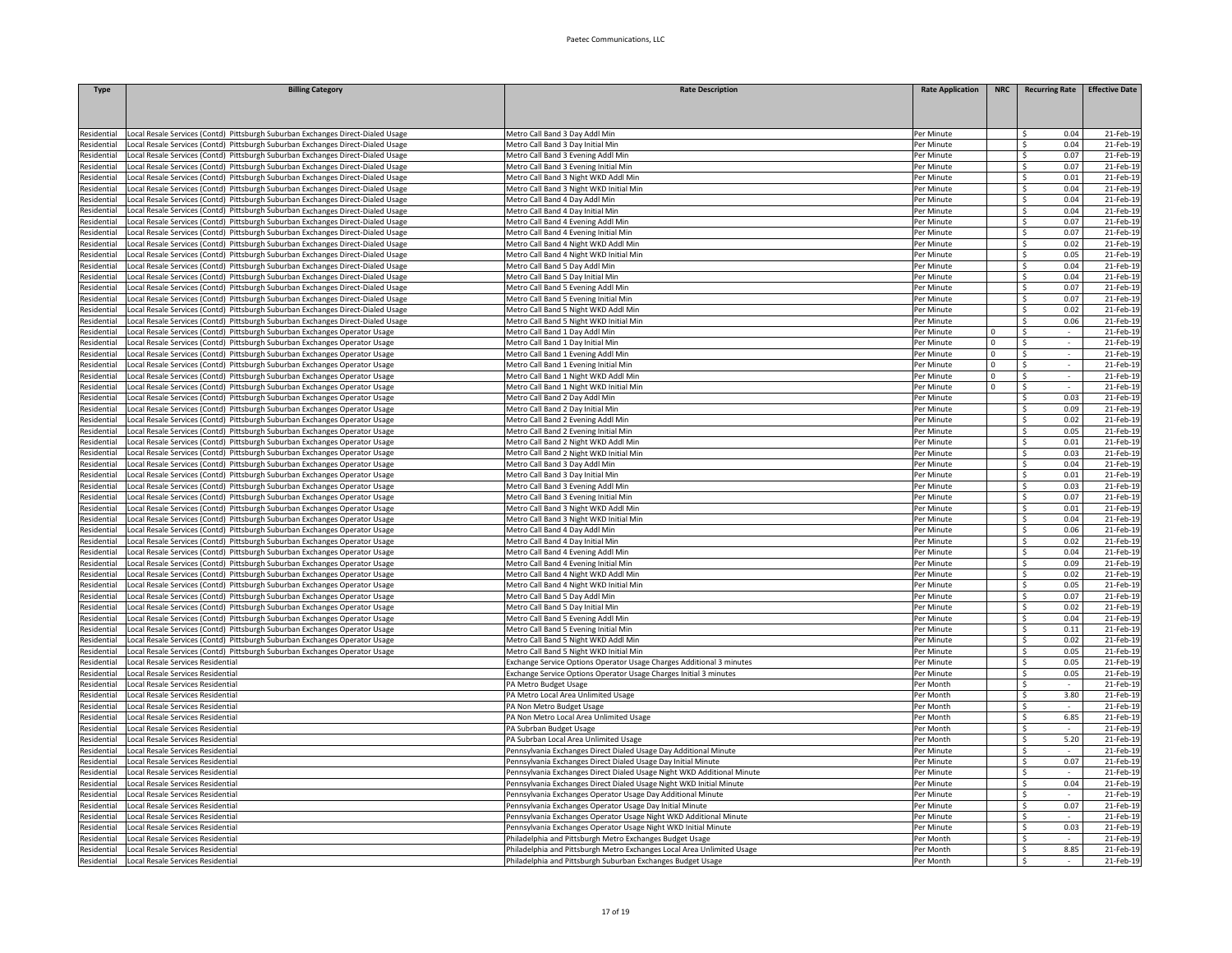| Type                       | <b>Billing Category</b>                                                                                                                  | <b>Rate Description</b>                                                                                      | <b>Rate Application</b>            | <b>NRC</b> | <b>Recurring Rate</b>               | <b>Effective Date</b>  |
|----------------------------|------------------------------------------------------------------------------------------------------------------------------------------|--------------------------------------------------------------------------------------------------------------|------------------------------------|------------|-------------------------------------|------------------------|
|                            |                                                                                                                                          |                                                                                                              |                                    |            |                                     |                        |
|                            |                                                                                                                                          |                                                                                                              |                                    |            |                                     |                        |
| esidential                 | Local Resale Services Residential                                                                                                        | Philadelphia and Pittsburgh Suburban Exchanges Local Area Unlimited Usage                                    | Per Month                          |            | 6.85<br>-S                          | 21-Feb-19              |
| esidential                 | Miscellaneous Charges and Services - Directory Assistance Service                                                                        | Directory Assistance Call Completion                                                                         | Per Call                           |            | 1.99<br>Ŝ.                          | 21-Feb-19              |
| esidential                 | Miscellaneous Charges and Services - Directory Assistance Service                                                                        | National Directory Assistance                                                                                | Per Call                           |            | Ŝ.<br>1.99                          | 21-Feb-1               |
| esidential<br>Residential  | Miscellaneous Charges and Services - Directory Assistance Service<br>Miscellaneous Charges and Services - IntraLATA Toll Presubscription | Per Number Requested<br>The charge for a change in The charge for a change in IntraLATA Toll Presubscription | Per Call<br>Per Change             |            | 1.99<br>Ŝ.<br>$\hat{\zeta}$<br>5.00 | 21-Feb-1<br>21-Feb-19  |
| Residential                | Miscellaneous Charges and Services - IntraLATA Toll Presubscription                                                                      | The charge for an unauthorized Business or Residential service Change in intraLATA Toll Presubscription      | Per Change                         |            | 35.65<br>$\hat{\zeta}$              | 21-Feb-19              |
| esidential                 | Miscellaneous Charges and Services - Listing Services                                                                                    | <b>Additional Listing Business</b>                                                                           | Per Call                           | 15         | 4.50<br>Ŝ.                          | 21-Feb-19              |
| Residential                | Miscellaneous Charges and Services - Listing Services                                                                                    | Foreign Listing Business                                                                                     | Per Call                           | 15         | 4.00<br>\$.                         | 21-Feb-19              |
| Residential                | Miscellaneous Charges and Services - Listing Services                                                                                    | Non Directory Listed Service Business                                                                        | Per Call                           | 15         | 3.50<br>S.                          | 21-Feb-19              |
| esidential                 | Miscellaneous Charges and Services - Listing Services                                                                                    | Non Published Service Business                                                                               | Per Call                           | 15         | 4.00<br>-S                          | 21-Feb-19              |
| esidential                 | Miscellaneous Charges and Services - Per Call Service Charges                                                                            | <b>Busy Line Verification</b>                                                                                | Per Call                           |            | 9.99<br><sup>\$</sup>               | 21-Feb-1               |
| esidential                 | Miscellaneous Charges and Services - Per Call Service Charges                                                                            | <b>Busy Line Verification Interrupt</b>                                                                      | Per Call                           |            | $\hat{\varsigma}$<br>9.99           | 21-Feb-1               |
| Residential                | Miscellaneous Charges and Services - Per Call Service Charges                                                                            | Calling Card Customer Dialed                                                                                 | Per Call                           |            | Š.<br>4.99<br>$\hat{\varsigma}$     | 21-Feb-1               |
| Residential<br>Residential | Miscellaneous Charges and Services - Per Call Service Charges                                                                            | Calling Card Operator Dialed                                                                                 | Per Call<br>Per Call               |            | 5.50<br>4.99<br>-Ś                  | 21-Feb-19<br>21-Feb-19 |
| Residential                | Miscellaneous Charges and Services - Per Call Service Charges<br>Miscellaneous Charges and Services - Per Call Service Charges           | Calling Card Operator Must Dial<br>Collect                                                                   | Per Call                           |            | Ŝ.<br>6.50                          | 21-Feb-19              |
| Residential                | Miscellaneous Charges and Services - Per Call Service Charges                                                                            | General Assistance                                                                                           | Per Call                           |            | 1.99<br>Ŝ.                          | 21-Feb-19              |
| Residential                | Miscellaneous Charges and Services - Per Call Service Charges                                                                            | Payphone Surcharge                                                                                           | Per Call                           |            | 3.00<br>S.                          | 21-Feb-19              |
| esidential                 | Miscellaneous Charges and Services - Per Call Service Charges                                                                            | Person to Person                                                                                             | Per Call                           |            | 9.99<br>Ŝ.                          | 21-Feb-19              |
| esidential                 | Miscellaneous Charges and Services - Per Call Service Charges                                                                            | Sent Paid Non Coin Station to Station                                                                        | Per Call                           |            | 9.99<br>Ŝ.                          | 21-Feb-1               |
| Residential                | Miscellaneous Charges and Services - Per Call Service Charges                                                                            | <b>Third Party</b>                                                                                           | Per Call                           |            | Š.<br>9.99                          | 21-Feb-1               |
| Residential                | Monthly Recurring Access Line Rates                                                                                                      | DTLC 1                                                                                                       | Per Month                          |            | S.<br>5.38                          | 21-Feb-19              |
| Residential                | Monthly Recurring Access Line Rates                                                                                                      | DTLC 2                                                                                                       | Per Month                          |            | S.<br>5.68                          | 21-Feb-19              |
| esidential                 | Monthly Recurring Access Line Rates                                                                                                      | DTLC <sub>3</sub>                                                                                            | Per Month                          |            | -Ś<br>6.08                          | 21-Feb-19              |
| esidential<br>Residential  | Monthly Recurring Access Line Rates                                                                                                      | DTLC 4<br>Zone One Call (1 Mo to 6 Mo Term)                                                                  | Per Month<br>Per Call              |            | Ŝ.<br>6.48<br>0.03<br>Ŝ.            | 21-Feb-19<br>21-Feb-19 |
| Residential                | tesidential and Business Measured Usage Rates<br>Residential and Business Measured Usage Rates                                           | Zone One Call (1 Year Term)                                                                                  | Per Call                           |            | 0.02<br>S.                          | 21-Feb-19              |
| esidential                 | Residential and Business Measured Usage Rates                                                                                            | Zone One Call (2 Year Term)                                                                                  | Per Call                           |            | 0.01<br>- Ś                         | 21-Feb-19              |
| esidential                 | Residential and Business Measured Usage Rates                                                                                            | Zone One Call (3 Year Term)                                                                                  | Per Call                           |            | <sup>\$</sup><br>0.01               | 21-Feb-1               |
| Residential                | Residential and Business Measured Usage Rates                                                                                            | Zone One Call (7 Mo to 11 Mo Term)                                                                           | Per Call                           |            | Ŝ.<br>0.02                          | 21-Feb-1               |
| Residential                | Return Check Charge                                                                                                                      | Return Check Charge                                                                                          | Per Activation                     |            | Ŝ.<br>20.00                         | 21-Feb-19              |
| Residential                | Service Charges and Surcharges                                                                                                           | Line Connection Charge                                                                                       | Per Service Order                  | 40         | Ŝ.                                  | 21-Feb-19              |
| Residential                | ervice Charges and Surcharges                                                                                                            | Restoration of Service Per Occasion Business                                                                 | Per Service Order                  | 11         | -\$                                 | 21-Feb-19              |
| Residential                | Service Charges and Surcharges                                                                                                           | Secondary Service Order Charge (CCFs)                                                                        | Per Service Order                  |            | Ŝ.                                  | 21-Feb-19              |
| Residential                | Service Charges and Surcharges                                                                                                           | Service Change Charge                                                                                        | Per Change                         |            | Ŝ.<br>$\overline{\phantom{a}}$      | 21-Feb-19              |
| esidential                 | Service Charges and Surcharges                                                                                                           | Technician Dispatch Charge \$75 for first 30 min (Weekends and after 5:00)                                   | Per Time Period                    | 75         | -\$<br>$\sim$                       | 21-Feb-19              |
| esidential<br>esidential   | Service Charges and Surcharges<br>Service Charges and Surcharges                                                                         | Technician Dispatch Charge for first 30 min<br>Technician Dispatch Charge then \$75 each hour (Mon Fri 8-5)  | Per Time Period<br>Per Time Period | 50<br>75   | - Ś<br>-S<br>$\sim$                 | 21-Feb-19<br>21-Feb-19 |
| Residential                | Service Charges and Surcharges                                                                                                           | Technician Dispatch Charge then \$95 each hour (Weekends and after 5:00)                                     | Per Time Period                    | 95         | \$                                  | 21-Feb-1               |
| Residential                | Service Charges and Surcharges                                                                                                           | Telephone Number Change Charge                                                                               | Per Change                         | 26.25      | \$                                  | 21-Feb-19              |
| Residential                | Service Charges and Surcharges                                                                                                           | <b>Femporary Suspension Charge</b>                                                                           | Per Service Order                  | 26         | $\sim$<br>$\zeta$                   | 21-Feb-19              |
| esidential                 | ervice Charges and Surcharges                                                                                                            | ransfer of Billing Charge                                                                                    | Per Service Order                  | 12         | Ŝ.                                  | 21-Feb-19              |
| Residential                | SUPPLEMENTAL SERVICES                                                                                                                    | ANI (DINS with ANI forwarding) per number                                                                    | Per Month                          |            | 22.22<br>S.                         | 21-Feb-19              |
| Residential                | SUPPLEMENTAL SERVICES                                                                                                                    | Anonymous Call Rejection                                                                                     | Per Month                          |            | Ŝ.<br>$\sim$                        | 21-Feb-19              |
| esidential                 | SUPPLEMENTAL SERVICES                                                                                                                    | Ascending Regular Hunting per line                                                                           | Per Month                          |            | Ŝ.<br>$\sim$                        | 21-Feb-19              |
| esidential                 | SUPPLEMENTAL SERVICES                                                                                                                    | Automatic Call Redial                                                                                        | Per Month                          |            | 4.82<br>Ŝ.                          | 21-Feb-19              |
| esidential<br>Residential  | SUPPLEMENTAL SERVICES<br><b>SUPPLEMENTAL SERVICES</b>                                                                                    | Automatic Call Return<br>3 Channel Transfer PRI T1                                                           | Per Month<br>Per Month             |            | $\mathsf{S}$<br>4.82<br>Š.<br>29.54 | 21-Feb-1<br>21-Feb-1   |
| Residential                | SUPPLEMENTAL SERVICES                                                                                                                    | Call Forward All Calls                                                                                       | Per Month                          |            | $\hat{\zeta}$<br>4.82               | 21-Feb-19              |
| Residential                | SUPPLEMENTAL SERVICES                                                                                                                    | Call Forward Busy                                                                                            | Per Month                          |            | 4.82<br>-Ś                          | 21-Feb-19              |
| Residential                | SUPPLEMENTAL SERVICES                                                                                                                    | Call Forward Dont Answer                                                                                     | Per Month                          |            | 4.82<br>Ŝ.                          | 21-Feb-19              |
| Residential                | SUPPLEMENTAL SERVICES                                                                                                                    | Call Forward Plus                                                                                            | Per Month                          |            | 9.63<br>Ŝ.                          | 21-Feb-19              |
| Residential                | SUPPLEMENTAL SERVICES                                                                                                                    | Call Forward Remote (no access)                                                                              | Per Month                          |            | 29.54<br>-Ś.                        | 21-Feb-19              |
| esidential                 | SUPPLEMENTAL SERVICES                                                                                                                    | Call fwd remote Access (Cust Program)                                                                        | Per Month                          |            | Ŝ.<br>4.82                          | 21-Feb-19              |
| esidential                 | SUPPLEMENTAL SERVICES                                                                                                                    | Call Fwd Variable (Cust Program)                                                                             | Per Month                          |            | 4.82<br>- Ś                         | 21-Feb-19              |
| esidential                 | SUPPLEMENTAL SERVICES                                                                                                                    | Call Hold 1 and 2                                                                                            | Per Month                          |            | S.<br>4.82                          | 21-Feb-1               |
| esidential<br>Residential  | SUPPLEMENTAL SERVICES<br>SUPPLEMENTAL SERVICES                                                                                           | Call Privacy (aka Per Call Restrict)<br>Call Trace (customer originated)                                     | Per Month                          |            | Ś.<br>S.<br>4.82                    | 21-Feb-1<br>21-Feb-19  |
| esidential                 | SUPPLEMENTAL SERVICES                                                                                                                    | Call Transfer                                                                                                | Per Month<br>Per Month             |            | <sup>\$</sup><br>4.82               | 21-Feb-19              |
| Residential                | SUPPLEMENTAL SERVICES                                                                                                                    | Call Waiting                                                                                                 | Per Month                          |            | 4.82<br>Ŝ.                          | 21-Feb-19              |
| Residential                | SUPPLEMENTAL SERVICES                                                                                                                    | Caller ID (incoming)                                                                                         | Per Month                          |            | 4.82<br>\$                          | 21-Feb-19              |
| Residential                | SUPPLEMENTAL SERVICES                                                                                                                    | Caller ID (outgoing)                                                                                         | Per Month                          |            | S.<br>$\sim$                        | 21-Feb-19              |
| esidential                 | SUPPLEMENTAL SERVICES                                                                                                                    | Caller ID Plus Name (incoming)                                                                               | Per Month                          |            | 4.82<br>\$                          | 21-Feb-19              |
| esidential                 | SUPPLEMENTAL SERVICES                                                                                                                    | Caller ID Plus Name (outgoing)                                                                               | Per Month                          |            | - Ś<br>$\sim$                       | 21-Feb-19              |
| esidential                 | SUPPLEMENTAL SERVICES                                                                                                                    | Customized Ringing                                                                                           | Per Month                          |            | 4.82<br>-\$                         | 21-Feb-1               |
| Residential                | SUPPLEMENTAL SERVICES                                                                                                                    | Direct Trunk Overflow                                                                                        | Per Month                          |            | S.<br>73.98                         | 21-Feb-19              |
| Residential                | SUPPLEMENTAL SERVICES                                                                                                                    | Expanded Rate Centers (up to 5)                                                                              | Per Month                          |            | S.<br>74.06                         | 21-Feb-19              |